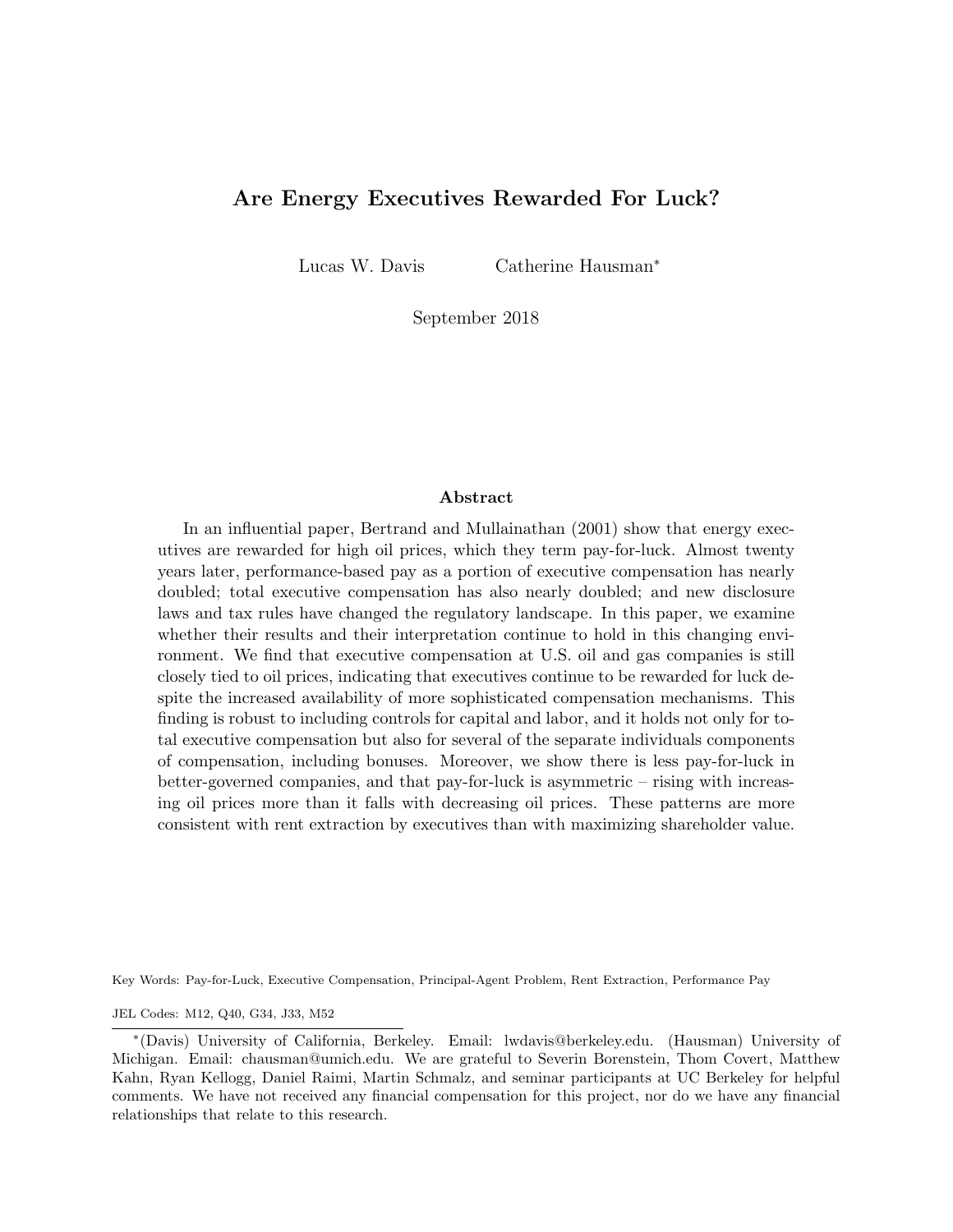# 1 Introduction

In an influential analysis, Bertrand and Mullainathan (2001) (hereafter B&M) test whether CEOs are rewarded for luck, that is, shocks to firm performance that are beyond the CEO's control. Their paper uses several different measures of luck, but some of the most compelling evidence comes from a case study of the oil industry, in which they show that CEO compensation, crude oil prices, and company value are strongly correlated. Using an instrumental variables analysis to isolate the variation in company value coming from oil prices, they find that CEO compensation responds just as much to changes driven by oil prices as it does to generic changes in company value.

This finding that CEOs are rewarded for luck stands in contrast to the predictions of standard principal-agent models. In simple contracting models, pay-for-performance is used to incentivize CEOs to take actions to maximize company value. However, because CEOs are risk averse, the optimal contract does not reward executives for changes in company value driven by luck (Holmstrom, 1979). Instead, companies should "filter out" oil prices and the other forms of observable luck that make contracts riskier without providing better incentives to CEOs.

In the years since B&M, executive compensation has changed in a number of important ways. There has been a dramatic increase in the use of stock options followed by a partial reversal of this trend. There was a major recession, accompanied by an increase in public scrutiny of executive compensation, and regulatory rules regarding compensation disclosure and shareholder involvement have tightened. Finally, the last decade has seen a transformation of the oil and gas industry in the United States, with the rise of hydraulic fracturing and the entry of dozens of new companies. In these changing times, and particularly in an era with a much sharper focus on pay-for-performance, are energy CEOs still paid for luck?

In this paper, we analyze executive compensation data from 80 major oil and gas exploration and production companies (hereafter energy companies) for the period 1992–2016. Despite the increased availability of more sophisticated compensation mechanisms, we find that executive compensation at U.S. energy companies is still closely tied to oil prices. Like B&M, we find that executive compensation responds just as much to changes driven by oil prices as it does to generic changes in company value. In our preferred specification, a ten percent increase in company value driven by oil prices leads to a two percent increase in executive compensation.

Our analysis provides valuable corroboration to B&M during a very different time period,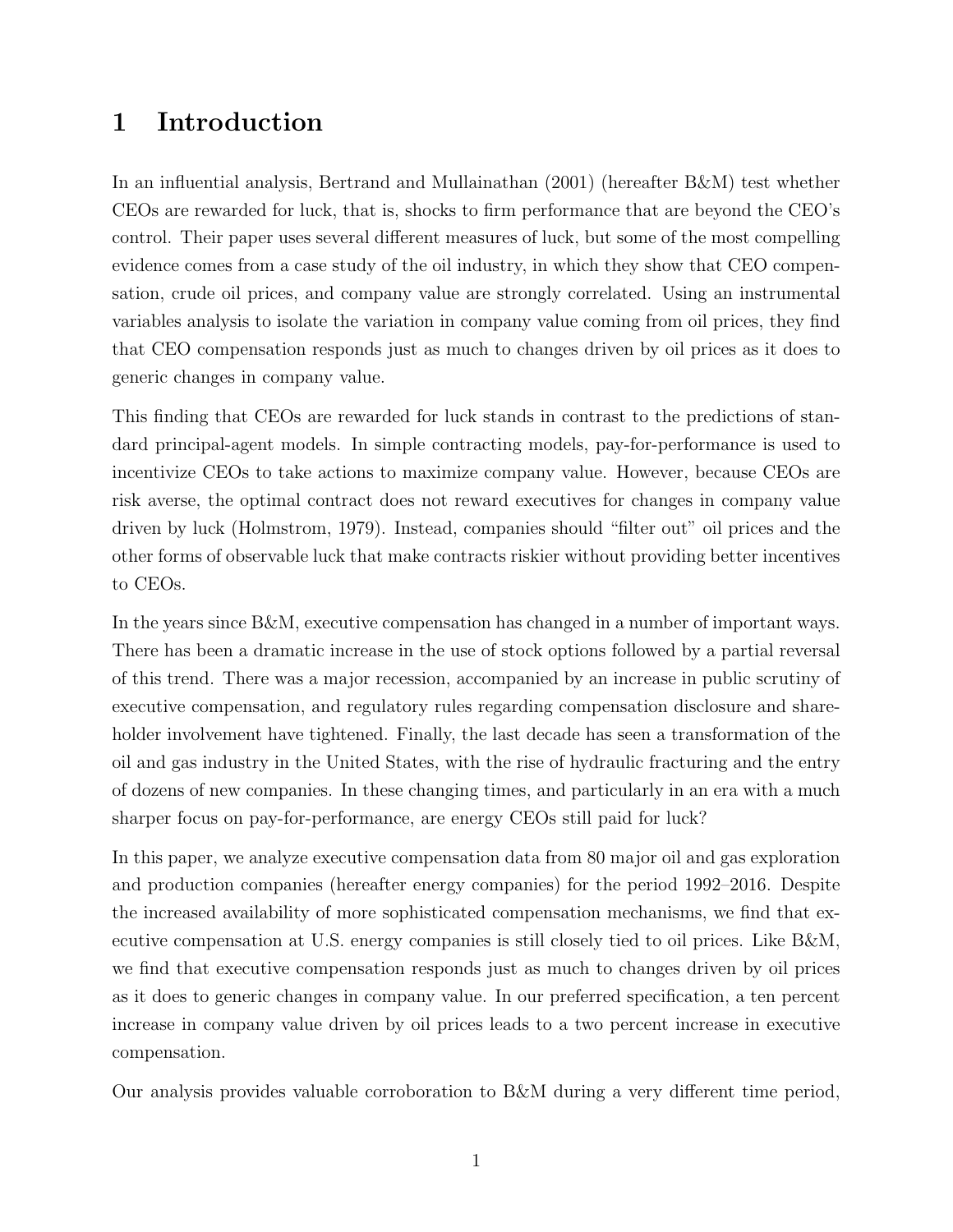while also expanding B&M along several dimensions. Whereas B&M examines CEOs only, we look at all types of top executives. In addition, our data are more comprehensive with more than twice as many companies, including not only the very largest U.S. companies but also many smaller, though still publicly-traded, companies. Overall, we have over 4,600 executive-year observations, compared to 827 executive-year observations in B&M. This larger sample size yields a significant improvement in statistical precision, allowing us to perform richer analyses.

First, we show that this pay-for-luck finding is robust to including controls for capital and labor. These controls were not included by B&M but are important to rule out alternative explanations based on increased demand for executive effort during high-profit periods.

Second, we demonstrate that pay-for-luck is widespread across the different individual components of executive compensation, including not only stocks and options, but also bonuses and long-term cash incentives. This evidence is significant because it implies that the overall pattern is not driven by a mechanical relationship between stock options and market value.

Third, we test whether firm governance matters, finding less pay-for-luck in companies where fewer executives sit on the board-of-directors. If the pay-for-luck were entirely driven by the need to induce more effort when oil prices are high, we would expect to find the opposite governance effect.

Fourth, we show that pay-for-luck is asymmetric, with executive compensation increasing more with rising oil prices than it decreases with falling oil prices. This contrasts with a shareholder value model in which executives are paid their marginal product, for which we would expect a symmetric pattern.

Fifth, we compare dynamics for executives whose compensation is above or below the median, finding more pay-for-luck (and comparable asymmetry) among higher-paid executives. This is notable, as we explain in the paper, because it suggests that the pay-for-luck we observe is not driven by retention concerns.

Overall, we find that the evidence is more consistent with rent extraction by executives than with maximizing shareholder value. Much of the large broader literature on executive compensation has aimed at reconciling these two views.<sup>1</sup> Under the rent extraction view, executives have co-opted the pay-setting process, and are increasing compensation as much

<sup>&</sup>lt;sup>1</sup>Surveys of this literature include Abowd and Kaplan (1999), Murphy (1999), Bebchuk and Fried (2003), Bertrand (2009), Edmans and Gabaix (2009), Murphy (2013), Edmans and Gabaix (2016), and Edmans et al. (2017).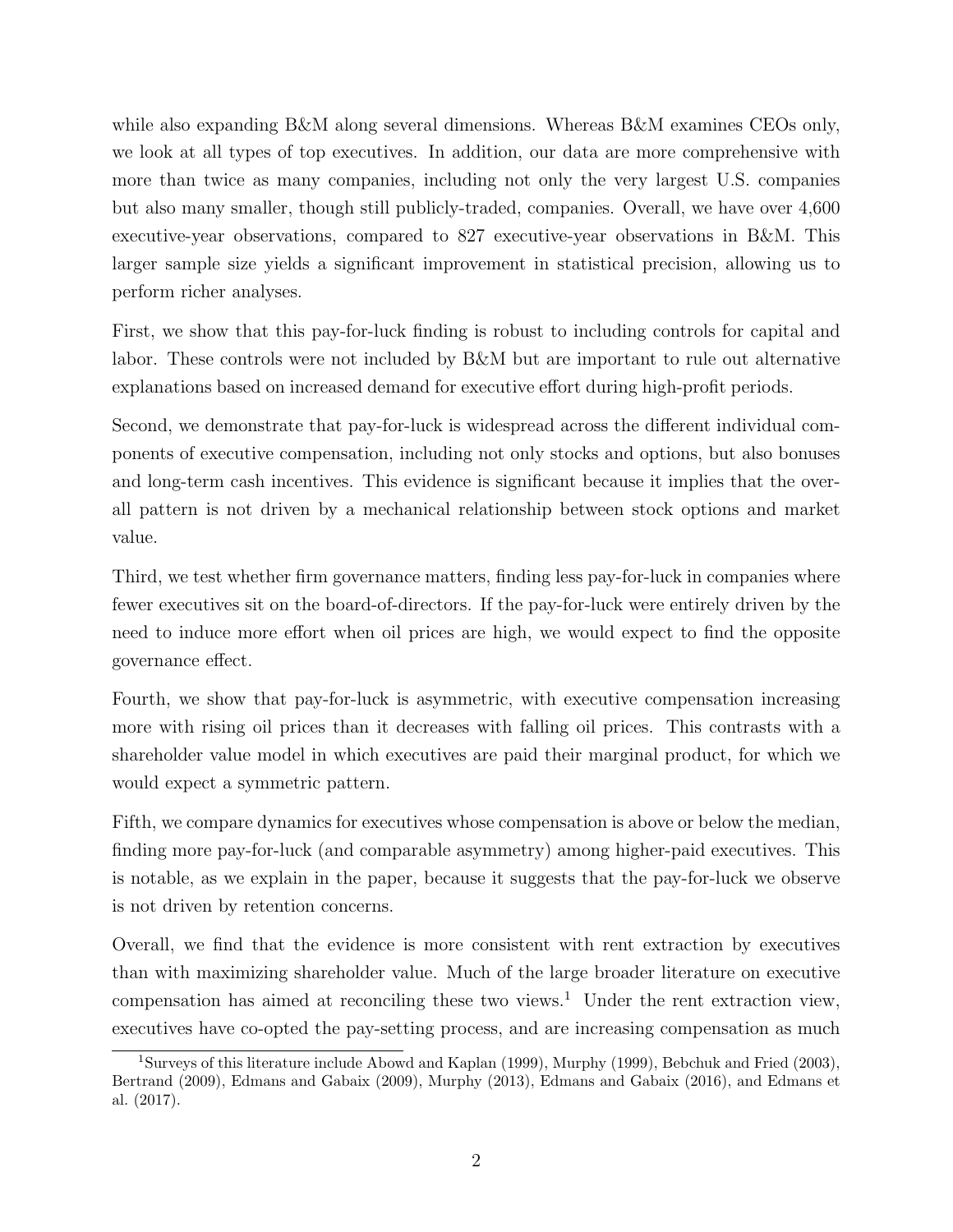as possible, for example during periods of oil price increases and in poorly-governed firms. In contrast, under the shareholder value model, pay is set within a competitive executive market, structured in such a way that executives are properly incentivized to exert effort on behalf of the firm.

As with the rest of the literature, we are unable to explicitly rule out all shareholder value interpretations.<sup>2</sup> Part of the challenge, as explained by Murphy  $(2013)$ , is that these two views are not mutually exclusive, with both forces impacting compensation to varying degrees across firms and over time. Our purpose is not to rule out one theory or the other. Instead, we aim to provide updated empirical facts, two decades after B&M, for an industry where enormous dollar values are at stake, and where filtering of luck is in principle easy to do.

Focusing on energy companies has several significant advantages. Most importantly, the fortunes of energy companies are highly dependent on a single, highly-salient, well-understood, widely-available, plausibly exogenous factor – the price of oil. As we discuss more in Section 2, this feature makes oil prices very different from other measures of luck that have been used in the literature. This is a market where firm value hinges to a large degree on observable luck, so the fact that we observe little filtering of luck from executive pay is particularly striking.

In addition to providing an advantageous case study, the U.S. energy industry is of significant intrinsic interest. The United States is the world's largest producer of oil and natural gas. The annual value of U.S. oil and natural gas production exceeds \$200 billion, and the firms in our sample had a total market value of almost half a trillion dollars in 2016. Reflecting the size of this industry, the dollar value at stake in executive pay is substantial: total compensation of all energy executives in the latter part of our sample is almost \$1 billion per year.

The paper proceeds as follows. Section 2 provides background on the related literature and on the oil and gas industry. Section 3 describes our data. Sections 4 and 5 present empirical results, and Section 6 concludes.

<sup>&</sup>lt;sup>2</sup>See Himmelberg and Hubbard (2000); Oyer (2004); Bolton et al. (2006); Axelson and Baliga (2009); Gopalan et al. (2010); Hoffmann and Pfeil (2010); Noe and Rebello (2012); Danthine and Donaldson (2015).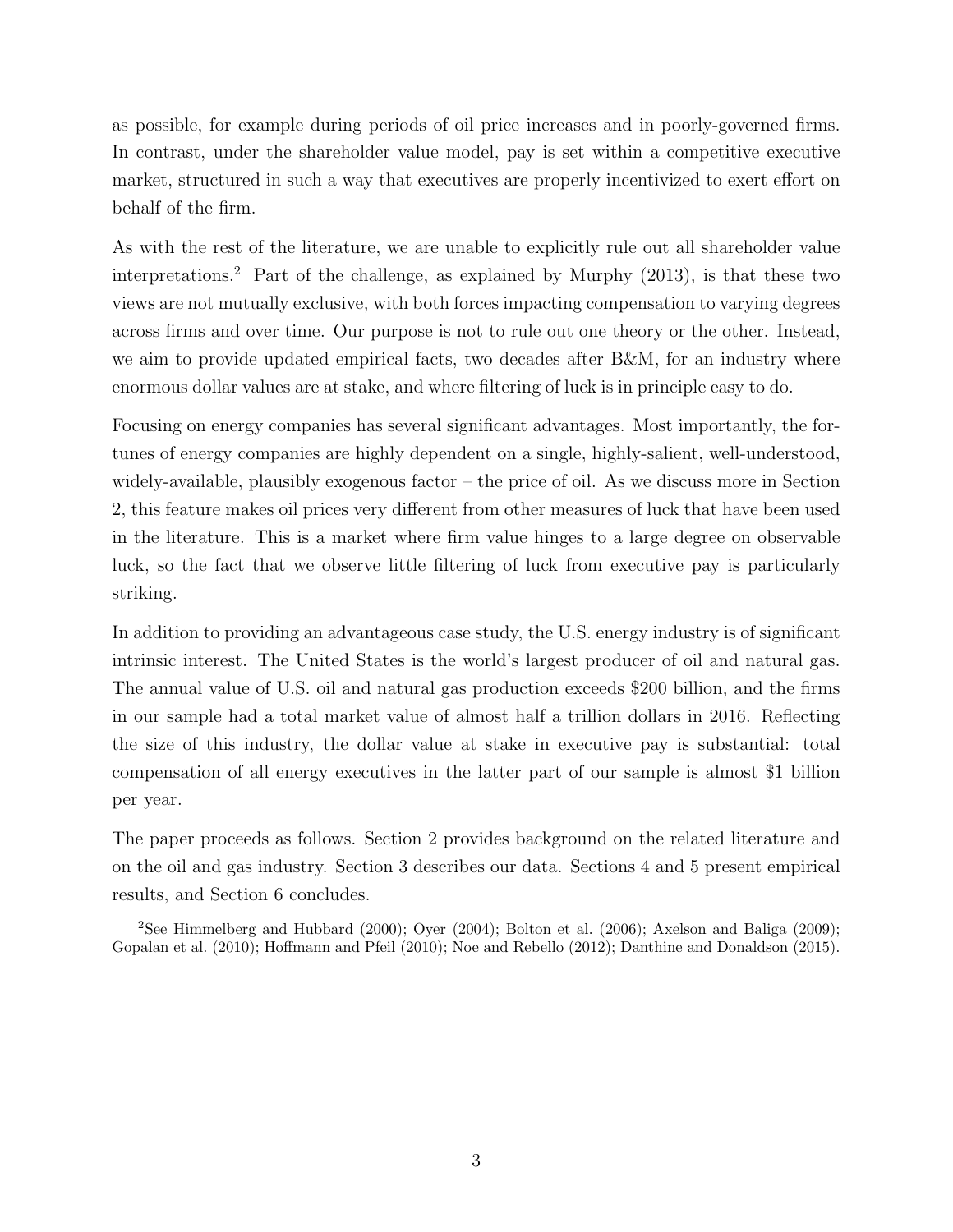# 2 Background

## 2.1 Related Literature

There is a large existing literature on executive compensation. However, we are not aware of any executive compensation studies other than B&M that use oil prices as a measure of luck. Instead, a substantial related literature has developed on relative performance, i.e., how an executive's own company's performance compares to that of other companies in the same industry, and how this "relative performance" affects the executive's compensation. In this literature, "luck" is measured using within-industry average performance. Just as an optimal contract should filter out the effect of oil prices, so should a contract filter out within-industry average performance. Filtering out the exogenous industry-wide ebbs and flows decreases the variance of compensation, without reducing incentives for executives to take actions to benefit the firm.

The literature testing for relative performance evaluation has found mixed evidence (Antle and Smith, 1986; Aggarwal and Samwick, 1999b; Gibbons and Murphy, 1990; Garen, 1994; Garvey and Milbourn, 2003). Typically these studies take the form of testing whether executive compensation is tied to *absolute* firm performance, which depends in part on industry-wide lucky breaks, or is tied to *relative* firm performance, which filters out observable industry-wide shocks. However, conclusions in that literature depend in large part on how the researcher defines the peer group, and for some peer comparison groups there is evidence of relative performance evaluation (Gong et al., 2011; Lewellen, 2015).<sup>3</sup>

Each of these two approaches for measuring luck has advantages. The main advantage of using relative performance is that this measure is available for all industries, facilitating larger-scale analyses and cross-industry comparisons. Oil prices have certain advantages too, however. Oil prices are both exogenous and highly volatile, driven by world-wide shocks.<sup>4</sup> An additional advantage of our focus on oil prices as a measure of luck is that we are not

<sup>&</sup>lt;sup>3</sup>Also related is the literature on benchmarking, which investigates how pay *levels* depend on peer comparisons, rather than on how pay varies with peer performance; see, e.g., Albuquerque et al. (2013); Cremers and Grinstein (2014). Other related work has focused on executive hiring and firing decisions: Jenter and Kanaan (2015) documents that industry movements (i.e. bad luck) are predictive of CEO dismissals, with only partial filtering of luck.

<sup>4</sup>Outside of the executive compensation literature, these features of oil prices have been widely noted. For example, Kline (2008) writes that oil prices "provide ample exogenous variation" and "are well measured, volatile, and difficult to forecast" (p 3). He also notes other advantages of studying the oil industry, including the importance of oil shocks to the economy as a whole. Kline (2008) uses variation in crude oil prices to study labor market dynamics. Using data from the *Current Employment Survey*, he finds that employment and wages in the U.S. oil and gas field services industry increase with crude oil prices.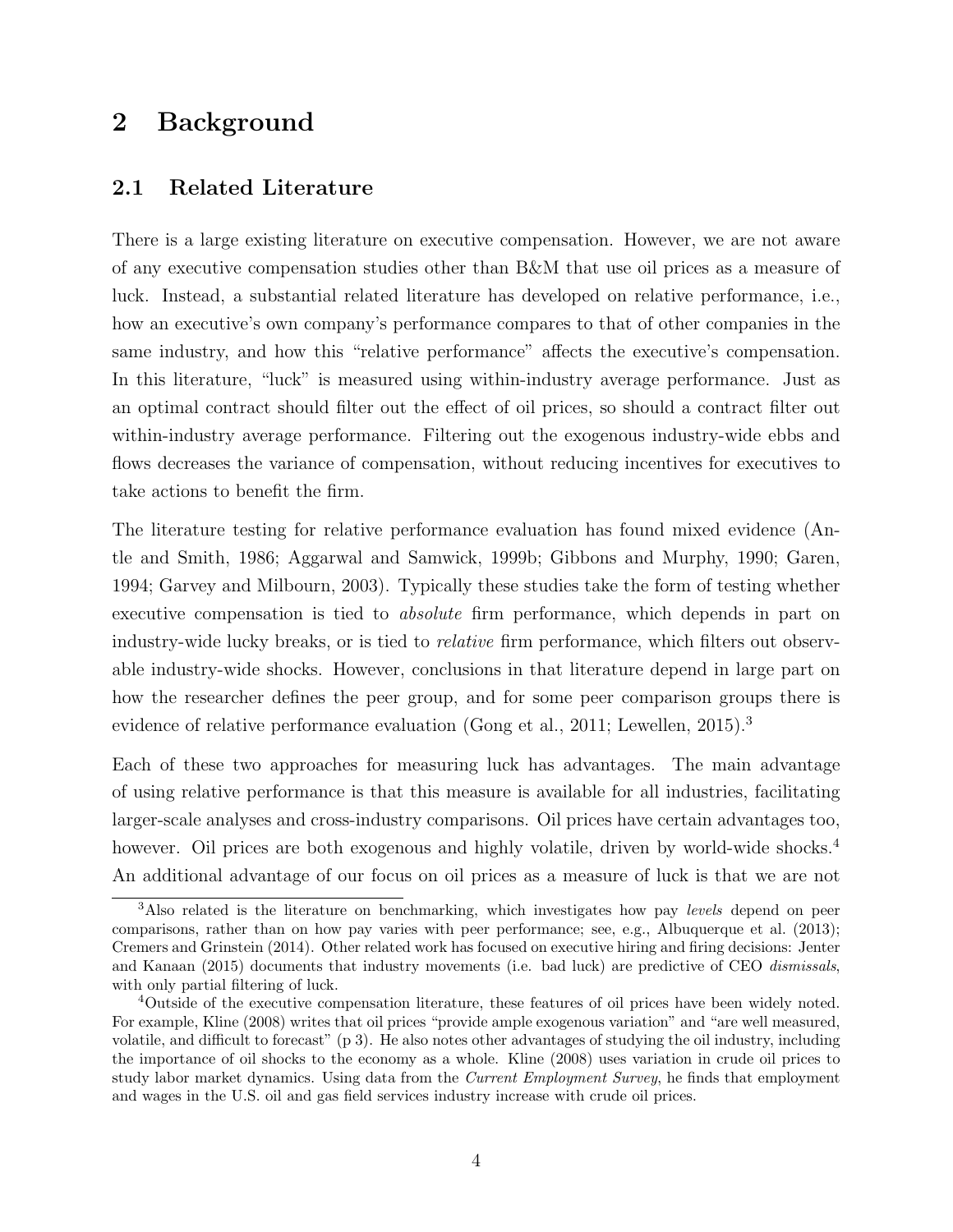forced to choose a peer comparison group. A challenge in relative performance studies is that there is significant ambiguity in how the "peer group" is defined. There are questions not only about which companies to include but also about which measures to use, as well as about how to weight different observations, and how to handle entry and exit of companies. This ambiguity introduces measurement error and implies that the peer comparison group is potentially endogenous, since compensation boards have considerable flexibility in these choices. Moreover, in industries that are not perfectly competitive, executives may be able to influence competitor market value, thereby directly violating the exogeneity assumption (Aggarwal and Samwick, 1999a).

One strand of the relative performance evaluation literature tests for asymmetric pay-forluck. Garvey and Milbourn (2006) document that executives are rewarded more for good luck than they are punished for bad, which the authors argue is consistent with rent extraction, i.e. executives having control over the pay-setting process. This argument is bolstered by their finding that both pay-for-luck and the asymmetry are stronger at firms with worse governance.<sup>5</sup> In contrast, Bizjak et al. (2008) argue that asymmetry in observed pay-forluck could be the result of compensation boards using benchmarking to set wages at market reservation levels, motivated by their finding that the asymmetry appears for firms paying their CEOs below the peer group median. They also argue more generally that other observed empirical facts are consistent with executive compensation being set in a competitive environment rather than as a result of rent-seeking. Campbell and Thompson (2015) also argue that retention concerns are better able to explain asymmetric pay-for-luck than are explanations relating to rent extraction. Finally, Bell and Van Reenen (2016) examine both asymmetry and the impacts of firm governance, finding evidence of pay-for-luck in UK firms.

Another paper in the relative performance evaluation literature is Cremers and Grinstein (2014). They ask whether retention concerns can explain observed pay-for-luck, arguing that compensation practices depend on whether the pool of executives comes from within the industry or from outside industries. They write that, "in an industry with many outsider CEOs and where the overall supply of CEOs will be relatively inelastic, boards may be forced to raise their CEOs' compensation if there is a positive industry-wide shock... However, in industries with few outsider CEOs, such a competitive labor market argument would be less compelling because CEOs and top executives are beholden to the firm" (p 947). Interestingly, Cremers and Grinstein (2014) find that the oil and gas industry is one of the sectors with

<sup>5</sup>Asymmetry and governance are further explored in Harford and Li (2007), which examines compensation following acquisitions; and in Bebchuk et al. (2010), which investigates governance and director compensation. Bebchuk and Fried (2003) summarizes additional related work on governance.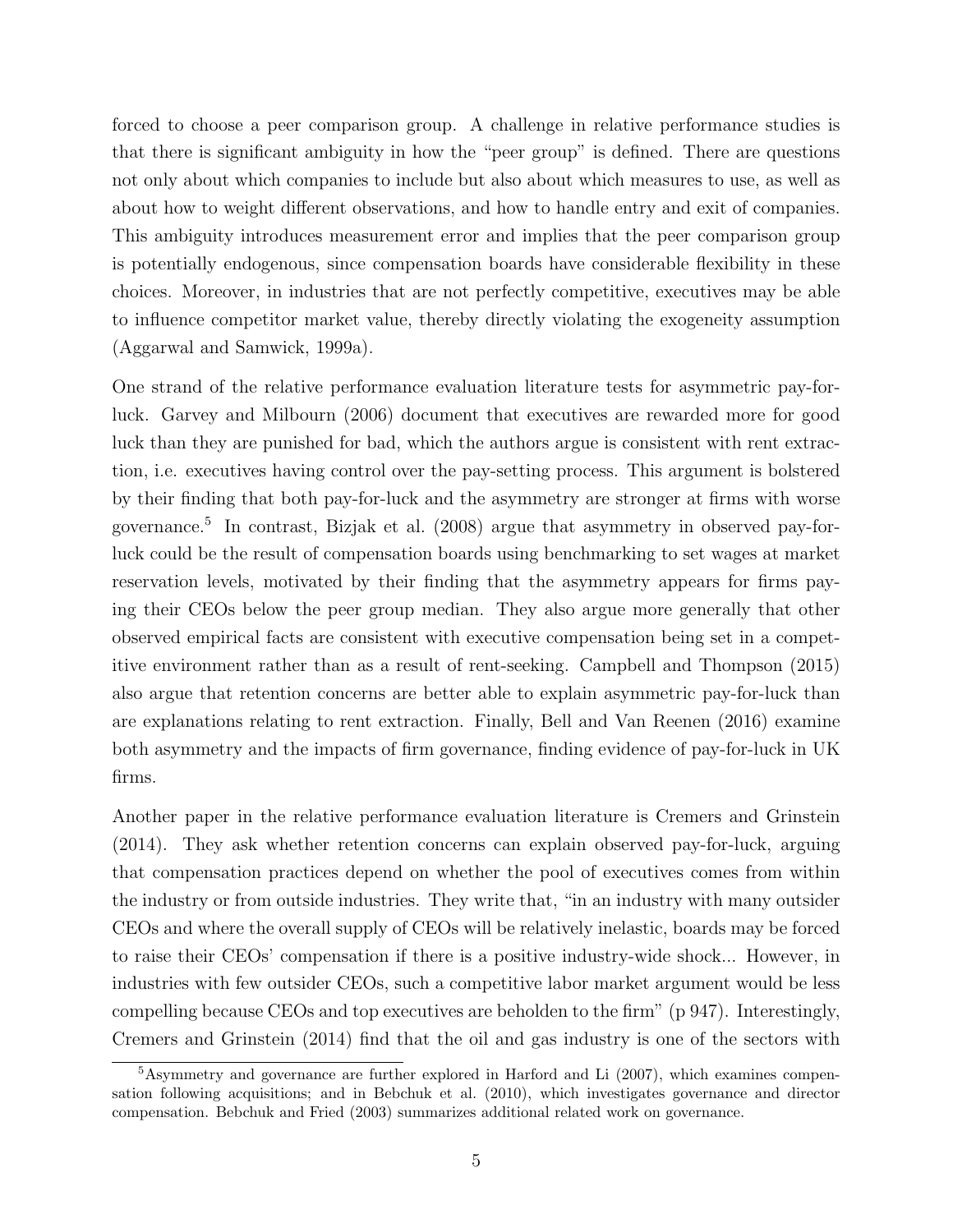few outside hires. According to their logic, observed pay-for-luck in a sector like oil and gas would be difficult to explain by retention concerns in a competitive labor market. We view our paper as complementary to this existing literature on asymmetry and retention concerns, in an industry context in which luck is particularly important and easy to measure.

## 2.2 Industry Background

The oil and gas industry is a major force in the U.S. economy. As mentioned in the introduction, the firms in our sample had a total market value of almost half a trillion dollars in 2016. The sector is composed of both large, old firms like ConocoPhillips (which began extracting oil over one hundred years ago), and newer firms such as Anadarko Petroleum Corp (established in 1959) and Chesapeake Energy Corp (founded in 1989). While those three companies are quite large – with over 10 billion in market value each – dozens of smaller companies are also publicly traded.

The oil and gas industry has changed dramatically since the 1977 to 1994 period examined by B&M. Most importantly, the rise of hydraulic fracturing and associated innovations has substantially increased total U.S. oil and gas production. Hydraulic fracturing has been called "the biggest energy innovation since the start of the new century" (Yergin, 2011) and has had a large positive impact on the U.S. economy (Hausman and Kellogg, 2015). U.S. oil and natural gas production has increased more than 50 percent since 2008, making the United States the world's largest petroleum and natural gas producer (Energy Information Administration, 2018). Along with this growth in production, there have been dozens of new entrants into the oil and gas industry. While the new entrants tend to be smaller firms, some of the entrants have rapidly become major producers. Concho Resources, for instance, was founded in the mid-2000s but by 2016 was among the top ten publicly-traded U.S. oil and gas firms by market value.

Reflecting the size of the industry, executive compensation is substantial, with average executive compensation over the last decade at \$4 million per year, and average CEO compensation over the last decade at \$8 million. For CEOs, this is more than three times the average CEO compensation in the B&M sample, equal to \$2.4 million in 2016 dollars.

Some top oil and gas executives have been publicly criticized for their pay. Ray Irani of Occidental Petroleum Corp was forced out after investors criticized his pay package.<sup>6</sup> In

<sup>6</sup>Krauss, Clifford. 3 May 2013. "Occidental Chairman Agrees to Step Down Ahead of Schedule." New York Times. https://www.nytimes.com/2013/05/04/business/occidental-chairman-irani-agreesto-leave-company.html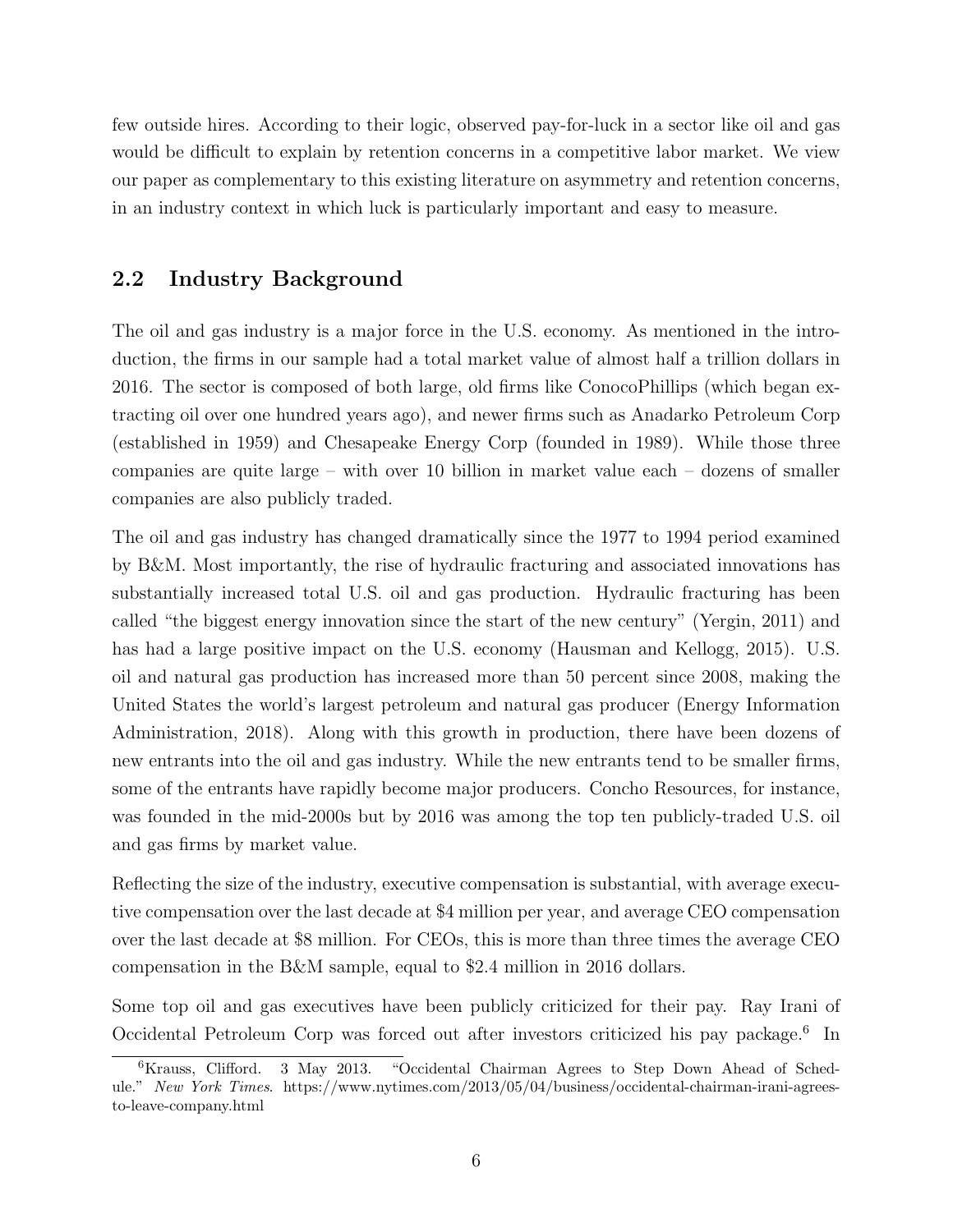2013, the shareholders of Apache rejected proposed executive compensation plans in a nonbinding say-on-pay vote. Perhaps most vivid is the professional story of the late Aubrey McClendon, cofounder of one of the largest companies in our sample, Chesapeake Energy. Through McClendon's leadership, Chesapeake rose to become a leading producer of natural gas, and McClendon was in the late 2000s one of the highest-paid CEOs in the United States. The company was, however, also plagued by questions about governance and conflict-ofinterest (details provided in the Appendix), and McClendon was eventually forced out of the company.

Our analysis is complementary to descriptive studies of executive compensation in the oil and gas industry. We have reviewed, for example, industry reports on how oil and gas firms structure their pay packages.<sup>7</sup> These reports draw on proxy statements, in which firms are required to provide summaries of their executive pay-setting practices, and the summary reports provide a valuable complement to our regression-based analysis. One recent report (Alvarez & Marsal, 2018) notes a couple of useful facts, which together highlight the value of empirically estimating the reponsiveness of pay to market value versus to oil prices.

First, firms use a wide variety of performance metrics when setting pay. Common metrics include total production, health/safety/environmental metrics, the value of reserves, and total shareholder return (both relative and absolute). Some of these measures are correlated with oil prices while others are not. Second, most oil and gas companies use some discretion, rather than solely formulaic plans, when determining annual pay. This use of discretion is relevant because it suggests that, even if relative performance evaluation is named as a strategy in proxy statements, it is possible that the use of discretion undoes some of the relative comparison.<sup>8</sup> Indeed, a blog post by a compensation consultant describes just such a mechanism following the oil price crash at the end of 2015.<sup>9</sup>

<sup>7</sup>Pearl Meyer's "2016 Oil & Gas Market Review: CEO Pay and Practice Trends," available at https://www.pearlmeyer.com/2016-oil-and-gas-market-review-ceo-pay-and-practice-trends.pdf; Alvarez & Marsal's 2018 "Oil and Gas Exploration & Production (E&P) Incentive Compensation Report: Analysis of Compensation Arrangements Among the Largest U.S. E&P Companies," available at https://www.alvarezandmarsal.com/sites/default/files/article/pdf/62276 03274 tax oilgas ep incentive comp report v15 pages.pdf; and similar Alvarez & Marsal reports from earlier years.

<sup>8</sup>This is related to the findings of Wade et al. (1997) regarding how compensation committee justify compensation decisions.

<sup>9</sup>The author writes "across a sample of 32 publicly-traded large E&P companies, we found that 50% applied negative discretion or subjective assessment (e.g., through an 'individual performance' component) to reduce annual incentive payouts from the formulaic outcome... This all reinforces the importance of compensation committees maintaining some degree of subjectivity or discretion in determining bonus payouts, especially during volatile commodity cycles." Source: Szabo, Jon. "Post #41: Effective Use of Discretion in Annual Incentives." Available at http://www.meridiancp.com/wp-content/uploads/Effective-Use-of-Discretion-in-Annual-Incentives.pdf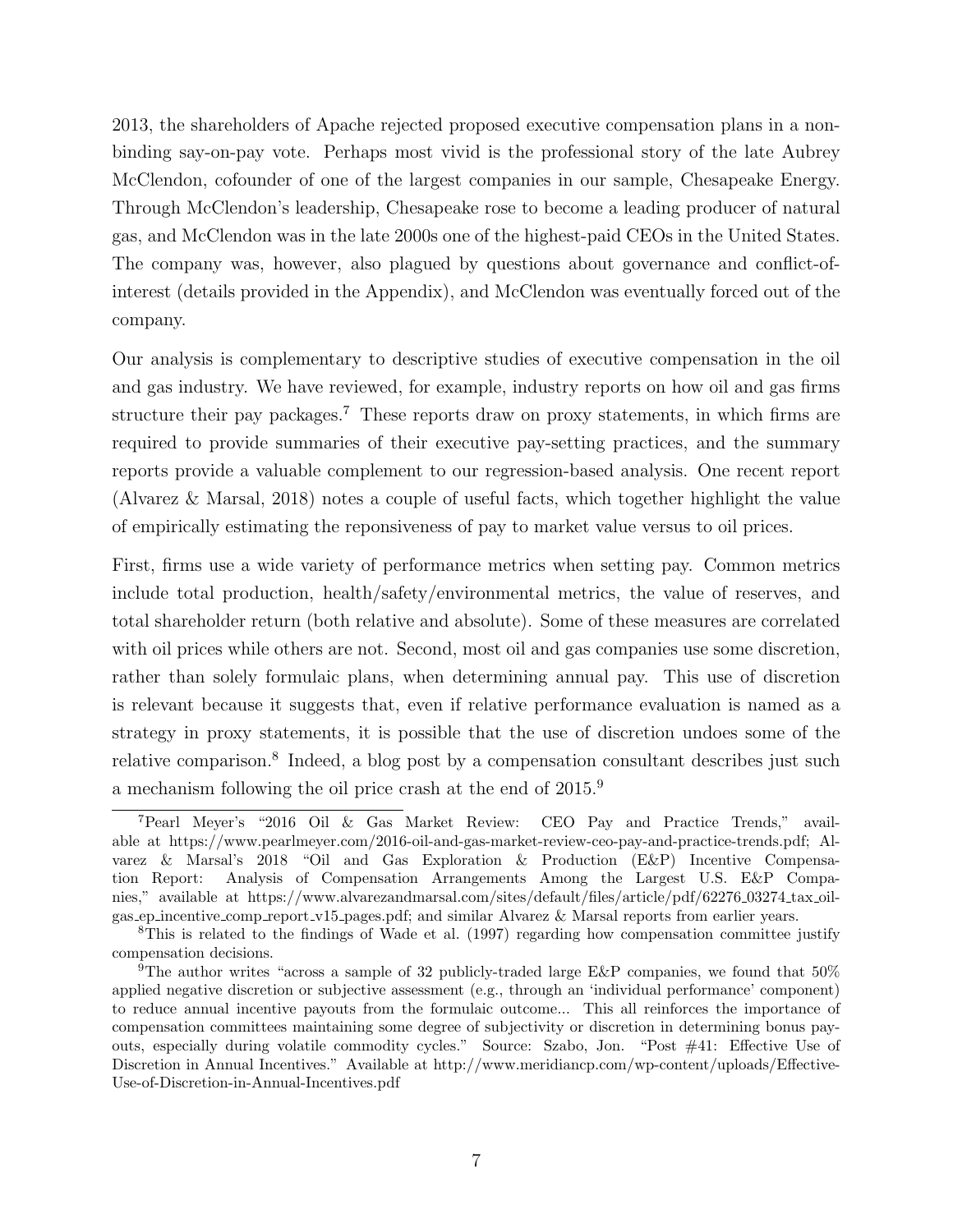These facts indicate that examining realized pay structures can provide a useful summary of pay structures that vary (perhaps endogenously) across firms and across time. Moreover, while the mention of relative total shareholder return as one metric points to the possibility that we might observe the filtering of industry-wide luck from executive pay, the use of multiple other performance metrics, and the possibility that the choice of metrics is itself endogenous to compensation committee goals, suggests that we may not empirically observe much filtering. Indeed, in related work, Bell and Van Reenen (2016) argues that a potential explanation for pay-for-luck is "that CEO remuneration plans are sufficiently complex that shareholders have difficulty effectively monitoring the contracts." The less able shareholders and boards of directors are able to monitor contracts, the more likely we are to see pay-forluck and rent extraction.

## 3 Data

We assemble data on firm performance and executive compensation from Compustat, which collects data from firms' annual proxy statements.<sup>10</sup> The Compustat data span the years 1992–2016 and cover 3,664 publicly-traded firms, including all of the S&P 1500. The panel is unbalanced because of mergers, acquisitions, entry, etc.<sup>11</sup> We focus on oil and gas exploration and production firms, of which there are 80 in the Compustat data. Names of each company, along with mean compensation and mean market value, are provided in the Appendix (Table A2). These firms, defined by NAICS code 211111, are engaged in "the exploration, development and/or the production of petroleum or natural gas." Oil and gas exploration is delineated separately from firms engaged primarily in other oil and gas activities, such as support activities for oil and gas (drilling on a contract basis) and petroleum refining.<sup>12</sup> Whereas crude oil prices have a clear and direct impact on production companies, the relationship is less clear for these other types of oil and gas companies. Refinery mark-ups, for example, can either increase or decrease with crude oil prices (Borenstein and

 ${}^{10}$ B&M use two different CEO compensation datasets, neither with data available past 1994. Their oil results leverage a dataset of CEO compensation from the 51 largest U.S. oil companies between 1977 and 1994, for a total of 827 executive-by-year observations. Their market-wide results use a dataset of CEO compensation from Yermack (1995).

<sup>&</sup>lt;sup>11</sup>We examined new entrants into the sample and exits from the sample. New entrants tended to coincide with initial public offerings, spin-offs, and S&P 1500 listings; exits tended to coincide with acquisitions by other firms.

 $12$ For a complete list of NAICS codes with descriptions see https://www.census.gov/cgibin/sssd/naics/naicsrch. Note that the "supermajors" Chevron and ExxonMobil, as well as other verticallyintegrated companies like Valero and Western Refining, are in NAICS Code 324110 "refining," and thus are excluded from this analysis.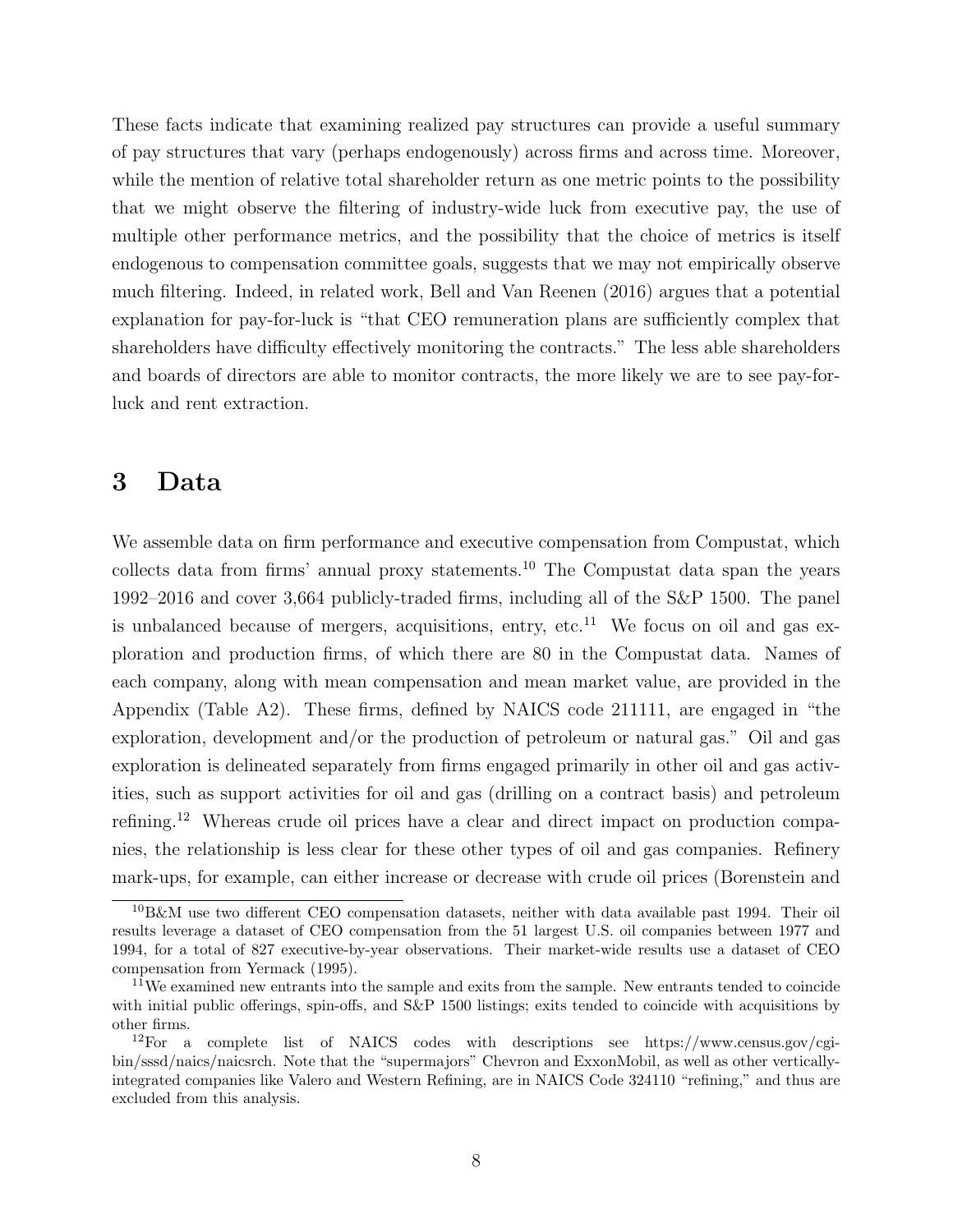Kellogg, 2014; Muehlegger and Sweeney, 2017).

In principle, one could perform similar analyses on other types of energy companies, such as natural gas transmission and distribution firms, or electric utilities.<sup>13</sup> We instead focus on oil and gas extraction, because an exogenous measure of luck is readily available both to us and to executive compensation boards: the crude oil price we describe above. As described above, oil prices are driven by worldwide supply and demand shocks; natural gas prices, in contrast, can be substantially impacted by U.S. supply conditions, as described in detail in Hausman and Kellogg (2015). Also, these other energy firms in our data are a heterogeneous mix of gas-only, electric-only, and gas- and electric utilities; and of competitive producers and price-regulated utilities. These different types of firms are affected quite differently by energy price shocks, limiting both power and generalizability.

Conceptually, pay-for-luck could be assessed in any competitive commodity market in which output prices are variable and exogenous. We considered coal producers, for example. While coal is traded worldwide and thus has a fairly exogenous price, coal prices are much less variable than oil prices, limiting statistical power. Moreover, while we have 80 oil and gas companies, there are only eight coal mining companies in our data. Another possibility would be companies engaged in gold or silver mining, but there are only nine and two companies, respectively, in these sectors. In addition, we considered agricultural commodities but there are only four companies in our data engaged in corn, poultry, or cotton production, and other agricultural companies (e.g. Monsanto) tend to be broader conglomerates with many different lines of business. In short, none of these other commodity markets have nearly as many companies as does oil and gas.

For each firm, we observe financial measures on an annual basis, including total market value, total book value, net income, total assets, the return on equity, the return on assets, the number of employees, and capital expenditures.<sup>14</sup> Each firm also reports executive compensation for its five highest ranked employees.<sup>15</sup> Altogether, we observe 934 individual executives at energy firms. As mentioned above, total compensation of all oil and gas executives in the latter part of our sample is almost \$1 billion per year, and it peaked at

 $13$ Related work on utilities includes Joskow et al. (1993) and Joskow et al. (1996), which examine political pressure and executive pay at regulated utilities.

<sup>14</sup>Market value is essentially the year-end stock price times the number of shares. Book value is the stockholders' equity from the balance sheet, with adjustments for deferred taxes, investment tax credits, and preferred stock. The return on equity is the income to common equity ratio, multiplied by 100. The return on assets is the income to assets ratio, multiplied by 100.

<sup>&</sup>lt;sup>15</sup>Some firms report compensation for more than five executives, but we limit the sample to the top five in each firm-year.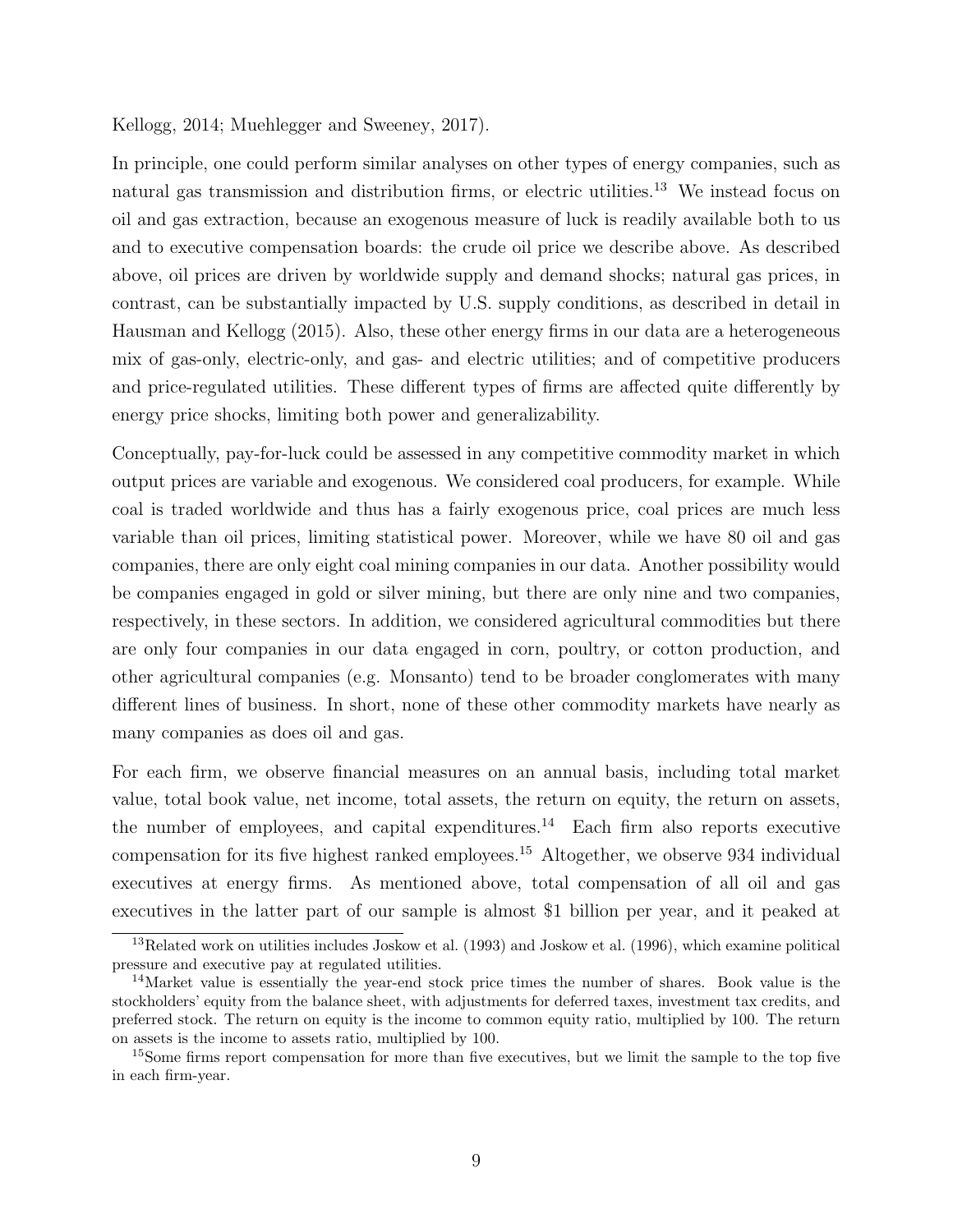#### \$1.1 billion in 2008.<sup>16</sup>

For each executive, in addition to total compensation we observe its components: salary, bonuses, stocks and stock options, long-term incentives, and other compensation (such as benefits and perquisites). The value of stocks and options is the grant-date fair value of stock/options awarded. The reporting format for some of the individual components of compensation changes in 2006, as we describe in the Appendix. We also observe whether the executive is the CEO.

We merge in crude oil prices from the Energy Information Administration. We use the West Texas Intermediate (WTI) price; this is the standard benchmark price for U.S. crude and it closely follows other international crude prices.<sup>17,18</sup> We focus primarily on December oil prices, since market value is measured at year-end; however we also examine annual average prices.<sup>19</sup>

As we discuss later in more detail, we have two measures of firm governance. The first is the proportion of executives that are not on the board of directors; we construct this variable from Compustat data. Second, from Institutional Shareholder Services (ISS) we have the proportion of board members that are not insiders (e.g., employees or family members of employees).

To control for macroeconomic conditions, we use real GDP and the unemployment rate from FRED. Finally, we deflate all prices using the CPI - All Urban Consumers: All Items Less Energy, from FRED.

We show summary statistics in the Appendix (Table A3). Average annual compensation in our sample is just over \$3 million, with about half coming from stocks and stock options. Market value has missing observations, making up around 7 percent of the sample; these missing values are concentrated in firms not listed on a major S&P index and in firm-year observations just prior to a firm's IPO. Across several variables, mean and median values differ because of skew, so we log transform most variables in the specifications that follow. The difference between mean and median values is especially pronounced for the return on assets and return on equity variables; the negative mean values are driven by a handful of

<sup>16</sup>The average per year for 2007 to 2016 is \$900 million, reflecting mean compensation of \$4 million annually for around 225 executives.

<sup>&</sup>lt;sup>17</sup>We also collect data on the Brent crude oil price, which diverged somewhat from the WTI price over our time period. Our main results are very similar using the Brent price.

<sup>18</sup>For supplementary analysis, we also collect natural gas prices at Henry Hub, a major pipeline hub in Louisiana and the official delivery location for most U.S. natural gas futures contracts.

<sup>&</sup>lt;sup>19</sup>A firm could of course have a fiscal year ending in a month other than December; however, in our sample 97 percent of all fiscal years end in December.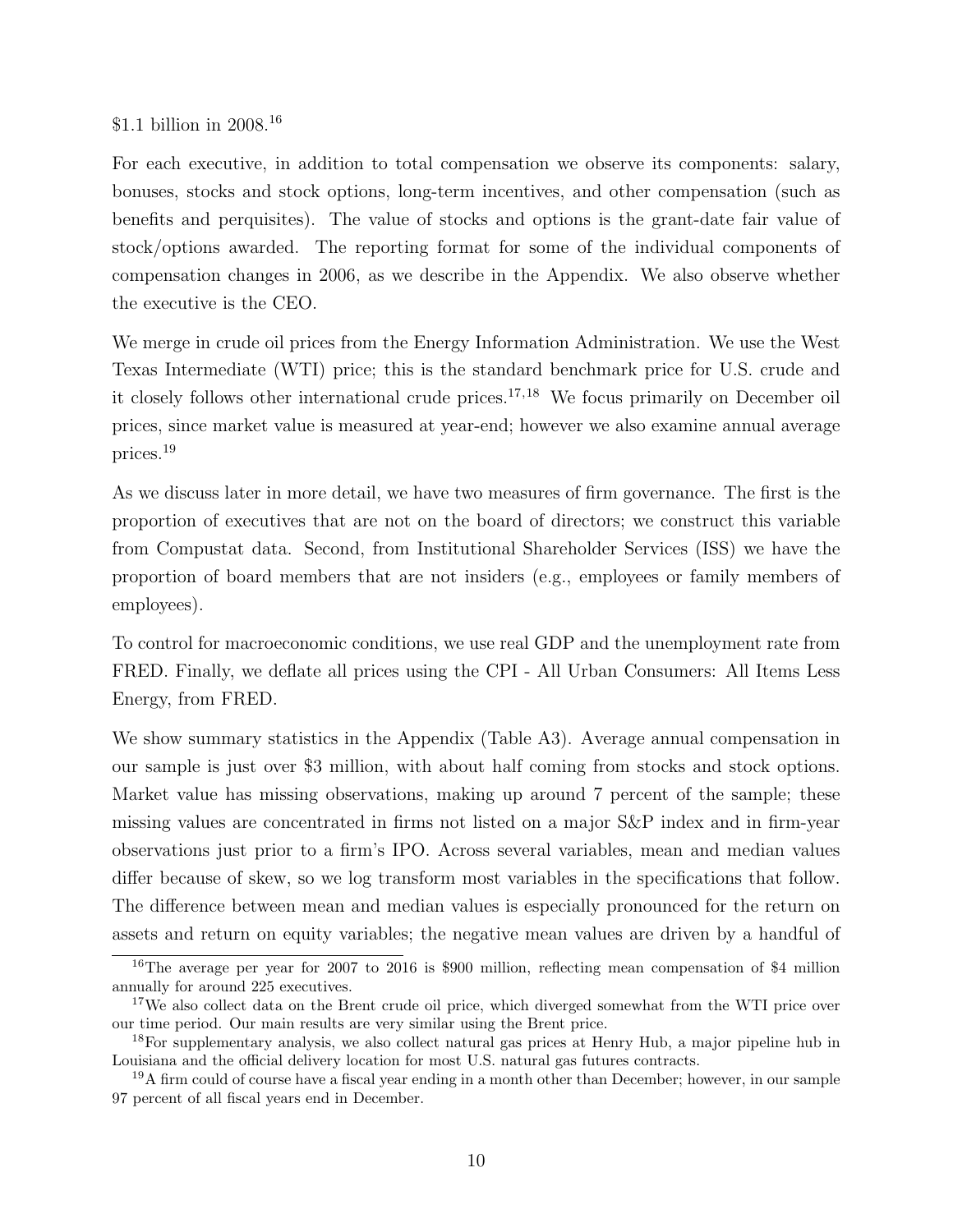

Figure 1: Energy Company Executive Compensation, Market Value, and Oil Prices

Note: This figure plots the average executive compensation (left panel) and the average year-end market value (right panel) for firms in Compustat. In each panel, the thick black line is for 80 oil and gas firms and the thin grey line for all other firms in Compustat. Executive compensation is averaged across the top five executives at each firm. Crude oil prices (West Texas Intermediate light sweet crude) are plotted in orange. All values are in 2016 dollars, using the CPI-All Urban Less Energy.

outliers. When we use these return variables, we trim both upper and lower outliers.

Before presenting the details of our empirical analysis, we present descriptive evidence on the positive correlation between executive compensation, oil prices, and market value. The time-series plots in Figure 1 show that executive compensation and market value at energy firms closely follow the pattern for crude oil prices during the period 1992–2016. The lefthand panel shows the national average compensation for energy executives (thick black line) versus executives in all other industries (thin grey line).<sup>20</sup> It is immediately apparent that compensation at energy firms is highly correlated with the crude oil price (thick orange line). Asymmetry also appears in this figure: compensation tracks upward movements of oil prices more closely than *downward* movements. Firm market value is, of course, closely tied to oil prices (without asymmetry), as shown in the right-hand panel. Also apparent in the right-hand panel is the highly variable nature of market value for oil and gas firms. Figure 1 does not provide direct evidence of pay-for-luck but it does motivate the regression analyses that follow, showing that this is an industry closely tied to oil prices.

<sup>&</sup>lt;sup>20</sup>The data are for an unbalanced panel, as described below; the figure looks very similar if firm fixed effects are removed to correct for compositional changes.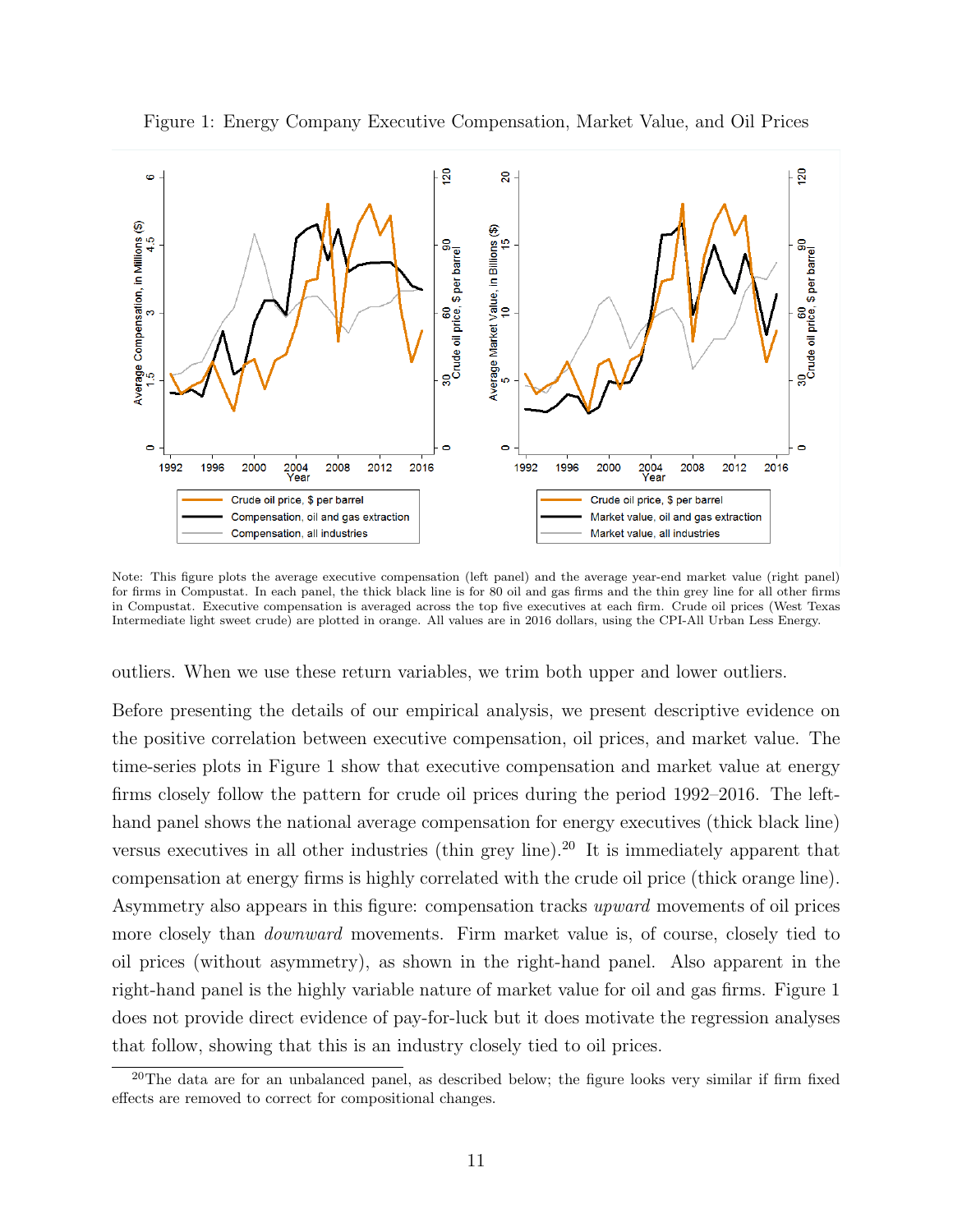# 4 Main Results

## 4.1 Pay for Performance

We begin by measuring pay for performance for U.S. energy executives. That is, we measure the extent to which executive compensation depends on the value of the firm. We estimate the following:

$$
ln(C_{i,t,p}) = \alpha + \beta_1 \cdot ln(V_{i,t}) + X_{i,t,p}\Theta + \varepsilon_{i,t,p},\tag{1}
$$

where  $C_{i,t,p}$  is compensation at firm i in year t for executive p, V is market value, and X is a vector of controls.<sup>21</sup> Time-series controls (to account for macroeconomic conditions) include GDP growth, unemployment, and a linear trend. Firm fixed effects aid with precision and account for compositional changes. A CEO dummy also aids with precision. Standard errors are two-way clustered by firm (to allow for correlation across individuals and across years within a firm) and by year (to allow for correlation across firms within a year).

Results, shown in Column 1 of Table 1 indeed show a positive coefficient. The coefficient is 0.29, statistically significant at the one percent level, indicating that for every 10 percent increase in market value, executive compensation rises by almost  $3$  percent.<sup>22</sup> This specification is analogous to Column 3 of Table 1 in B&M. The magnitude we estimate is somewhat smaller than what is estimated by B&M; their coefficient is 0.38.

The coefficient of 0.29 is economically significant. From 2000 to 2010, the average market value of oil and gas firms rose by 84 log points, or \$10 billion in real terms. At the same time, executive compensation rose 52 log points, or \$1.5 million per executive. The coefficient on market value indicates that compensation would be expected to rise over 20 log points, accounting for around half of the total increase over this time period. Moreover, recall that total compensation includes stocks and options, which we value using the grant-date value. The *exercised* value, i.e. realized pay, will be even more closely tied to the firm's stock price and therefore market value.

Regressions of this form are typically interpreted as measuring pay-for-performance. But, of

 $^{21}$ When we take the log of compensation, we add \$1 to any zero values; this affects only one observation. The right-hand side variable, market value, has no zero or negative values. In the Appendix we report results for alternative measures of firm performance, including book value, the return on equity, and the return on assets.

 $^{22}$ Aggarwal and Samwick (1999b) interact market value with a measure of the variance in firm returns, thus allowing heterogeneity in pay-for-performance across the variance of returns. When we estimate an augmented regression with this feature (Appendix Table A4), results are largely unchanged, with a similar slope estimate on the value of the firm and a small and statistically insignificant slope on the interaction term.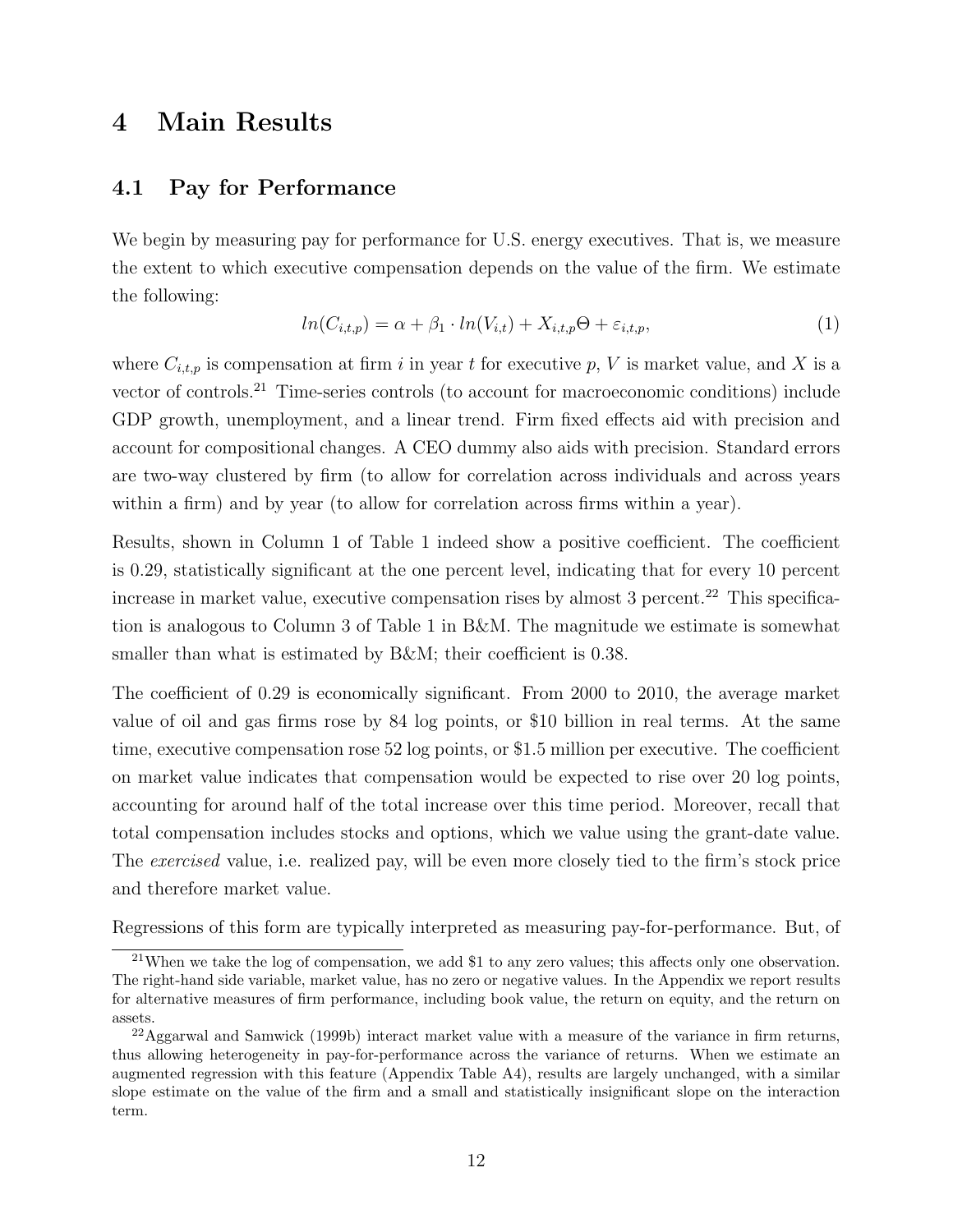|                                         | (1)<br><b>OLS</b>   | (2)<br>ΙV           | $\left( 3\right)$<br><b>OLS</b> |
|-----------------------------------------|---------------------|---------------------|---------------------------------|
| Log market value                        | $0.29***$<br>(0.04) | $0.19***$<br>(0.05) |                                 |
| Log crude oil price                     |                     |                     | $0.19***$<br>(0.06)             |
| First-stage F-statistic<br>Observations | 4,673               | 90.61<br>4,673      | 4,673                           |
| Within $R^2$                            | 0.52                | 0.51                | 0.46                            |

Table 1: Are Energy Executives Paid for Luck?

Note: This table reports estimates and standard errors from three separate regressions. The dependent variable in all regressions is log total annual compensation. All regressions include company effects, macroeconomic variables (national GDP growth rate and unemployment rate) and a linear trend, as well as an indicator for whether the executive is the CEO. In Column 2 we instrument for log market value with log crude oil prices. Compensation, market value, and oil prices are normalized to 2016 dollars. Standard errors are two-way clustered by firm and by year. \*\*\* Statistically significant at the 1% level; \*\*  $5\%$  level; \*  $10\%$  level.

course, this causal interpretation requires the standard assumptions on exogeneity of market value. For instance, one needs to assume there is no reverse causality; this would be violated if a firm's compensation decisions impact market value. In the following subsection we turn to an instrumental variables framework to relax this assumption.

## 4.2 Pay for Luck

Next, we examine the extent to which this link between compensation and market value is a result of pay-for-performance versus pay-for-luck. We follow B&M and use an instrumental variable to isolate the variation in market value that is attributable to changes in oil prices. Specifically, we estimate the following:

$$
ln(C_{i,t,p}) = \alpha + \beta_2 \cdot ln(V_{i,t}) + X_{i,t,p}\Theta + \varepsilon_{i,t,p},\tag{2}
$$

where  $\widehat{ln(V)}$  is the predicted log market value, from a regression of log market value on log oil price:

$$
ln(V_{i,t}) = \alpha + \delta \cdot ln(O_t) + X_{i,t} \Theta + \varepsilon_{i,t}.
$$
\n(3)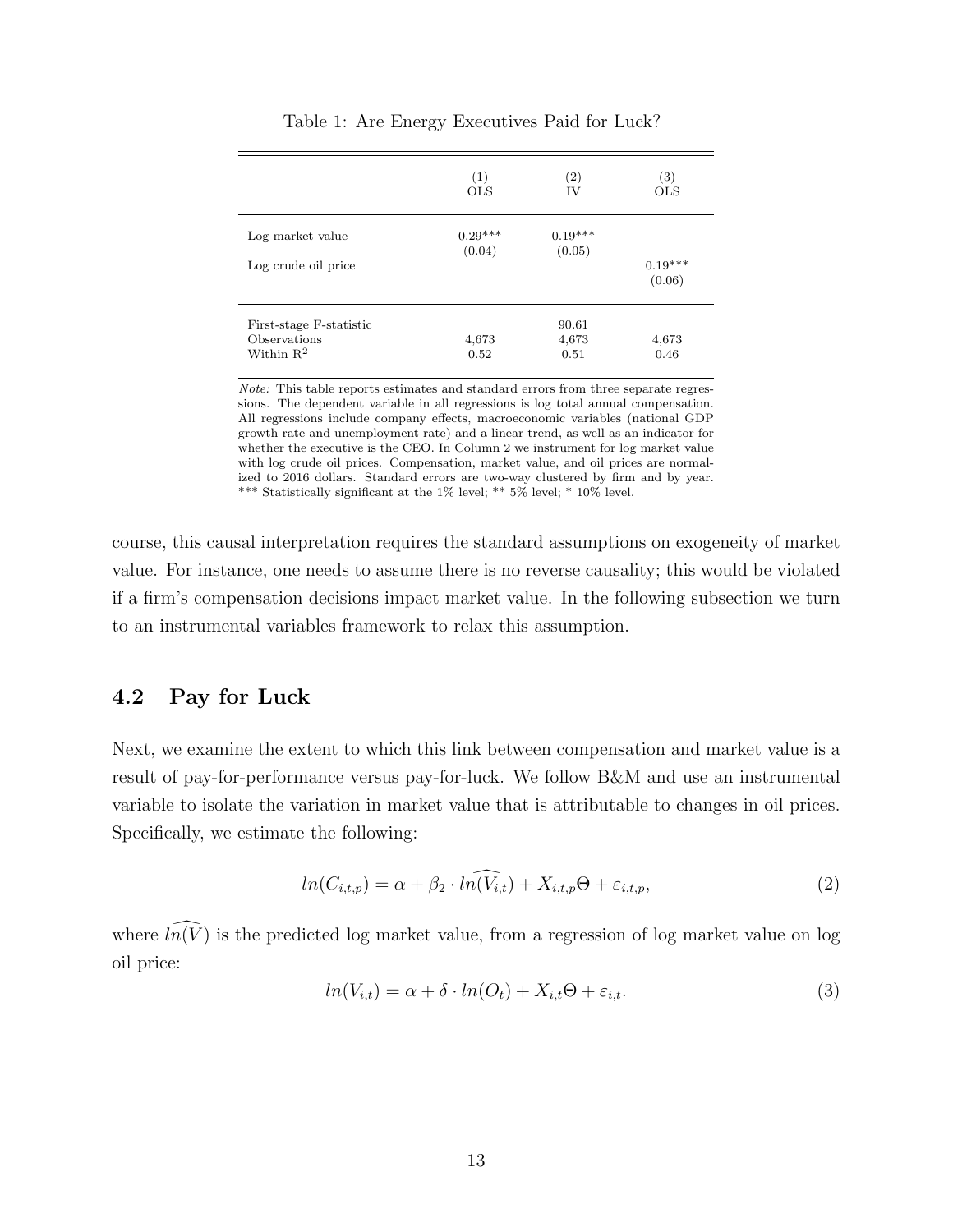Here O is the annual average crude oil price.<sup>23</sup> We focus on oil, rather than natural gas prices, to be consistent with B&M. Also, as described above, natural gas prices are much more heavily influenced by the activities of U.S. firms.

The first stage results are shown in the Appendix (Table A5). The coefficient on the oil price has the expected sign and is statistically different from zero at the one percent level. The coefficient of 0.99 indicates that for every 10 percent change in oil prices, market value at the average energy firm increases by 10 percent. Oil prices are a tremendous driver of value for these firms.

The IV estimates are shown in Column 2 of Table 1.<sup>24</sup> When we instrument for market value using oil prices, we estimate a coefficient on market value of 0.19, statistically significant at the one percent level. For every 10 percent increase in market value driven by an increase in oil prices, executive compensation rises by 1.9 percent. The coefficient is not statistically different from 0.29 (the coefficient in Column 1), indicating that we cannot reject that compensation responds just as much to changes in market value due to oil prices as it does to generic changes in market value.

This finding is consistent with B&M. Our estimate is smaller than what is estimated by B&M—their analogous estimate (Column 4 of Table 1 of their paper) is 0.35. However, when using annual average oil prices, rather than December prices, we estimate a coefficient of 0.31, more comparable to the B&M estimate (see Appendix, Table A6). We have somewhat more precision than B&M in these specifications using market value; and we have substantially more precision than B&M in specifications using accounting rates of return (Table A6). This greater precision reflects our larger sample as well as a somewhat longer time frame. We also have more variation in oil prices (around 20 percent more, as measured by the standard deviation of the log real price).

The instrument serves two purposes here. As described above, the OLS specification cannot be interpreted causally if there is any endogeneity in market value. Because oil prices are determined by exogenous, international factors, a causal interpretation is now possible. Second, the regression isolates the variation in market value that is driven by luck, rather than executive performance. That is, even after isolating only the variation in market value that is driven by exogenous changes to oil prices—beyond the control of the executive—we

<sup>&</sup>lt;sup>23</sup>For simplicity, we use the same  $\alpha$ ,  $X\Theta$ , and  $\varepsilon$  notation in all equations; obviously the actual estimated values vary across equations. In general, most of our specifications are run at the individual executive level, but the p subscript is dropped from equation 3 as all variables in that equation are at the firm level.

<sup>&</sup>lt;sup>24</sup>The table also reports the first-stage instrument F-statistic, specifically the Kleibergen-Paap statistic that accounts for the clustered standard errors. The value of 90.61 indicates that we do not have a weak instruments problem.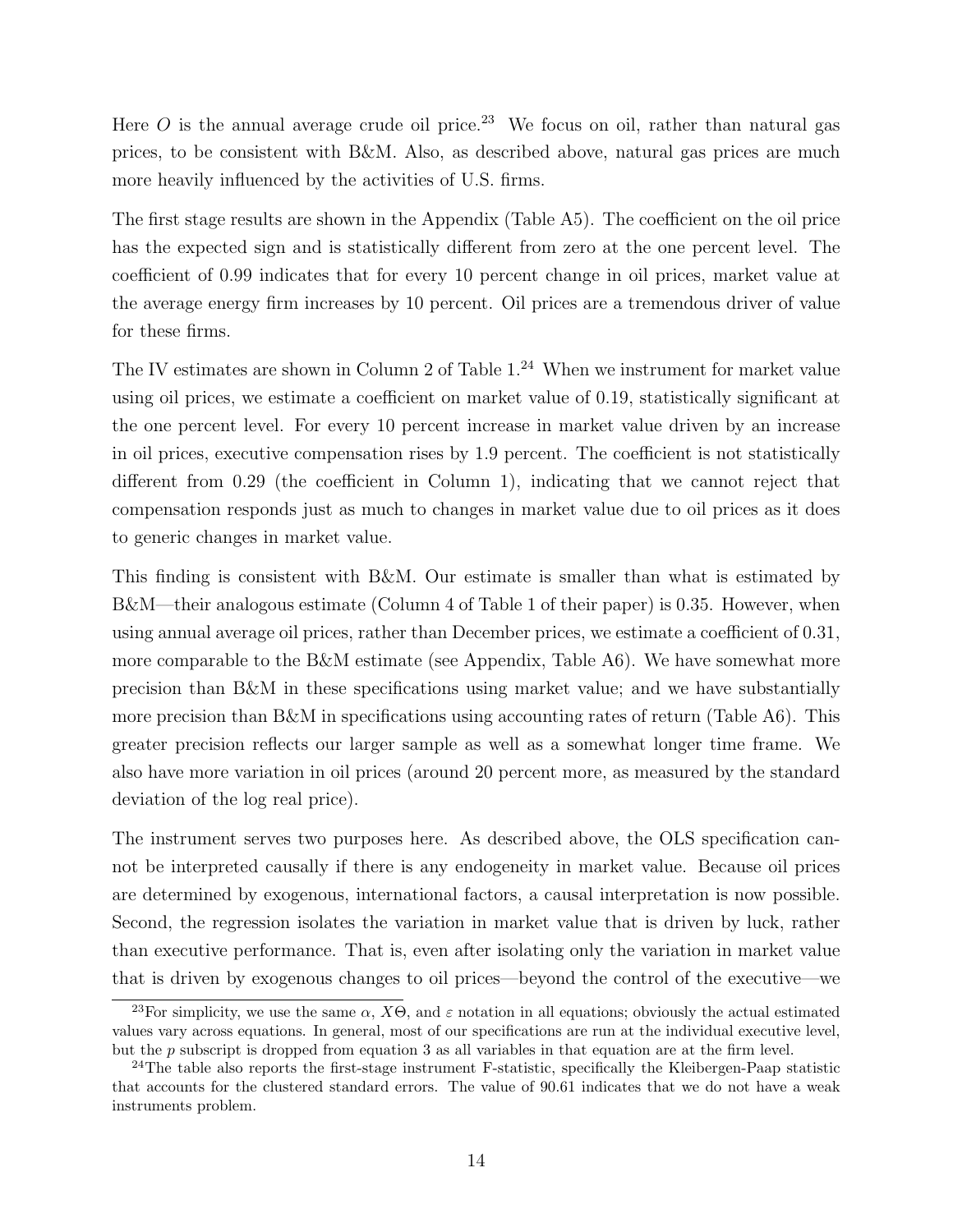estimate an economically significant impact on compensation.

Recognizing that oil price movements add noise without reflecting executive skill, boards should filter out this variation from compensation. Thus the coefficient on market value in this IV framework would be zero under an optimal contract. Not only is the coefficient statistically different from zero, but the fact that it is not statistically different from 0.29, the OLS coefficient in Column 1, suggests that little or no filtering of oil prices is done. We return to this question of the extent of filtering in Section 5.5.

Finally, we show in Column 3 of Table 1 the estimates from an alternative regression, in which we regress compensation directly on oil prices:

$$
ln(C_{i,t,p}) = \alpha + \psi \cdot ln(Q_t) + X_{i,t,p}\Theta + \varepsilon_{i,t,p}.
$$
\n
$$
(4)
$$

The coefficient on the oil price is 0.19, statistically significant at the one percent level. This implies that for a 10 percent rise in oil prices, executive compensation rises by 1.9 percent. This is an economically significant amount. Consider that the mean absolute year-on-year change in oil prices over this period was 30 log points. This implies that in a typical year, energy executives saw their compensation vary by 6 log points because of the oil price change, or \$180,000 at the mean pay level. Moreover, from 2013 to 2015, oil prices fell by 100 log points (60 percent)—implying a drop in annual compensation of over \$500,000 per executive. Recall that executive wealth would drop even more, since the value of stocks held also dropped.

#### 4.3 An Alternative Interpretation

B&M interpret their IV estimate as evidence of pay-for-luck that is consistent with rent extraction on the part of executives. But under some conditions this pattern could be explained under a simple model of firm profit maximization. When oil prices go up, firms want to produce more—so firms will choose to buy more of all inputs (capital, labor, and executives), in order to produce and sell more oil. That is, it is important to consider whether these results could alternatively be explained as increased demand for executive effort.

In the simplest version of this explanation, the firm will choose to buy "more" executives, or equivalently, pay their executives more to work more hours, whenever oil prices are high. In this subsection we test whether results change when we control for labor and capital inputs. A firm will maximize profit by choosing inputs to equate the marginal rate of technical substitution with the input price ratio. That is, the firm equates the marginal product per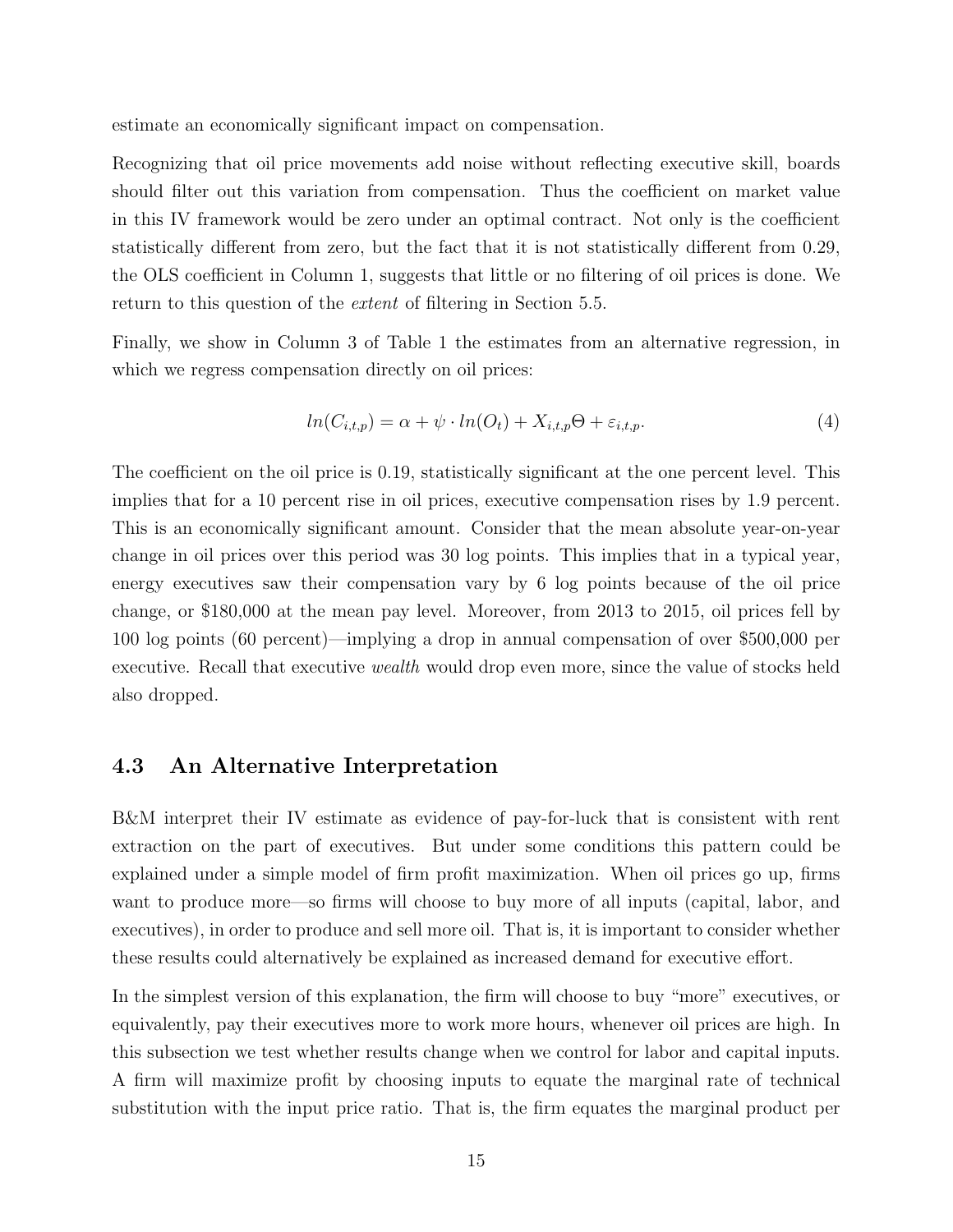|                                   | (1)                 | (2)                 | (3)                | $\left( 4\right)$   | (5)                      |
|-----------------------------------|---------------------|---------------------|--------------------|---------------------|--------------------------|
| Log market value                  | $0.19***$<br>(0.05) | $0.15**$<br>(0.05)  | $0.14**$<br>(0.05) | $0.13**$<br>(0.05)  | $0.11**$<br>(0.05)       |
| Log employees                     |                     | $0.17***$<br>(0.04) |                    | $0.10***$<br>(0.03) | $0.10***$<br>(0.03)      |
| Log capital expenditures          |                     |                     | $0.16***$          | $0.12***$           | 0.06                     |
| Log employees, squared            |                     |                     | (0.05)             | (0.04)              | (0.07)<br>0.00           |
| Log capital expenditures, squared |                     |                     |                    |                     | (0.01)<br>0.01<br>(0.01) |
| First-stage F-statistic           | 90.61               | 89.23               | 72.51              | 76.15               | 84.51                    |
| Observations<br>Within $R^2$      | 4,673<br>0.51       | 4,623<br>0.52       | 4,603<br>0.51      | 4,553<br>0.52       | 4,553<br>0.52            |

#### Table 2: Separating Luck from Effort

Note: This table reports estimates and standard errors from six separate regressions, identical to Column 2 of Table 1, but with additional labor and capital control variables. Thus, the dependent variable in all regressions is log total annual compensation. Compensation, market value, oil prices, and capital expenditures are normalized to 2016 dollars. Standard errors are two-way clustered by firm and by year. \*\*\* Statistically significant at the 1% level; \*\* 5% level; \* 10% level.

dollar for each input. When the production technology is, for example, Cobb-Douglas or CES, then the marginal rate of technical substitution does not depend on output prices, so whether the price of oil is \$20, \$100, or \$200 per barrel, the firm will still choose the same ratio of inputs. This implies that after controlling for labor and capital, the demand for executives should not depend on oil prices.

We thus estimate a series of alternative specifications for our baseline IV regression in which we control for labor and capital inputs. Specifically, we include log employee counts and the log of capital expenditures as control variables. We also show a version with quadratic functions of these variables. Results are shown in Table 2.

Column 1 of this table re-creates our main specification from before, that is, Column 2 of Table 1. Columns 2 and 3 add the labor and capital controls one-at-a-time. We see that each of these cuts the coefficient on log market value by about 20 to 30 percent, with the capital control having a bigger impact on the market value coefficient. When we include both capital and labor controls, the coefficient on log market value drops to 0.13. A quadratic version (Column 5) drops the market value coefficient a bit further.

Part of what we above termed pay-for-luck thus appears to be explained by firms choosing to buy more of all inputs when oil prices rise. Intuitively, more executive effort is needed to manage more employees and more capital investment decisions. However, a positive coefficient on instrumented log market value remains. Even controlling for other inputs,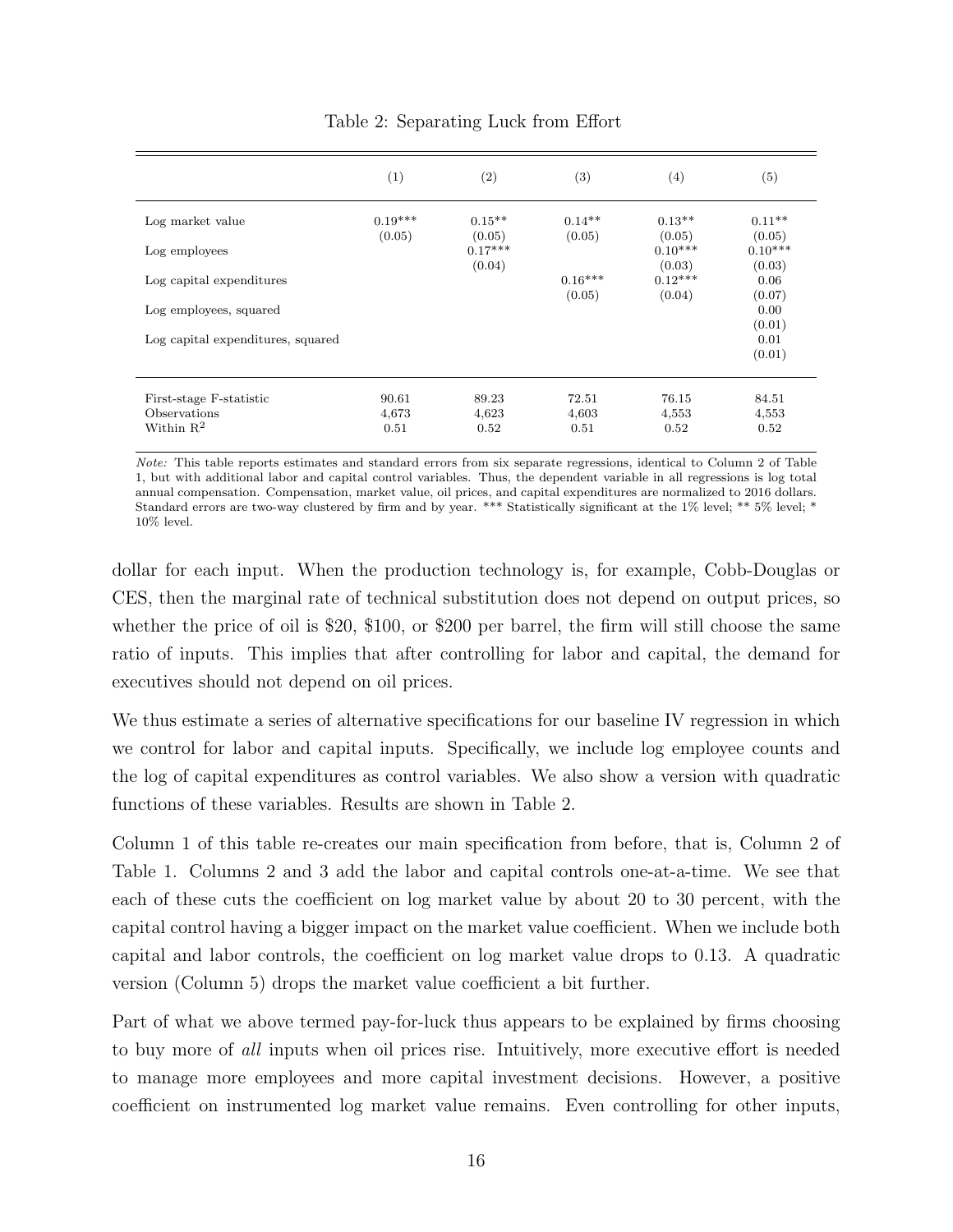energy executives see their pay rise by 1.3 percent for every 10 percent rise in oil-price induced changes to market value. This evidence is hard to reconcile with a neoclassical model with a Cobb-Douglas or CES production function, and it is suggestive of rent extraction.

Below, we consider additional tests of the shareholder value view versus the rent extraction view. Throughout, we proceed with the more conservative specification that controls for capital and labor.

## 4.4 Robustness to Alternative Specifications

In the Appendix, we show robustness of these main results to a variety of additional alternative specifications. First, because the identifying variation in our measure of luck is timeseries variation, we consider specifications of the regression of compensation on oil prices (Column 3 of Table 1) that use various alternative comparison groups. In these we can examine the differential impact of oil prices on compensation in energy companies relative to other industries. These comparisons are designed to assess whether our macroeconomic controls are sufficient. We use manufacturing as a comparison group, then services. We also estimate a specification that includes all firms in Compustat, with a separate coefficient on the oil price for each industry. We find an impact of oil prices on compensation for oil and gas extraction firms and not for the comparison groups (Table A7).

We also report estimates (Table A8) from a wide variety of alternative specifications for our IV specification. We evaluate the robustness of this specification as it provides the most direct, causal test of whether executives are paid for luck. To be conservative, we focus on the specification that controls for capital and labor. We first show that the results do not rely on the macro-economic controls that we use. Next we show that results with person fixed effects are very similar to the main results. This specification is reassuring because it suggests the results are not driven by compositional changes.<sup>25</sup>

Results are also very similar using various subsets of the data: limiting the sample to firms on the S&P 1500; limiting the sample to a balanced panel; defining the oil and gas sector with SIC sector definitions; weighting by a time-invariant measure of firm size (assets); limiting the sample to CEOs; dropping CEOs; or using all executives reported in Compustat rather than just the top five.

<sup>&</sup>lt;sup>25</sup>Interestingly, the executives our sample tend to remain in the energy business their entire career. In particular, for this subsect of executives 93 percent of all person-year observations are for energy companies. This is notable because it implies that the pay-for-luck result is not driven by movement of executives between energy and non-energy companies, for example, with highly productive executives moving into the industry during high oil price periods.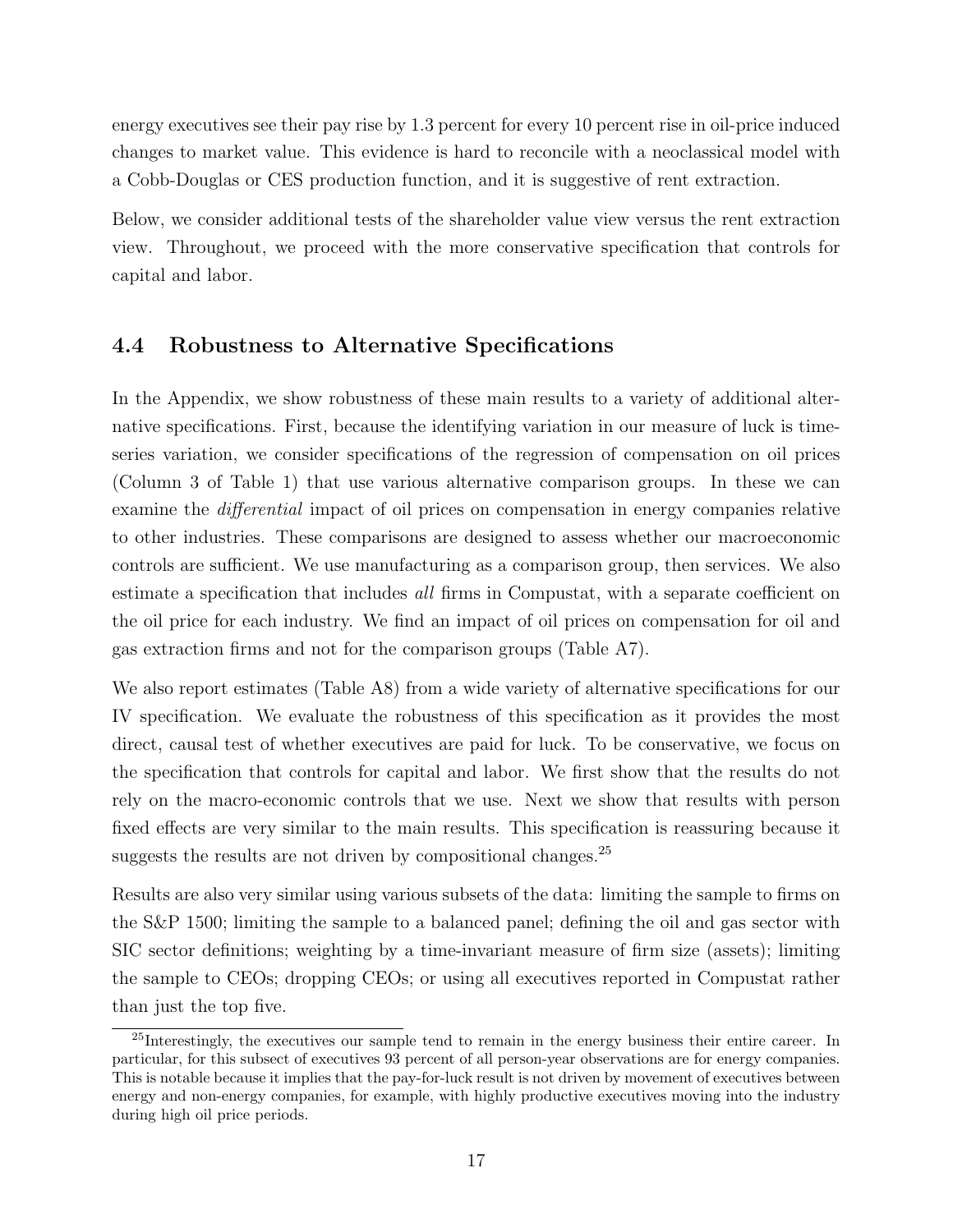Finally, we show that results are also very similar for alternative variable definitions: an alternative total compensation measure reported in Compustat; using Brent oil prices rather than WTI oil prices; or including the log of natural gas prices as an additional instrument. Thus, overall, our main finding that energy executives are paid for luck is very robust across alternative specifications.

# 5 Additional Results

## 5.1 Components of Pay

We next test for pay-for-luck across the different components of executive compensation. These different components are of significant interest because of secular trends in compensation practices, and because particular components are better suited for filtering out pay-forluck. For example, pay-for-luck might be mechanically explained by the rise of stocks and stock options as a major form of compensation. Nationwide, the use of stocks and stock options expanded dramatically through the 1990s, then plateaued. Their growth in the energy sector continued for longer than in other sectors, and as a result, energy relies more heavily on these forms of compensation than other sectors, as can be seen in Figure 2. In 2016, the average energy executive received over seventy percent of compensation from components other than salary.

One of the reasons nationwide for the rise in the use of stocks and options was the 1993 legislation that limited tax deductions to the first \$1 million of salary (Rose and Wolfram, 2002). In the Appendix, we show with histograms that this appears to be somewhat binding for CEO pay, although not for other executive pay. We also show in the Appendix (Table A8) that pay-for-luck appears to be approximately equal between CEOs and other executives, so this tax rule does not appear to be a primary driver of our results.

We break total compensation down into five categories: salaries, bonuses, stocks and stock options, long-term incentive programs, and other compensation (such as benefits). We regress each component on market value, instrumented with the oil price.<sup>26</sup> We use the same set of controls as in the primary results shown in Column 4 of Table 2, including capital and labor. We also add a dummy to account for changes in the way Compustat reports these variables after 2006 (details in the Appendix).

<sup>&</sup>lt;sup>26</sup>All five components of pay have some observations equal to zero. We have dropped these from our log regressions, so these results are conditional on a non-zero value. In the Appendix (Table A9), we run the regressions in levels, including zeroes, and results are qualitatively similar.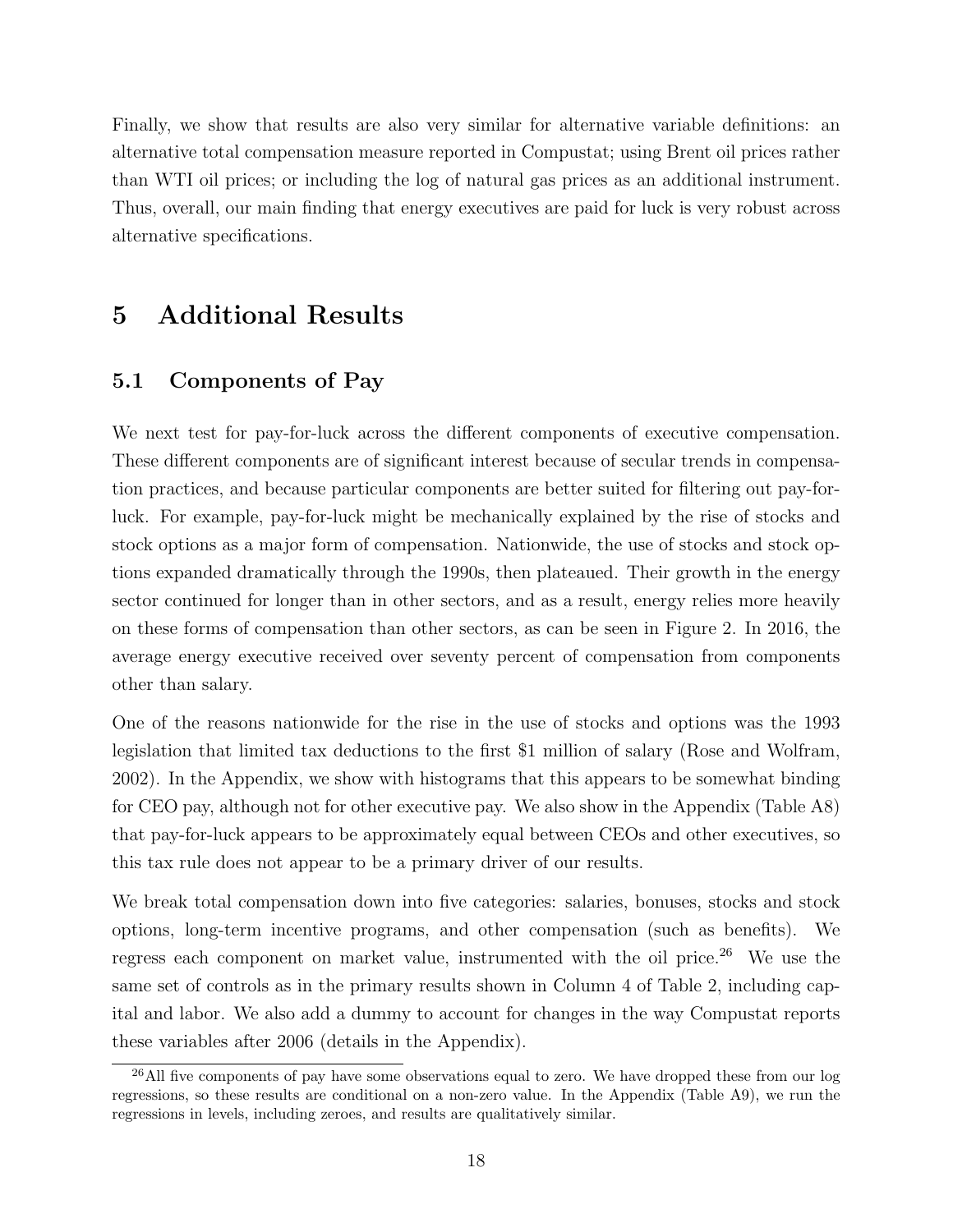#### Figure 2: Non-Salary Portion of Pay



Note: This figure plots, by sector, the average portion of compensation coming from bonuses, stock and options awards, and other non-salary components of pay. Each sector is defined by a two-digit NAICS code; sector 21 has been broken down into "Oil & Gas Extraction" versus other firms in sector 21, including mining and quarrying and support activities for oil and gas. One outlier for sector 71 has been dropped.

Results are shown in Table 3. Salary (Column 1) does not reflect pay-for-luck. If anything, salary appears to decrease with increases in market value driven by oil prices, but the coefficient is close to zero and only marginally statistically significant. Stocks and options (Column 2) are positively impacted by firm performance. When crude oil prices cause market value to rise by 10 percent, the value of stocks and options granted to executives rises by 0.8 percent. That this coefficient is somewhat small and not statistically significant is perhaps surprising. However, we measure the value of stocks and options at the time they are granted, i.e. ex-ante not ex-post, so we've removed most of the mechanical positive correlation between realized pay and oil prices. Moreover, in the Appendix (Table A10), we show that this appears to be at least in part because the value of stocks and options is tied more closely to annual average oil prices than to the December price that we use in our main specifications. This is intuitive if, for instance, these are granted earlier in the year, since their value is computed at the time they are granted. In our sample, several years saw enough within-year variability in oil prices for the December and annual average prices to differ by at least 25 percent.<sup>27</sup>

<sup>&</sup>lt;sup>27</sup>Another possible explanation for the small coefficient for stocks and options is heterogeneity in the way firms compute the grant-date fair value of stocks and options, detailed in Coles et al. (2014).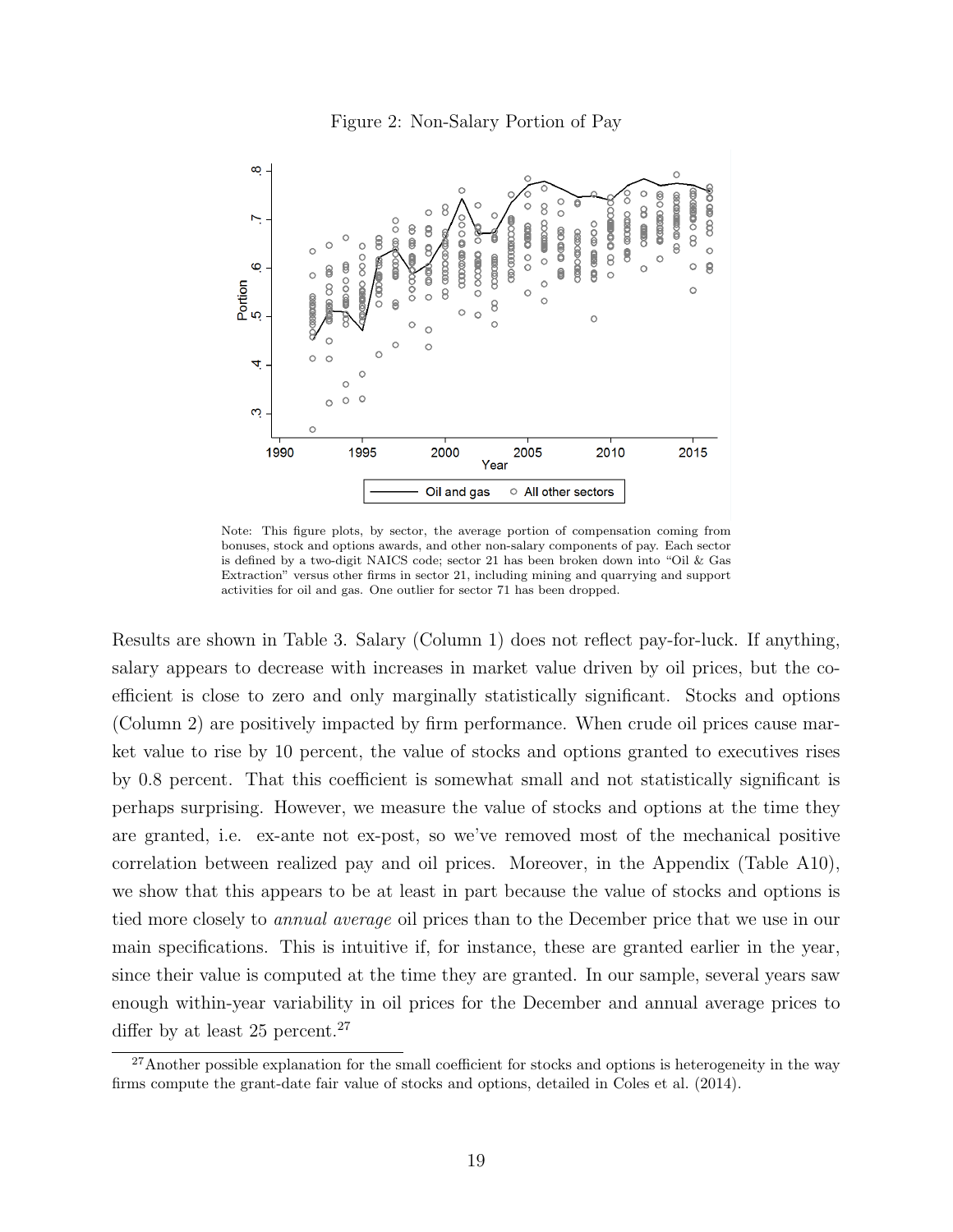|                         | (1)      | $\left( 2\right)$ | $\left( 3\right)$ | (4)              | (5)       |
|-------------------------|----------|-------------------|-------------------|------------------|-----------|
|                         | Salary   | Stocks & options  | <b>Bonuses</b>    | Other incentives | Other pay |
| Log market value        | $-0.05*$ | 0.08              | $0.59***$         | $0.56***$        | $0.21**$  |
|                         | (0.02)   | (0.09)            | (0.17)            | (0.15)           | (0.10)    |
| First-stage F-statistic | 84.39    | 101.78            | 56.67             | 175.36           | 84.33     |
| Observations            | 4,546    | 3,934             | 3,083             | 1,729            | 4,443     |
| Within $\mathbb{R}^2$   | 0.34     | 0.48              | 0.27              | 0.38             | 0.14      |

Table 3: For Which Components of Pay Is There Pay-for-Luck?

Note: This table reports results from five separate regressions. The regressions are identical to Column 4 of Table 2, but with alternative dependent variables: each of five components of executive pay (logged). Standard errors are two-way clustered by firm and by year. \*\*\* Statistically significant at the 1% level; \*\* 5% level; \* 10% level.

Thus in one sense, this rise of stocks and options makes the impact of oil prices on executive compensation not surprising, at least mechanically. However, the intuition regarding filtering of observable luck, described above, makes it apparent why the use of this form of compensation is actually counterintuitive for the energy sector. Compensation boards choose to reward executives with stocks and options, rather than only with cash incentives based on performance. Given the extent to which market value, and therefore the value of stocks and options, is tied to exogenous factors like the crude oil price, the choice in this sector to have half of executive compensation come from stocks and options (see Table A3) runs counter to a simple theory of optimal filtering.

Columns 3-5 examine bonuses, other incentives, and other compensation. Together, these make up around 30 percent of pay (see Table A3). When crude oil prices move market value by 10 percent, bonuses (Column 3) rise by 6 percent and other incentives by 6 percent, both statistically significant at the one percent level. This is consistent with the metrics that firms report using when setting pay: one recent industry report noted that common metrics for annual bonus payments are production and the value of reserves, both of which are positively correlated with oil prices; and that a common metric for long-term incentive payments is total shareholder return (Alvarez & Marsal, 2018). While that report notes that some firms use a mix of relative and absolute total shareholder return, our results suggest that the relative comparison fails to filter luck driven by oil prices.

For none of these latter components (Columns 3-5) do we reject the null that compensation responds just as much to changes driven by oil prices as it does to generic changes in company value. That is, we fail to reject that the IV estimates are identical to point estimates from analogous OLS regressions, shown in the Appendix (Table A11). And overall, we see that the main results (that total compensation is driven in large part by luck) are not simply a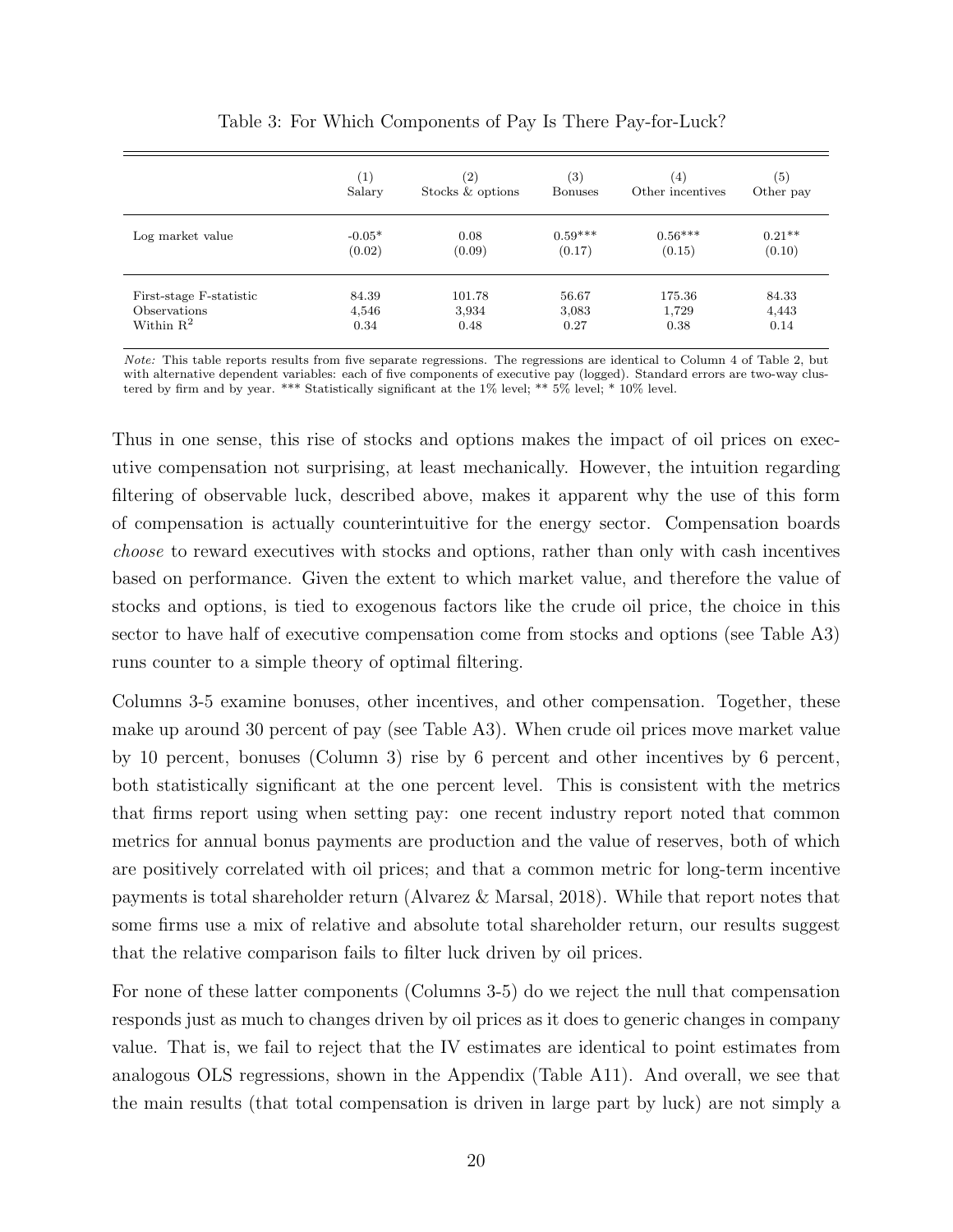mechanical result stemming from stock and option awards.

## 5.2 Governance

Above we showed that controlling for capital and labor inputs reduces but does not eliminate the estimated pay-for-luck coefficient. Thus while we cannot rule out a shareholder value view of executive compensation, there is suggestive evidence consistent with rent extraction. Moreover, the rent extraction view of executive compensation has additional testable implications. We next follow B&M in examining how pay-for-luck varies with firm governance. As pointed out in B&M, firms with high-quality leadership from the board should be better able to prevent executives from co-opting the pay process, suggesting that "we should expect more pay for luck in the poorly governed firms" (p 918). If higher pay when oil prices are high were explained by executive effort, we would expect to see the opposite.

To examine this question, we leverage two indicators of firm governance. For each, we focus on a time-invariant measure, equal to the mean value observed for each firm in our sample.<sup>28</sup> First, from the Compustat data, we observe whether each of the firm's executives also sit on the board of directors. We construct a variable ranging from 0 to 1, equal to the portion of the top five executives that do not sit on the board. Higher levels of this measure thus indicate better governance in that executives are less able to co-opt the board and its paysetting process. The mean in our sample (Table A3) is 0.64. That is, on average about two-thirds of executives do not sit on the board.

Second, from ISS data, we observe whether each of the firm's board members have some sort of insider status, for instance because the member is an employee or the close relative of an employee. From this, we construct a variable ranging from 0 to 1, equal to the portion of the board members that are not insiders. Again, a higher value indicates a higher level of governance. The mean in our sample (Table A3) is  $0.75<sup>29</sup>$  Thus on average about threequarters of board members are not insiders. We also construct an index equal to the simple average of these two governance variables.<sup>30</sup>

We estimate a series of regressions in which we augment our standard IV specification with an

<sup>&</sup>lt;sup>28</sup>The primary reason we use time-invariant measures is that some of the data do not cover the full sample, as described below, and we thus we lose a good deal of observations if we use a time-varying measure.

<sup>&</sup>lt;sup>29</sup>Missing values arise both because the ISS data do not cover the years 1992-1996, and because they do not cover the smallest firms in our sample.

<sup>30</sup>B&M use other measures, such as the presence of large shareholders on the board and the interaction of this variable with CEO tenure. For our sample, there is very little variation in the presence of independent large shareholders on the board: the average firm has only 0.03 independent large shareholders on the board. B&M also use the number of board members, but in our sample that is highly correlated with firm size.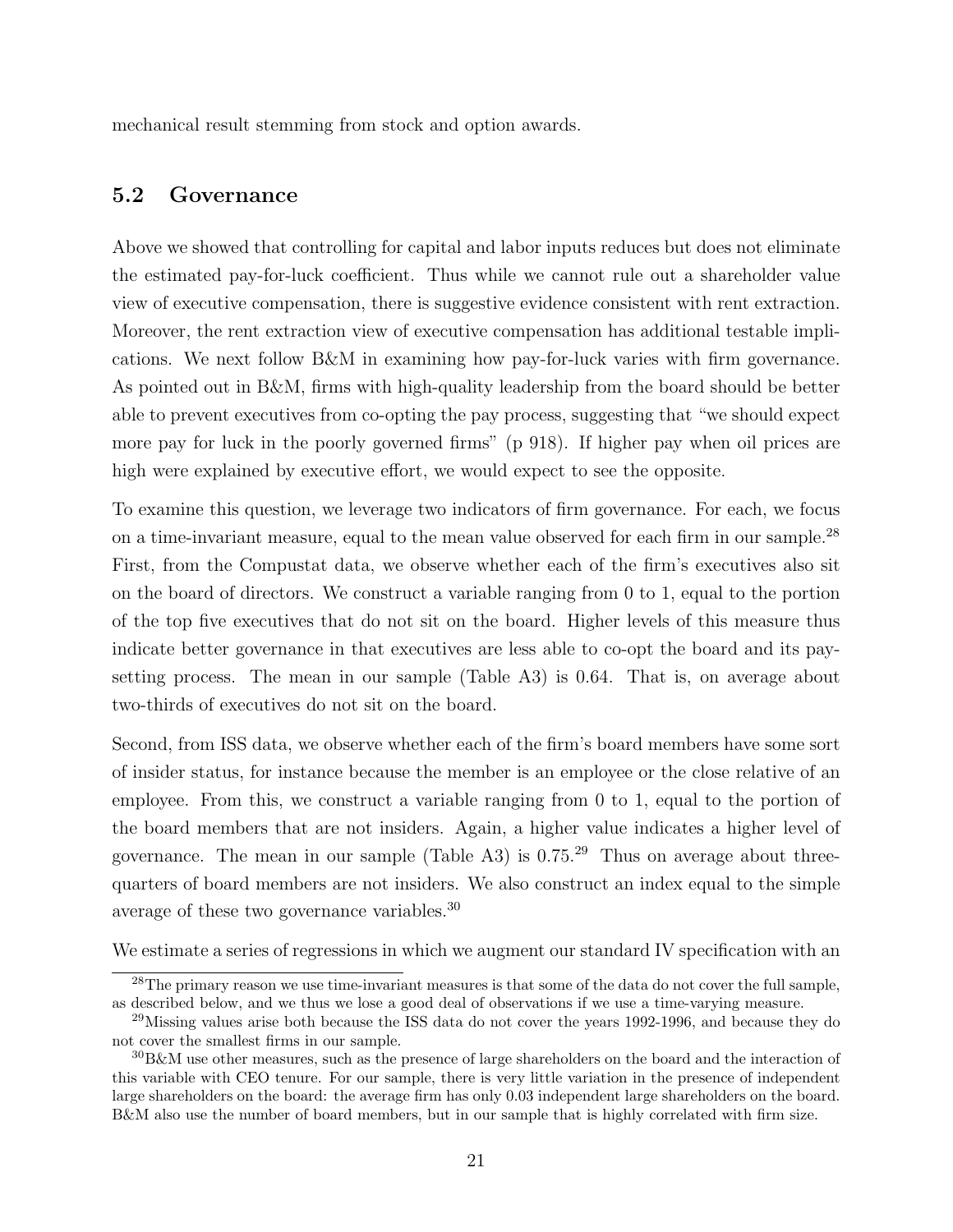interaction of market value with each governance measure. The coefficient on this interaction thus tells us how pay-for-luck differs for better-governed firms. We display 2SLS results, matching the previous pay-for-luck specification, Column 4 of Table  $2<sup>31</sup>$  We have two firststage equations: we instrument for both the log market value and for the interaction of market value with the governance indicator. Our instruments are log oil prices as well as the interaction of log oil prices and the governance measure. We estimate the impact of governance on both pay-for-luck in total compensation, and on pay-for-luck in bonuses and non-stock incentives. We examine bonuses and non-stock incentives (i.e., pay that is not tied to salary, stocks and options, or perquisites and benefits) because it is the component of pay over which boards are likely to have the most discretion. Thus it provides a more direct estimate of whether well-governed firms behave differently in setting discretionary pay.

Results are shown in Table 4. The first-stage instrument F-statistics range from 33 to 59, indicating that we do not have a weak instruments problem. Across all six specifications, the interaction of market value and the governance indicator has a negative sign, indicating less pay-for-luck at better-governed firms. Results are negative and statistically significant in three of six specifications. Moreover, the magnitudes are suggestive of an economically significant effect across all columns. For instance, removing one of the top five executives from the board removes 8 percent of the pay-for-luck effect in Column 1 and 11 percent of the pay-for-luck effect in Column  $4^{32}$  In Columns 2 and 5, replacing one insider from a nine-member board removes 11 percent of the pay-for-luck effect on total compensation and 9 percent of the effect for bonuses and cash incentives.<sup>33</sup>

Governance especially matters for bonuses and cash incentives. This is consistent with a model of executive rent extraction because these are the components of pay that are most discretionary and thus most easily manipulated. We also show, using OLS estimates (see Appendix Table A12), that executive compensation in well-governed firms is less tied overall to market value. Thus it may be that well-governed firms are using alternative forms of pay-for-performance.

One might be concerned that these governance results are driven by other differences in firms that are correlated with the board composition measures that we have used here. For instance, board composition might be correlated with firm size. To explore this possibility, we

<sup>31</sup>We also show OLS results in Appendix Table A12.

 $32$ Removing one of the top five executives decreases the "portion not on the board" by 20 percentage points, and  $-0.07 \cdot 0.20 = -0.014$ , or 8 percent of the log market value effect on total compensation of 0.17 if all executives are on the board.

<sup>&</sup>lt;sup>33</sup>Removing one insider decreases the "portion non-insiders" by 11.1 percentage points, and  $-0.47 \cdot 0.111$  = −0.05, or 11 percent of the log market value effect on total compensation of 0.45 if all board members are insiders.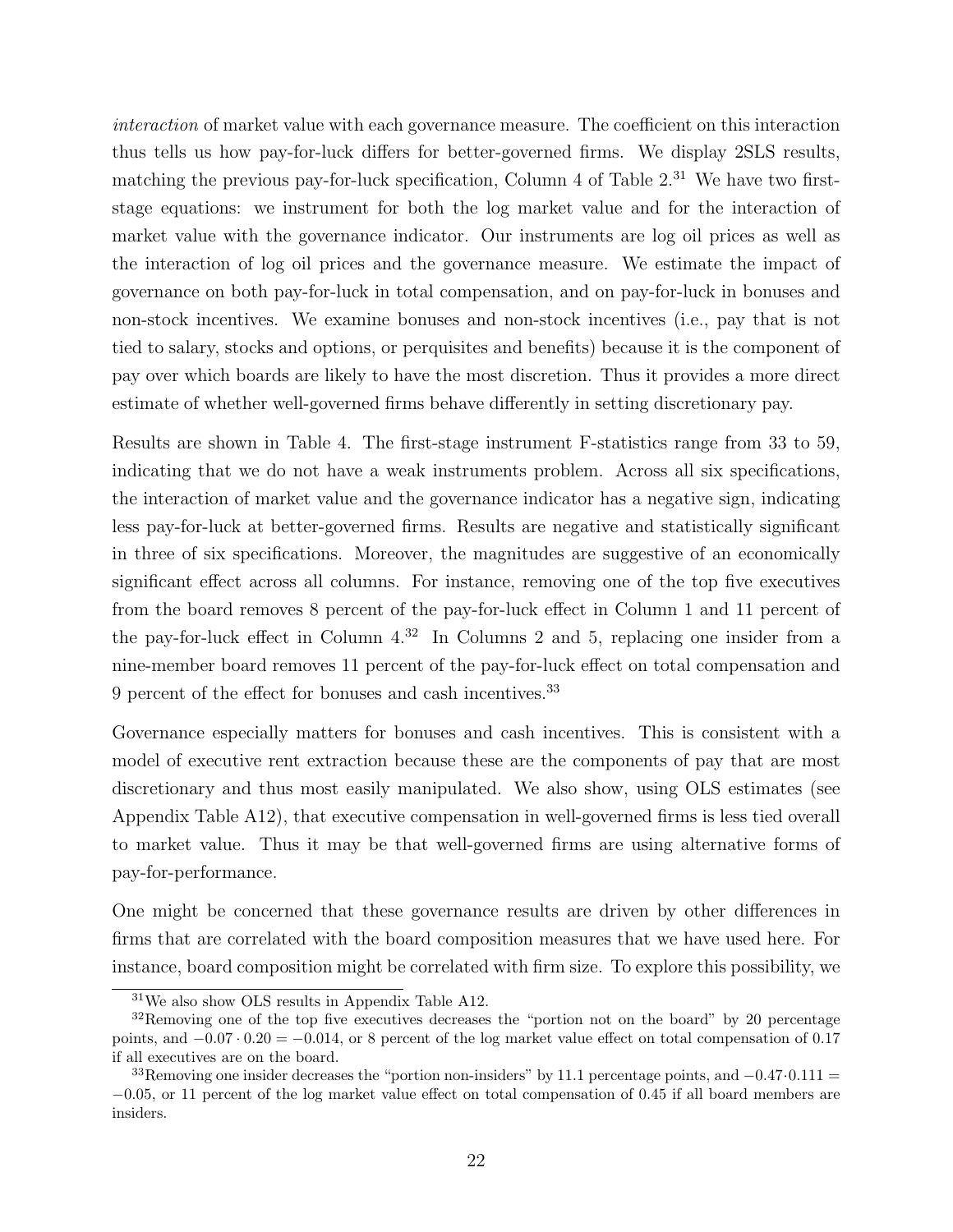|                                         | (1)               | $\left( 2\right)$         | (3)                 | $\left(4\right)$    | (5)                                  | (6)                  |
|-----------------------------------------|-------------------|---------------------------|---------------------|---------------------|--------------------------------------|----------------------|
|                                         |                   | Panel A: All Compensation |                     |                     | Panel B: Bonuses and Cash Incentives |                      |
| Log market value                        | 0.17<br>(0.20)    | $0.45*$<br>(0.22)         | $0.44**$<br>(0.18)  | $0.96***$<br>(0.22) | $1.36***$<br>(0.36)                  | $1.39***$<br>(0.32)  |
| Log market value X Portion not on board | $-0.07$<br>(0.27) |                           |                     | $-0.55$<br>(0.35)   |                                      |                      |
| Log market value X Portion non-insiders |                   | $-0.47$<br>(0.27)         |                     |                     | $-1.07**$<br>(0.44)                  |                      |
| Log market value X Index                |                   |                           | $-0.49**$<br>(0.23) |                     |                                      | $-1.19***$<br>(0.42) |
| First-stage F-statistic                 | 33.26             | 38.03                     | 36.95               | 43.35               | 59.11                                | 57.75                |
| Observations<br>Within $R^2$            | 4,553<br>0.52     | 3,406<br>0.56             | 3,406<br>0.56       | 4,117<br>0.43       | 3,133<br>0.50                        | 3,133<br>0.50        |

## Table 4: Does Good Governance Reduce Pay-for-Luck?

Note: This table reports estimates and standard errors from six separate regressions. The dependent variable in Columns 1–3 is log total annual compensation; it is log bonuses and non-stock incentives in Columns 4–6. In all columns, we have two first stage equations: we instrument for log market value and the governance interaction with both log crude oil prices, and with log oil price interacted with the governance measure. All regressions include the same controls as in Column 4 of Table 2, such as capital and labor. Columns 4–6 additionally include a dummy for data reporting changes beginning in 2006. Compensation, market value, and oil prices are normalized to 2016 dollars. Standard errors are two-way clustered by firm and by year. \*\*\* Statistically significant at the 1% level; \*\* 5% level; \* 10% level.

estimate specifications (see Appendix Table A13) that also control for size. Specifically, we include interactions of the market value and oil price variables with a time-invariant measure of firm size, average log employees over our sample period. The coefficients on the governance variables are generally robust to this additional control, suggesting that heterogeneity along this dimension is not driving the governance results.

Overall, these results point to less pay-for-luck in better-governed firms. This is hard to reconcile with a model of shareholder value and seems more consistent with rent extraction.

## 5.3 Asymmetry

Another approach to potentially distinguish between rent extraction and shareholder value is to test for asymmetry. In particular, we next explore whether pay-for-luck is equal when the firm's market value is rising versus falling. Under a shareholder value model in which executives are paid their marginal product, we would expect the pattern to be approximately symmetric. In contrast, under a rent extraction model we would expect executives to always be extracting as much as possible from the firm, potentially resulting in more pay-for-luck at times when oil prices are rising.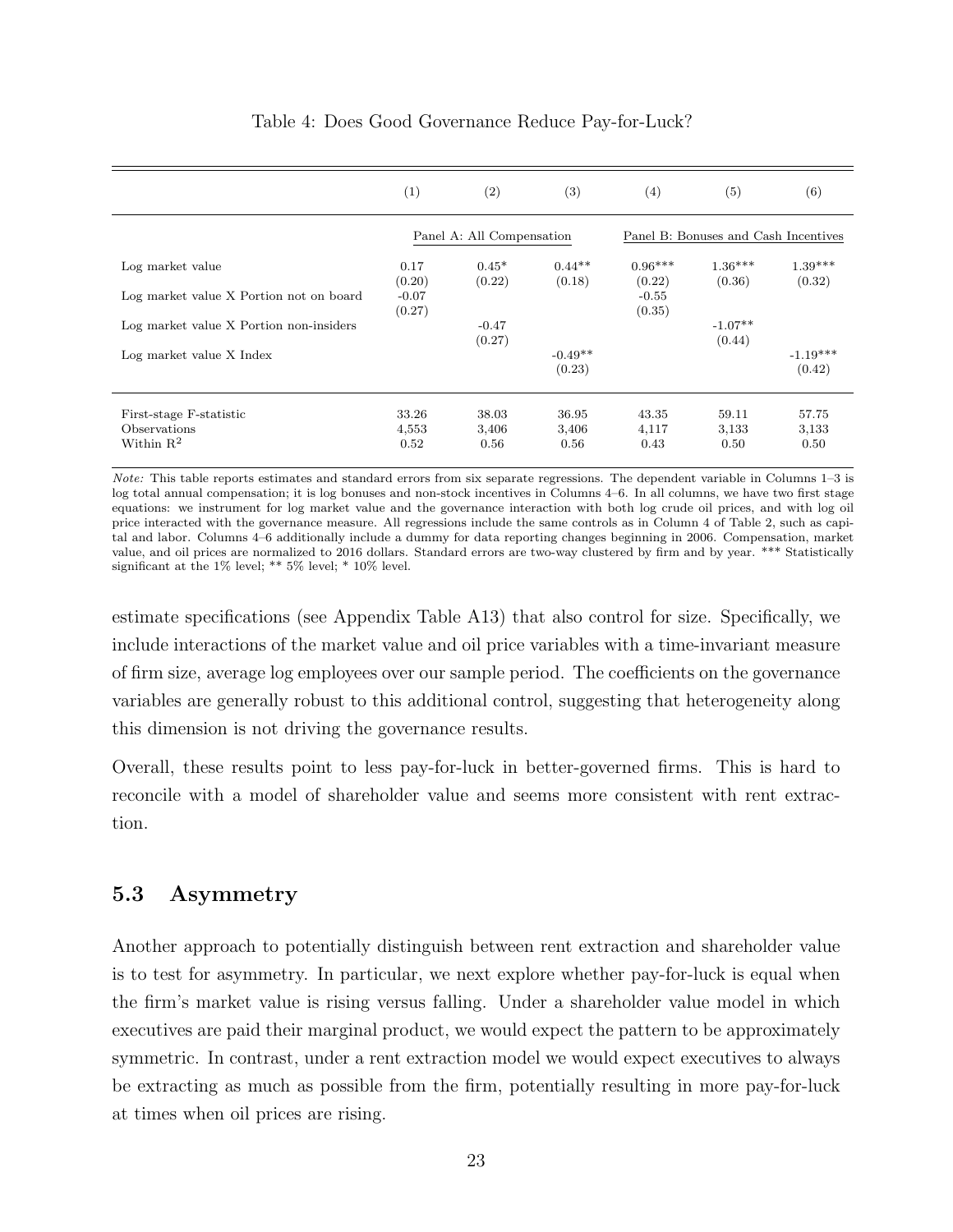|                                        | (1)<br><b>OLS</b>   | (2)<br><b>OLS</b>   | (3)<br>2SLS         |
|----------------------------------------|---------------------|---------------------|---------------------|
| Log market value, if rising            | $0.28***$<br>(0.04) |                     |                     |
| Log market value, if falling           | $0.21***$           |                     |                     |
| Log oil price, if rising               | (0.04)              | $0.20***$<br>(0.07) |                     |
| Log oil price, if falling              |                     | 0.06                |                     |
|                                        |                     | (0.06)              |                     |
| Log market value, if oil price rising  |                     |                     | $0.29***$<br>(0.10) |
| Log market value, if oil price falling |                     |                     | $0.18*$             |
|                                        |                     |                     | (0.10)              |
|                                        |                     |                     |                     |
| P-value, rising versus falling         | 0.004               | 0.006               | 0.067               |
| First-stage F-statistic                |                     |                     | 17.92               |
| Observations<br>Within $R^2$           | 4,357               | 4,357               | 4,357               |
|                                        | 0.53                | 0.51                | 0.04                |

#### Table 5: Is Pay-for-Luck Asymmetric?

Note: This table reports estimates and standard errors from three separate regressions. The dependent variable in all regressions is log total annual compensation. We also report the p-value for a test of equality of the "if rising" versus "if falling" coefficients. All regressions include the same controls as in Column 4 of Table 2. Column 1 also includes (not shown) a dummy variable to indicate whether market value is rising; Columns 2 and 3 include a dummy variable to indicate whether oil prices are rising. Column 3 has two first stage equations: "log market value, if oil price rising" and "log market value, if oil price falling" are instrumented with "log oil price, if oil price rising" and "log oil price, if oil price falling." Compensation, market value, and oil prices are normalized to 2016 dollars. Standard errors are two-way clustered by firm and by year. \*\*\* Statistically significant at the 1% level; \*\* 5% level; \* 10% level.

To explore this possibility, we estimate augmented versions of our standard specifications, separating the coefficients on market value and oil prices into two coefficients each. We construct an indicator variable equal to one if market value is higher (in real terms) than the previous year. We then interact the log of market value with both this indicator variable and with one minus this indicator variable. The regression thus tells us whether the sensitivity of executive pay to firm performance is the same when the firm's value is rising versus falling. Results are shown in Table 5. We estimate an economically large and statistically significant difference across the two coefficients. In Column (1), the sensitivity of pay to market value is around one third higher when the firm's value is rising (in real terms).

Similarly, we construct an indicator variable for whether oil prices are rising or falling, then include interactions of this indicator variable with the log oil price. Results are shown in Column 2 of Table  $5^{34}$  We again estimate an economically and statistically significant difference: pay is more than *three times* as sensitive to luck when luck is improving, i.e.

 $34$ Note that the number of observations drops because we do not observe market value in 1991, and thus we are unable to construct the "rising/falling" dummy for market value in 1992.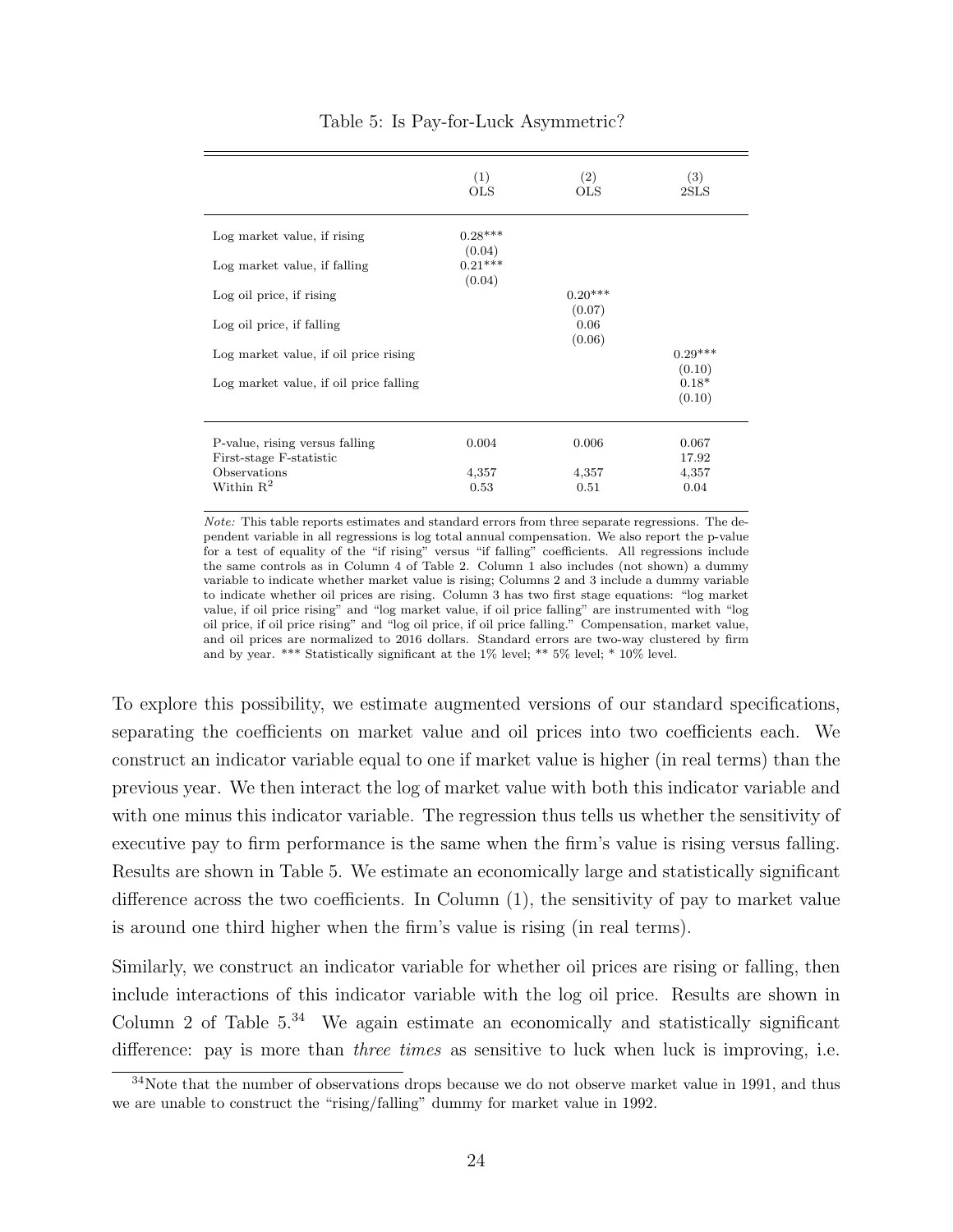when oil prices are rising.

Finally, we estimate a 2SLS version, in which log market value is interacted with the oil price rising/falling dummy. Thus we have two first stage equations, in which our instruments are log crude oil prices if oil prices are rising, and log crude oil prices if oil prices are falling.<sup>35</sup> Results, in Column 3, again indicate an asymmetric pay-for-luck effect, with the estimate about 50 percent larger for increases than decreases.

This asymmetry is suggestive of rent extraction, consistent with executives having co-opted the compensation process and increasing their pay when the firm is earning windfall profits. The OLS results in Column 1 are particularly striking, because they indicate that the impact of market value is not explained by a contract in which executive pay is a simple linear function of market value. That we see asymmetry in Column 1 is more consistent with discretion being used to increase pay when times are good.<sup>36</sup>

In contrast, it is hard to reconcile this evidence with a simple shareholder value model. Instead, to generate an asymmetric pattern like this with a shareholder value model would require some kind of additional mechanism layered on top. For example, if there is something about capacity investments which means that decisions about capacity expansions are more important than decisions about capacity reductions, that could generate the asymmetric pattern observed here. While we cannot rule out this possibility, it is becoming harder and harder to reconcile the evidence with a shareholder value model. This evidence of asymmetry – like the previous governance results – appears to point away from a shareholder value model.

 $35$ Ideally, we would estimate a 2SLS versions where the indicator variable were for *market value* rising or falling, using three first-stage equations (i.e., instrumenting with the oil price rising indicator variable). However, we find that we lose first stage power when we have three endogenous variables. Thus we interact the market value variable with the oil price rising/falling indicator variable directly.

<sup>36</sup>Mechanically, this could arise through the use of bonuses that are bounded below at zero. This is still consistent with the rent extraction interpretation, however, since the use of such bonuses is a choice by compensation committees. Asymmetry could also arise if bonus criteria change when oil prices are low. There is some anecdotal evidence to support this. A recent article describes how bonus criteria at Comstock Resources changed over time, from quantitative metrics in years with high oil prices to qualitative metrics (e.g. "leadership development" and "execution of strategic plan") in years with falling oil prices. Source: Denning, Liam. "A Tiny Gas Firm's Big Lesson on Bosses' Pay." 4 June 2018. Bloomberg Opinion, https://www.bloomberg.com/view/articles/2018-06-04/comstock-resources-a-lesson-onoil-gas-executive-pay.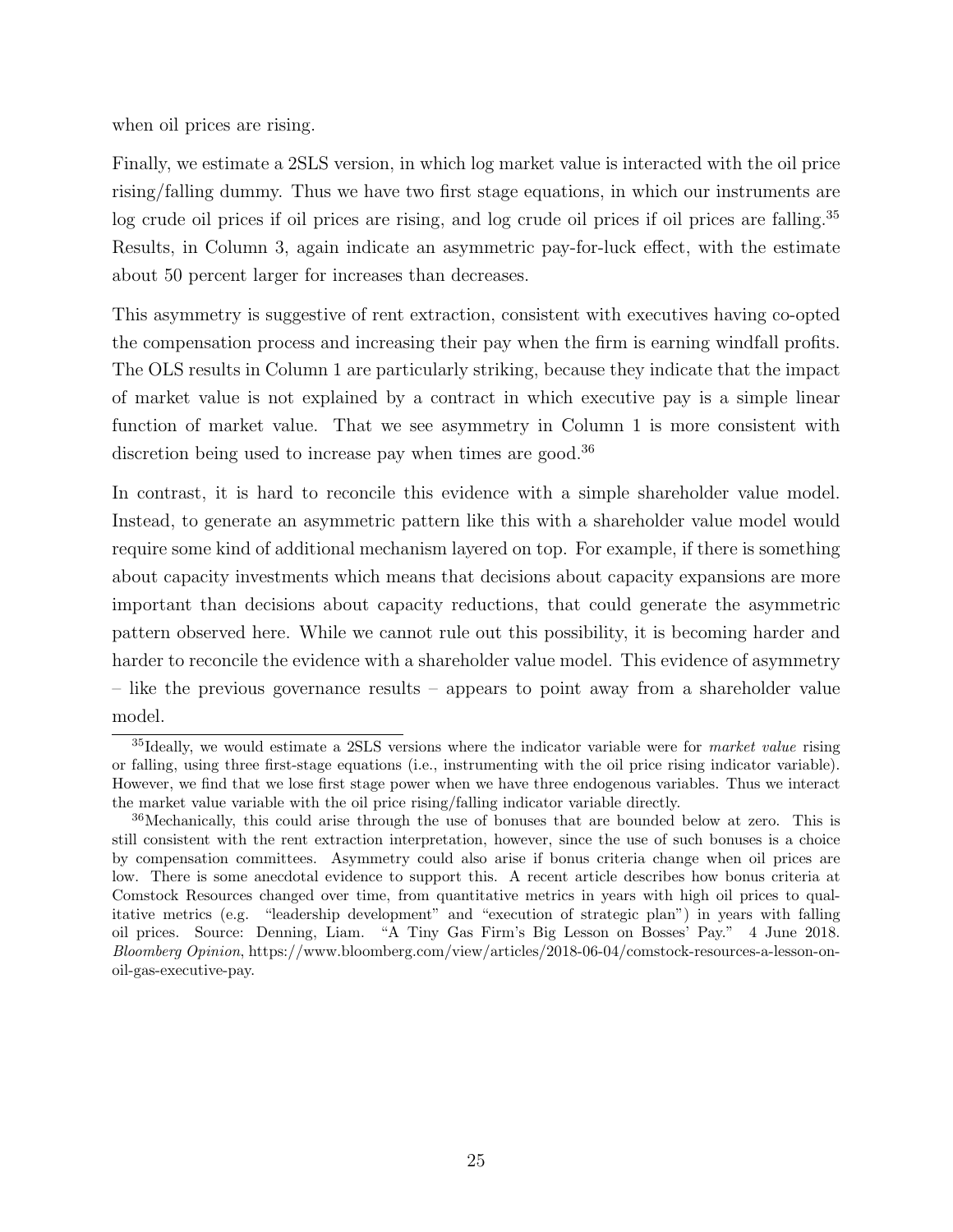|                                                                | (1)<br>Below median    | (2)<br>Above median    |
|----------------------------------------------------------------|------------------------|------------------------|
| Log oil price, if rising                                       | $0.18*$<br>(0.10)      | $0.34***$<br>(0.07)    |
| Log oil price, if falling                                      | 0.03<br>(0.06)         | $0.21***$<br>(0.05)    |
| P-value, rising versus falling<br>Observations<br>Within $R^2$ | 0.047<br>1,576<br>0.41 | 0.020<br>1,724<br>0.50 |

Table 6: Retention Concerns and Asymmetry

Note: This table reports estimates and standard errors from two regressions. The specification is identical to Column 2 in Table 5, but with the sample split by whether the executive's pay is below (Column 1) or above (Column 2) the peer group median in the prior year. Thus the dependent variable is log total annual compensation. Compensation, market value, and oil prices are normalized to 2016 dollars. Standard errors are two-way clustered by firm and by year. \*\*\* Statistically significant at the 1% level; \*\* 5% level; \* 10% level.

## 5.4 Retention Concerns

A final test, suggested by Bizjak et al. (2008), examines whether this asymmetry result is purely the result of retention concerns on the part of firms. Bizjak et al. (2008) separate the sample into two groupings: CEOs whose pay is above the median for their industry, versus those with pay below the median. They find that the asymmetry in pay-for-luck is driven by the CEOs whose pay are below the peer group median. They argue that this is not consistent with a rent extraction model, but rather with "competitive benchmarking being used for retention purpose" (p 164). We examine this possibility in our sample, using the same pay-for-luck specification as in Column 2 of Table 5, with the sample split in two. Following Bizjak et al. (2008), we split the sample according to whether the executive's pay in the previous year was above or below the median of the firm's peer group, where peer group is defined by size (with four groupings) and industry (in our context, just one industry). Results are shown in Table 6.<sup>37</sup>

In contrast to Bizjak et al. (2008), we find strong asymmetry in the executives who are paid above their peer group median. We also find greater sensitivity to oil prices overall, whether oil prices are rising or falling, for the executives paid above their peer group median. Thus it does not appear that pay-for-luck is driven by retention concerns. Moreover, in the words of Bizjak et al. (2008), "under [the rent extraction story], the asymmetry in pay to luck

<sup>&</sup>lt;sup>37</sup>Results are not sensitive to the definition of the median; we also examined not using size groupings, and results were similar.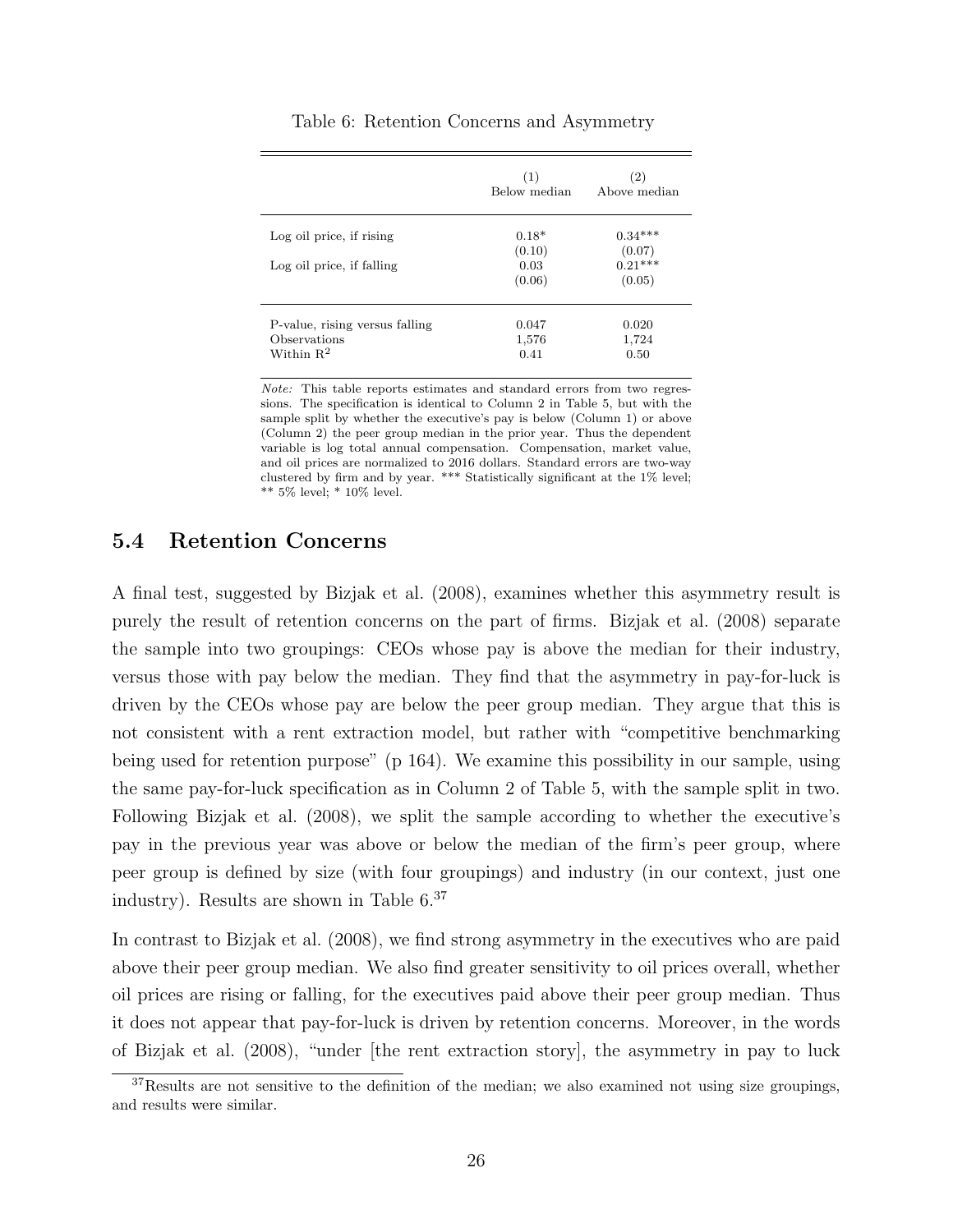should be most prevalent in the group of highly paid CEOs because these are the ones who have likely captured the pay process" (p 165). Our results indeed indicate more prevalent pay-for-luck among highly paid executives, consistent with rent extraction.

## 5.5 Discussion: Measuring the Extent of Filtering

Before we conclude we want to return to our original motivation and perform a back-ofthe-envelope calculation aimed at helping to put our main results in context. One of the reasons pay-for-luck is interesting is that it stands in contrast to the predictions of standard principal-agent models. Executives are risk averse, so companies should filter out oil prices and other observable measures of luck to make contracts less risky. Our findings show that companies are paying for luck (Table 2), and thus not completely filtering out oil prices. However, are companies doing partial filtering? To what *extent* are companies filtering out oil prices?

To assess this magnitude we follow Holmstrom and Milgrom (1987), who derive the optimal compensation contract under assumptions about the executive's risk aversion and assumptions on the process controlled by the executive. This model, and the literature using it (such as B&M and Aggarwal and Samwick (1999b)), abstract away from the potential impact of luck on executive marginal product. Using the notation in Aggarwal and Samwick (1999b), the compensation contract is  $w = \alpha_0 + \alpha_1 \pi + \alpha_2 \theta$ , i.e. compensation w is a linear function of firm performance  $\pi$  and observable luck  $\theta$ . The optimal weight on observable luck  $\theta$  is negative; i.e., in the optimal contract, luck is filtered out.

Aggarwal and Samwick (1999b) show that in the optimal contract the weights on firm performance and observable luck have the ratio  $\frac{\alpha_2^*}{\alpha_1^*} = -\beta$ , where  $\beta$  is the coefficient from a regression of firm performance on luck. That is, the more firm performance is driven by observable luck, the greater the relative (negative) weight that should be put on luck in the optimal contract. This optimal ratio is also valuable as a point of comparison. We can examine the extent to which firms filter by calculating the ratio  $\frac{\alpha_2}{\alpha_1}$  at the theoretical optimum versus in practice. The optimal ratio is simply 0.99, the first-stage coefficient in Table A5 – the contribution of luck to firm performance.<sup>38</sup>

To calculate the actual ratio used by the typical firm, we estimate a regression with log compensation as the dependent variable and both log market value and log oil prices as explanatory variables. Full results are given in Table A14. When we include the same

 $38$ The specification in Table A5 includes additional controls, but we show in the Appendix (Table A15) that the 0.99 estimate is not sensitive to the controls.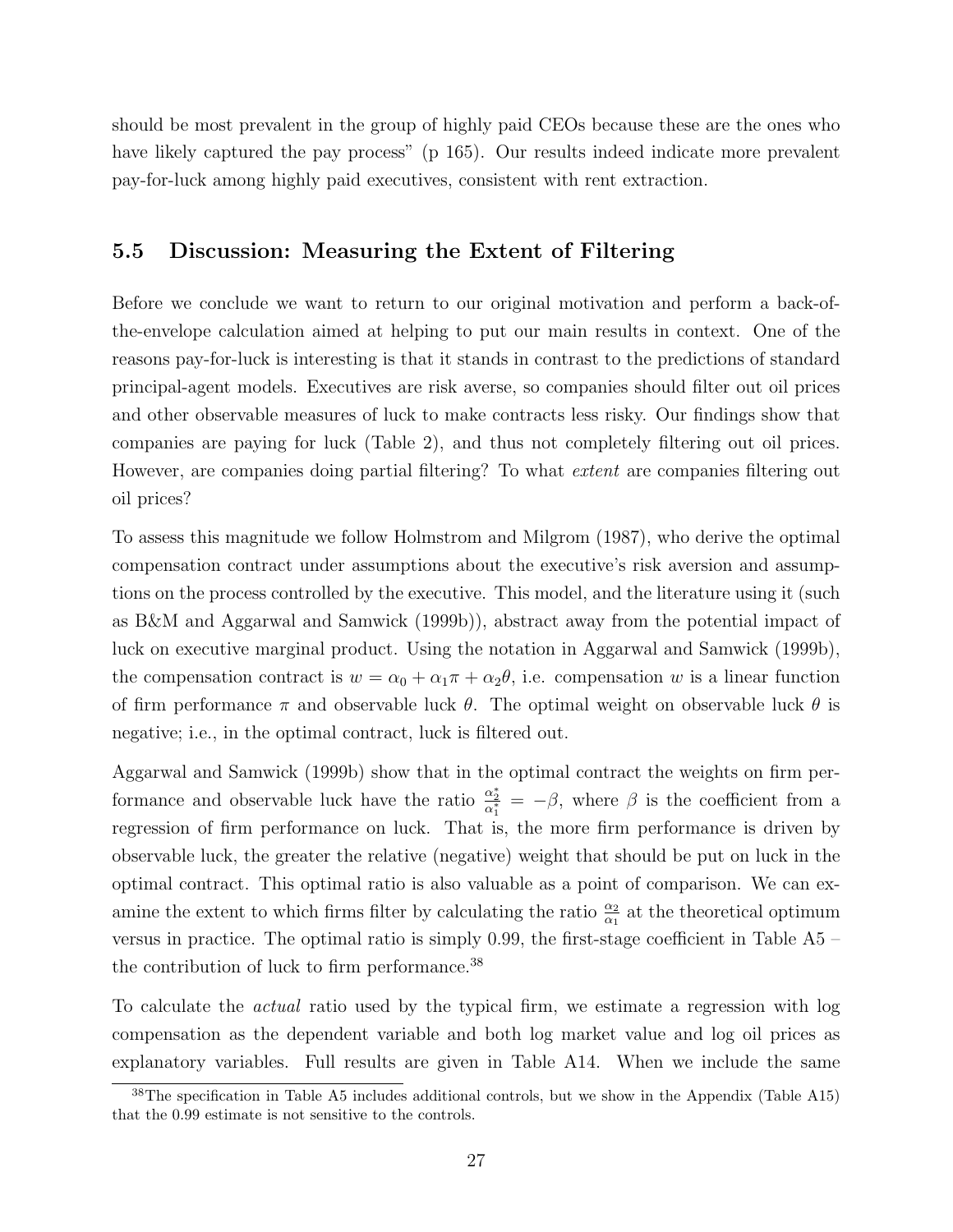controls as in Table 1, we estimate a coefficient on log market value of 0.31 and a coefficient on log oil price of -0.12.<sup>39</sup> The ratio of the coefficients is  $\frac{\alpha_2}{\alpha_1} = -0.12/0.31 = -0.4$ .

Thus in practice compensation practices are such that firms put a negative weight on oil prices that is only 0.4 times the weight put on firm performance. In contrast, the optimal contract would instead put a negative weight on oil prices that is essentially identical to the weight on firm performance. That is, for this back-of-the-envelope calculation, which abstracts away from executive marginal product effects, we see only 40 percent of the optimal level of filtering being done in practice. Not only do we not find complete filtering, but it appears that about 60 percent of observable luck is not filtered. U.S. oil and gas firms compensate their executives in a way that falls well short of this theoretical optimum.

# 6 Conclusion

Our analysis of pay-for-luck in the U.S. oil and natural gas industry over 1992–2016 provides strong evidence that executives are paid for luck. In our IV specification, a 10 percent increase in firm value driven by oil prices leads to a 1.9 percent increase in total executive compensation. The bulk of this pay-for-luck effect  $-$  a 1.3 percent increase  $-$  remains even after controlling for capital and labor. And across specifications, we cannot rule out that executive compensation responds just as much to changes in firm value driven by oil prices as it does to generic changes in firm value.

Moreover, our analysis supports the following additional conclusions. First, pay-for-luck is pervasive across different components of pay. In fact, bonuses and other incentives appear to exhibit the most pay-for-luck, despite the fact that it would be relatively easy to adjust these components to filter out observable luck. Second, we find significantly less pay-forluck in better-governed firms. Results are similar across measures of governance, and robust to controlling for firm size. Third, pay-for-luck is asymmetric. Executive compensation increases more than three times as much during oil price increases as it drops during oil price decreases. This asymmetry is clear in both OLS and IV specifications, and it is more pronounced for higher-paid executives.

How can this pattern of pronounced pay-for-luck survive in equilibrium? If oil executives are overpaid when oil prices are high, relative what a profit-maximizing firm would choose, why

<sup>&</sup>lt;sup>39</sup>In the Appendix, we consider two sets of robustness checks. First, results are robust to including additional measures of firm performance; see Table A16. Next, we consider a related specification used in Garvey and Milbourn (2003). Table A17 shows that their regression yields results that are equivalent to a non-linear combination of the parameters that we estimate.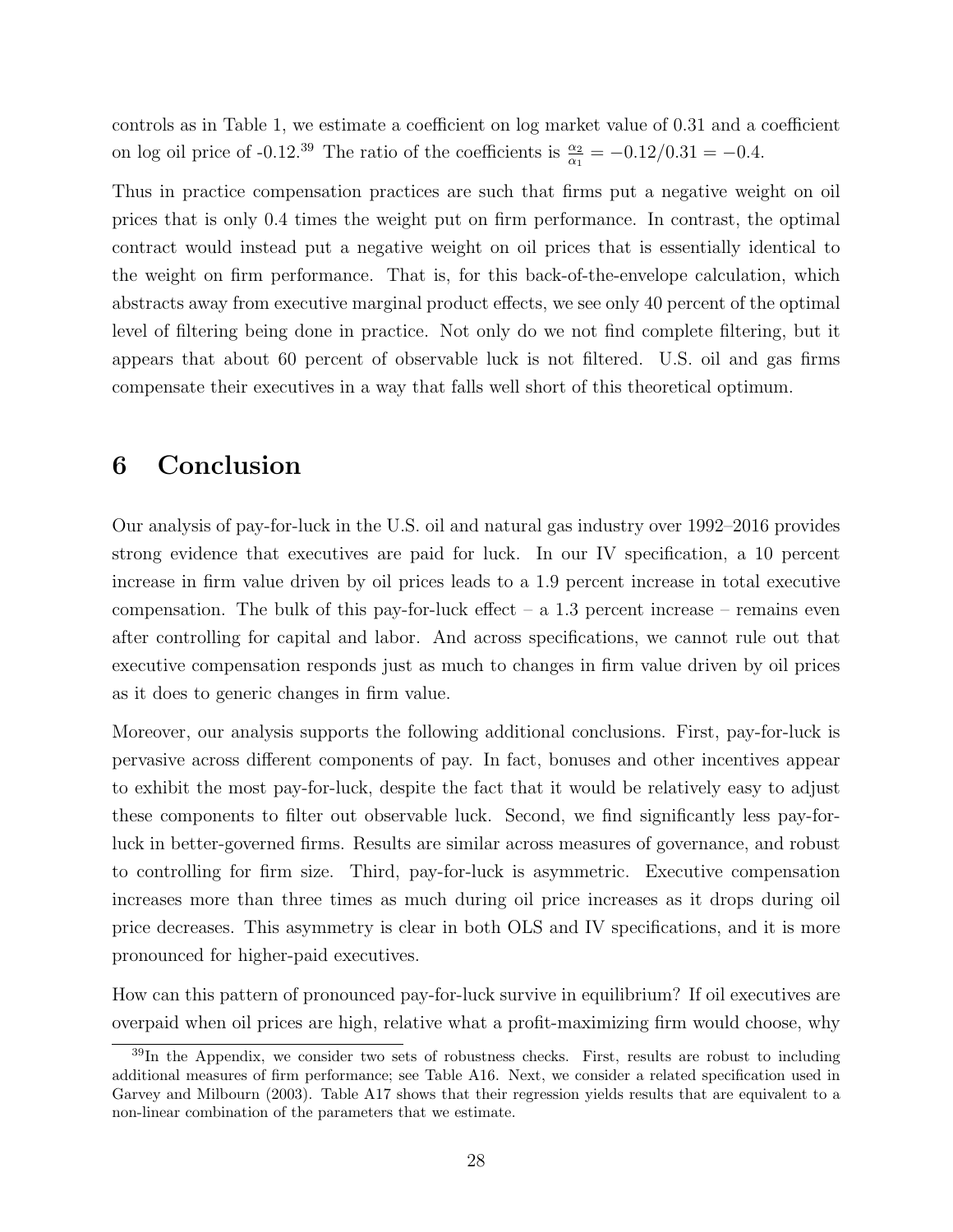are outside hires not able to arbitrage away this difference? Our discussion of the Cremers and Grinstein (2014) argument provides one potential explanation. The U.S. oil and gas industry has few outsider executives, perhaps because of industry-specific human capital. In this context, it would be difficult for an outsider to arbitrage away any executive rents.

What does this all mean? Here is an industry for which the fortunes depend to a large degree on luck. Everyone in this industry understands that oil prices are highly variable and completely out of the control of executives. So it is particularly striking that we do not see compensation practices designed to insulate executives from this volatility. By our estimates, companies are doing only about 40 percent as much filtering as they should be.

Why? Is it that oil executives are not risk averse? This seems implausible. The industry historically attracted adventure-seekers, but today's oil and gas executives are more likely to be finance and engineering experts. And for typical risk aversion parameters, Lambert et al. (1991) and Hall and Murphy (2002) show that uncertainty can significantly reduce the value of executive compensation. Moreover, we show there is relatively little movement of oil and gas executives across industries, so this provides little insurance against bad shocks.

It seems more likely that rent extraction is occurring. The governance and asymmetry results point to this, as do the additional results showing greater asymmetry for higherpaid executives. Executive compensation has become more complicated than ever. While in theory these more sophisticated mechanisms should make it easier to filter out luck, in practice they also serve to obfuscate. If one thought executives had co-opted the process and were extracting as much rent as possible, one would expect to see results much like ours.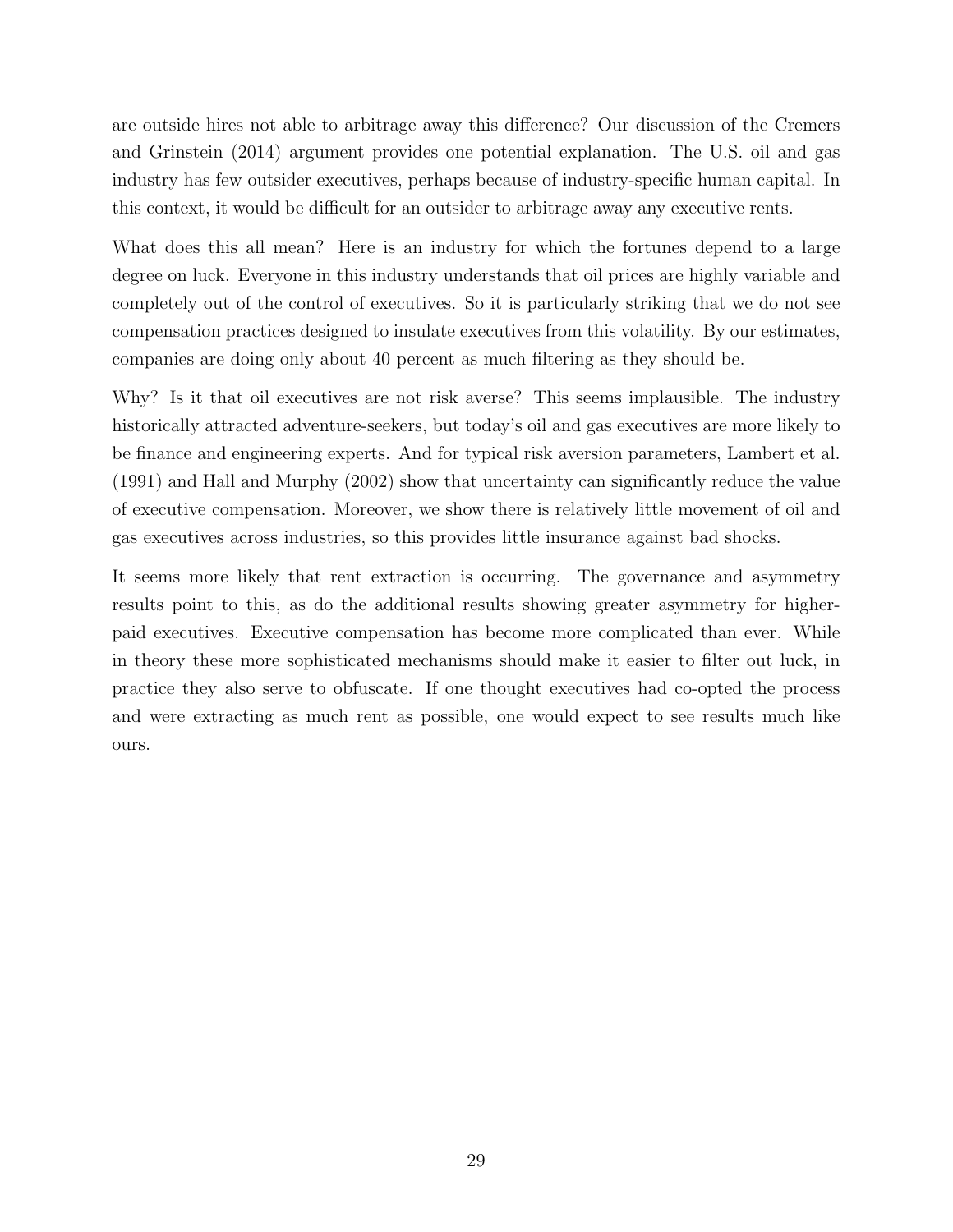# References

- Abowd, John M and David S Kaplan, "Executive Compensation: Six Questions That Need Answering," Journal of Economic Perspectives, 1999, 13 (4), 145–168.
- Aggarwal, Rajesh K. and Andrew A. Samwick, "Executive Compensation, Strategic Competition, and Relative Performance Evaluation: Theory and Evidence," Journal of Finance, 1999, 54 (6), 1999–2043.
- $\Box$  and  $\Box$ , "The Other Side of the Trade-off: The Impact of Risk on Executive Compensation," Journal of Political Economy, 1999, 107 (1), 65–105.
- Albuquerque, Ana M., Gus De Franco, and Rodrigo S. Verdi, "Peer Choice in CEO Compensation," Journal of Financial Economics, 2013, 108, 160–181.
- Alvarez & Marsal, "Oil and Gas Exploration & Production (E&P) Incentive Compensation Report: Analysis of Compensation Arrangements Among the Largest U.S. E&P Companies," 2018.
- Antle, Rick and Abbie Smith, "An Empirical Investigation of the Relative Performance Evaluation of Corporate Executives," Journal of Accounting Research, 1986, 24 (1), 1–39.
- Axelson, Ulf and Sandeep Baliga, "Liquidity and Manipulation of Executive Compensation Schemes," Review of Financial Studies, 2009, 22 (10), 3907–3939.
- Bebchuk, Lucian A, Yaniv Grinstein, and Urs Peyer, "Lucky CEOs and Lucky Directors," Journal of Finance, 2010, 65 (6), 2363–2401.
- Bebchuk, Lucian Arye and Jesse M Fried, "Executive Compensation as an Agency Problem," Journal of Economic Perspectives, 2003, 17 (3), 71–92.
- Bell, Brian and John Van Reenen, "CEO Pay and the rise of Relative Performance Contracts: A Question of Governance?," NBER Working Paper No. 22407, 2016.
- Bertrand, Marianne, "CEOs," Annual Review of Economics, 2009, pp. 121–149.
- and Sendhil Mullainathan, "Are CEOs Rewarded for Luck? The Ones without Principals Are," Quarterly Journal of Economics, 2001, 116 (3), 901–932.
- Bizjak, John M., Michael L. Lemmon, and Lalitha Naveen, "Does the Use of Peer Groups Contribute to Higher Pay and Less Efficient Compensation?," Journal of Financial Economics, 2008, 90 (2), 152–168.
- Bolton, Patrck, Jose Scheinkman, and Wei Xiong, "Executive Compensation and Short-Termist Behaviour in Speculative Markets," Review of Economic Studies, 2006, 73, 577–610.
- Borenstein, Severin and Ryan Kellogg, "The Incidence of an Oil Glut: Who Benefits from Cheap Crude Oil in the Midwest?," Energy Journal, 2014, 35 (1), 15–33.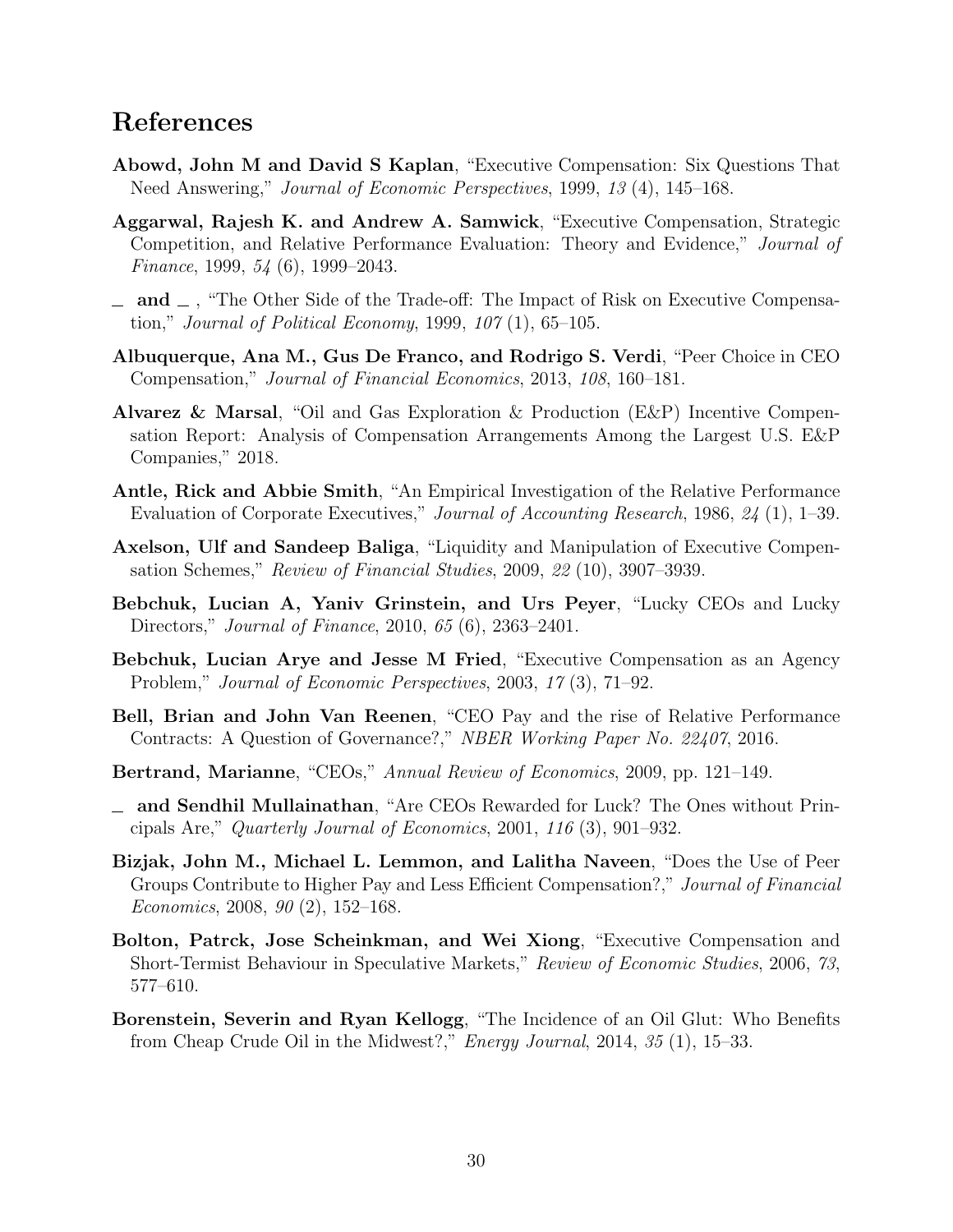- Campbell, T. Colin and Mary Elizabeth Thompson, "Why Are CEOs Paid for Good Luck? An Empirical Comparison of Explanations for Pay-for-Luck Asymmetry," Journal of Corporate Finance, 2015, 35, 247–264.
- Coles, Jeffrey L., Naveen D. Daniel, and Lalitha Naveen, "Co-opted Boards," Review of Financial Studies, 2014, 27 (6), 1751–1796.
- Cremers, K. J. Martijn and Yaniv Grinstein, "Does the Market for CEO Talent Explain Controversial CEO Pay Practices?," Review of Finance, 2014, 18, 921–960.
- Danthine, Jean-Pierre and John B. Donaldson, "Executive Compensation: A General Equilibrium Perspective," Review of Economic Dynamics, 2015, 18 (2), 269–286.
- Edmans, Alex and Xavier Gabaix, "Is CEO Pay Really Inefficient? A Survey of New Optimal Contracting Theories," European Financial Management, 2009, 15 (3), 486–496.
- $\Box$  and  $\Box$ , "Executive Compensation: A Modern Primer," Journal of Economic Literature, 2016, 54 (4), 1232–87.
- $\ldots$ , and Dirk Jenter, "Executive Compensation: A Survey of Theory and Evidence," Handbook of the Economics of Corporate Governance, 2017, 1.
- Energy Information Administration, "U.S. Remains the World's Top Producer of Petroleum and Natural Gas Hydrocarbons," Today in Energy, May 2018.
- Garen, John E., "Executive Compensation and Principal-Agent Theory," Journal of Political Economy, 1994, 102 (6), 1175–1199.
- Garvey, Gerald T. and Todd T. Milbourn, "Incentive Compensation When Executives Can Hedge the Market: Evidence of Relative Performance Evaluation in the Cross Section," Journal of Finance, 2003, 58 (4), 1557–1581.
- $\Box$  and  $\Box$ , "Asymmetric Benchmarking in Compensation: Executives are Rewarded for Good Luck but Not Penalized for Bad," Journal of Financial Economics, 2006, 82, 197– 225.
- Gibbons, Robert and Kevin J. Murphy, "Relative Performance Evaluation for Chief Executive Officers," Industrial and Labor Relations Review, 1990, 43, 30–S–51–S.
- Gold, Russell, The Boom: How Fracking Ignited the American Energy Revolution and Changed the World, Simon and Schuster, 2014.
- $\Box$ , "How Aubrey McClendon Led Todays Energy Revolution," Wall Street Journal, March 4, 2016.
- Gong, Guojin, Laura Yue Li, and Jae Yong Shin, "Relative Performance Evaluation and Related Peer Groups in Executive Compensation Contracts," Accounting Review, 2011, 86 (3), 1007–1043.
- Gopalan, Radhakrishnan, Todd Milbourn, and Fenghua Song, "Strategic Flexibility and the Optimality of Pay for Sector Performance," Review of Financial Studies, 2010, 23 (5), 2060–2098.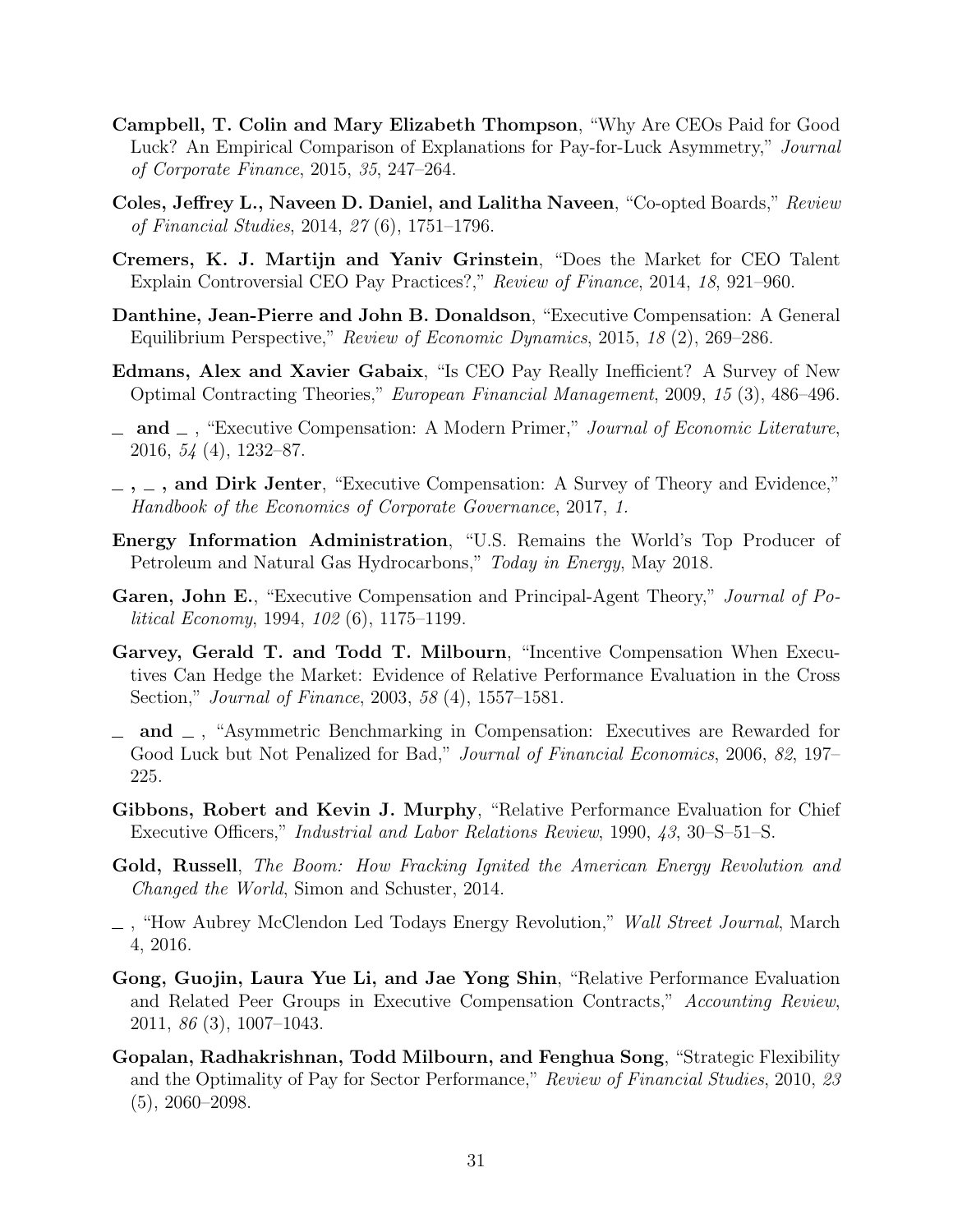- Hall, Brian J and Kevin J Murphy, "Stock Options for Undiversified Executives," Journal of Accounting and Economics, 2002, 33 (1), 3–42.
- Harford, Jarrad and Kai Li, "Decoupling CEO Wealth and Firm Performance: The Case of Acquiring CEOs," Journal of Finance, 2007, 62 (2), 917–949.
- Hausman, Catherine and Ryan Kellogg, "Welfare and Distributional Implications of Shale Gas," Brookings Papers on Economic Activity, 2015, Spring, 71–125.
- Himmelberg, Charles P. and R. Glenn Hubbard, "Incentive Pay and the Market for CEOs: An Analysis of Pay-for-Performance Sensitivity," Mimeo, 2000.
- Hoffmann, Florian and Sebastian Pfeil, "Reward for Luck in a Dynamic Agency Model," Review of Financial Studies, 2010, 23 (9), 3329–3345.
- Holmstrom, Bengt, "Moral Hazard and Observability," Bell Journal of Economics, 1979,  $10(1), 74-91.$
- and Paul Milgrom, "Aggregation and Linearity in the Provision of Intertemporal Incentives," Econometrica, 1987, 55 (2), 303–328.
- Hopkins, Matt and William Lazonick, "The Mismeasure of Mammon: Uses and Abuses of Executive Pay Data," INET Working Paper 49, 2016.
- Jenter, Dirk and Fadi Kanaan, "CEO Turnover and Relative Performance Evaluation," Journal of Finance, 2015, 70 (5), 2155–2183.
- Joskow, Paul L, Nancy L Rose, and Catherine D Wolfram, "Political Constraints on Executive Compensation: Evidence from the Electric Utility Industry," RAND Journal of Economics, 1996, pp. 165–182.
- Joskow, Paul, Nancy Rose, Andrea Shepard, John R Meyer, and Sam Peltzman, "Regulatory Constraints on CEO Compensation," Brookings Papers on Economic Activity. Microeconomics, 1993, 1993 (1), 1–72.
- Kline, Patrick, "Understanding Sectoral Labor Market Dynamics: An Equilibrium Analysis of the Oil and Gas Field Services Industry," Mimeo, 2008.
- Lambert, Richard A., David F. Larcker, and Robert E. Verrecchia, "Portfolio Considerations in Valuing Executive Compensation," Journal of Accounting Research, 1991, 29 (1), 129–149.
- Lewellen, Stefan, "Executive Compensation and Industry Peer Groups," Working Paper, 2015.
- Muehlegger, Erich and Richard L. Sweeney, "Pass-Through of Input Cost Shocks Under Imperfect Competition: Evidence from the U.S. Fracking Boom," NBER Working Paper 24025, 2017.
- Murphy, Kevin J, "Executive Compensation," Handbook of Labor Economics, 1999, 3, 2485–2563.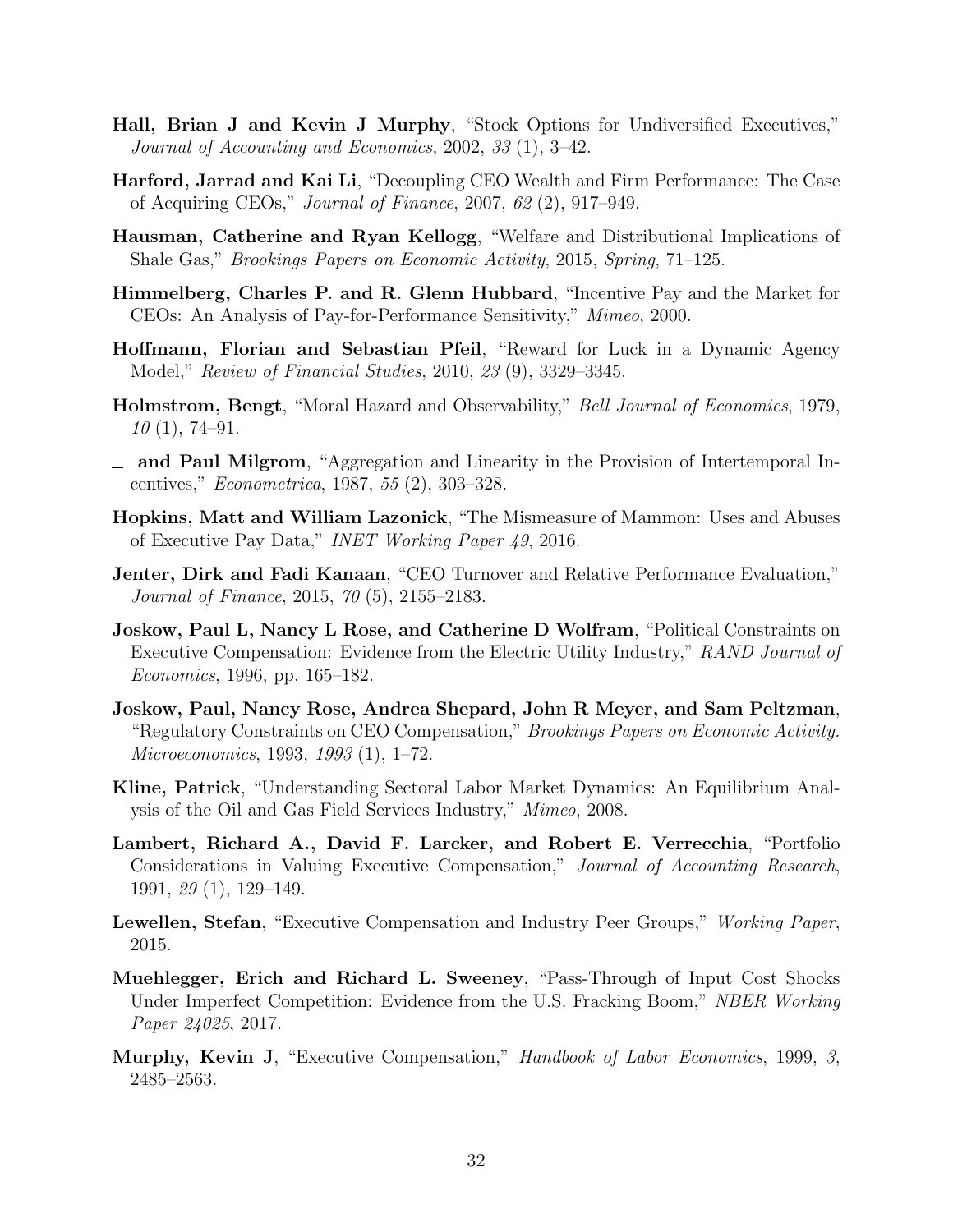- $\Box$ , "Executive Compensation: Where We Are, and How We Got There," *Handbook of the* Economics of Finance, 2013, pp. 211–356.
- Noe, Thomas H and Michael J Rebello, "Optimal Corporate Governance and Compensation in a DynamicWorld," Review of Financial Studies, 2012, 25 (2), 480–521.
- Oyer, Paul, "Why Do Firms Use Incentives That Have No Incentive Effects?," Journal of Finance, 2004, 59 (4), 1619–1649.
- Rose, Nancy L and Catherine Wolfram, "Regulating Executive Pay: Using the Tax Code to Influence Chief Executive Officer Compensation," Journal of Labor Economics, 2002, 20 (2), S138–S175.
- Shiffman, John, Anna Driver, and Brian Grow, "The Lavish and Leveraged Life of Aubrey McClendon," Reuters, June 7, 2012.
- Wade, James B., Joseph F. Porac, and Timothy G. Pollock, "Worth, Words, and the Justification of Executive Pay," Journal of Organizational Behavior, 1997, 18 (SI), 641–664.
- Yergin, Daniel, The Quest: Energy, Security, and the Remaking of the Modern World, Penguin, 2011.
- Yermack, David, "Do Corporations Award CEO Stock Options Effectively?," Journal of Financial Economics, 1995, 39 (2-3), 237–269.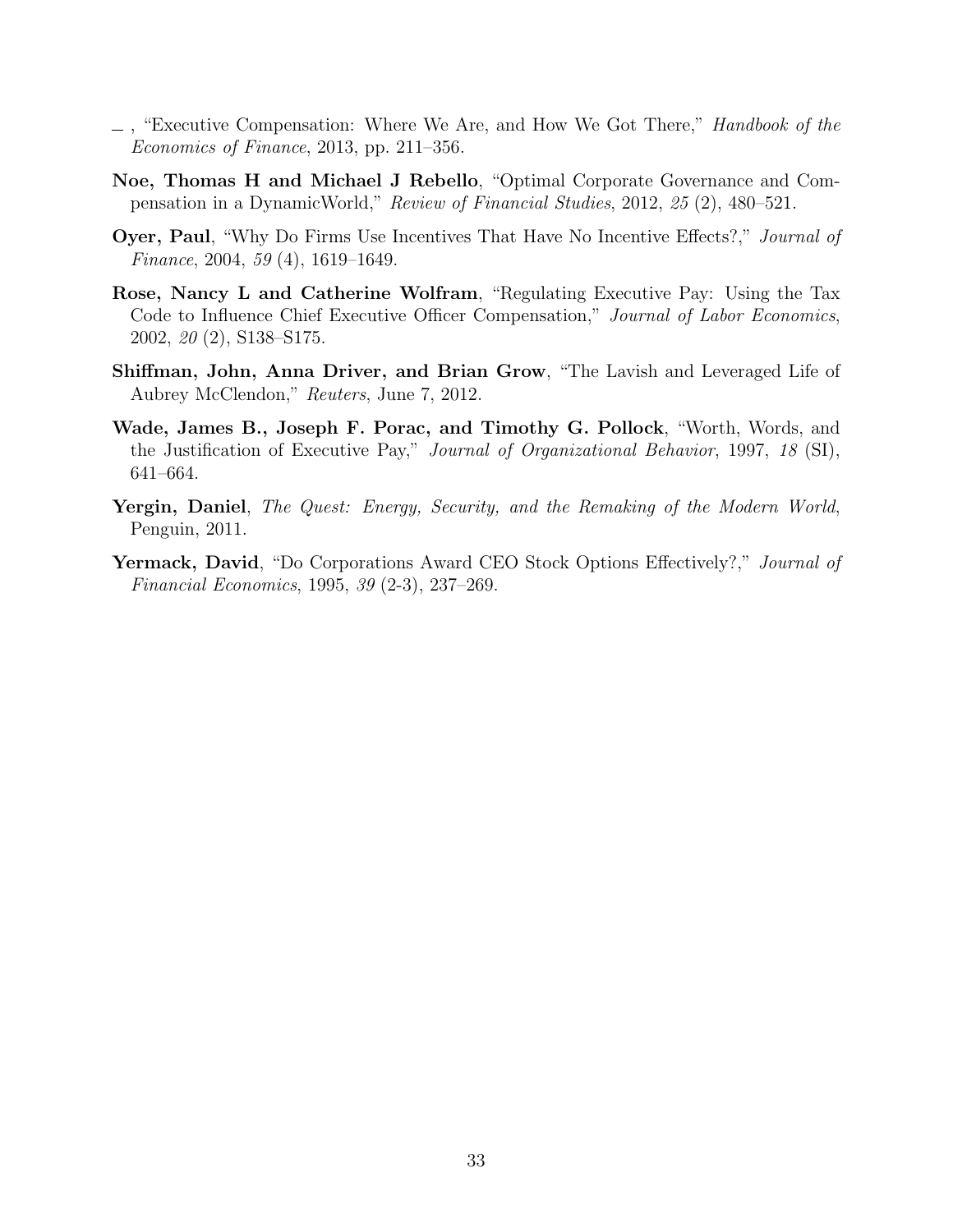# Online Appendix: Are Energy Executives Rewarded For Luck?

## Lucas Davis and Catherine Hausman

## An Illustrative Example

During the last three decades one of the most influential, and highly compensated oil and gas executives in the United States was Aubrey McClendon, the cofounder of Chesapeake Energy. His professional story provides an illustrative example about what oil and gas executives do and how they add value to companies, but also about how executive compensation is set, and how conflicts of interest can easily arise with board-of-directors.

A history major at Duke University, Aubrey McClendon cofounded Chesapeake Energy in 1989. The company would go public in 1993, and during the 1990s focus on land leasing and drilling for oil and gas in Oklahoma, Texas, and, less successfully, Louisiana.

Chesapeake is one of about 130 publicly-traded U.S. oil and gas producers sometimes called the "independents." Whereas the "majors" (e.g. Shell, ExxonMobil, BP) are large integrated companies active along the entire petroleum supply chain (including giant offshore and international projects, operating refineries, and even retail), the independents are companies focused almost entirely on onshore domestic oil and gas production.<sup>40</sup> Independents are less corporate, and more dynamic; the natural descendants to the entrepreneurial "wildcats" that have long operated in U.S. onshore oil and gas drilling.

In what would end up being a remarkably prescient move, McClendon steered Chesapeake in the early 2000s sharply toward unconventional drilling for natural gas. McClendon didn't invent hydraulic fracturing, indeed he wasn't an engineer at all, but he was one of hydraulic fracturing's most vocal early proponents, and McClendon was uniquely skilled at convincing Wall Street to finance Chesapeake's aggressive push in this direction. As Russell Gold described in the Wall Street Journal, "He didn't just see the energy boom coming. He helped create it." (Gold, 2016).

Between 2004 and 2011, Chesapeake drilled more wells than any other company in the world. For much of the 2000s, these investments were extremely profitable. U.S. natural gas prices were above \$6 per thousand cubic feet between 2005-2008, and Chesapeake made a fortune.

 $^{40}$ On nasdaq.com, 130 U.S. "Oil & Gas Production" firms are listed as traded on either NASDAQ, NYSE, or AMEX. Another 17 U.S. companies are listed as "Integrated Oil Companies."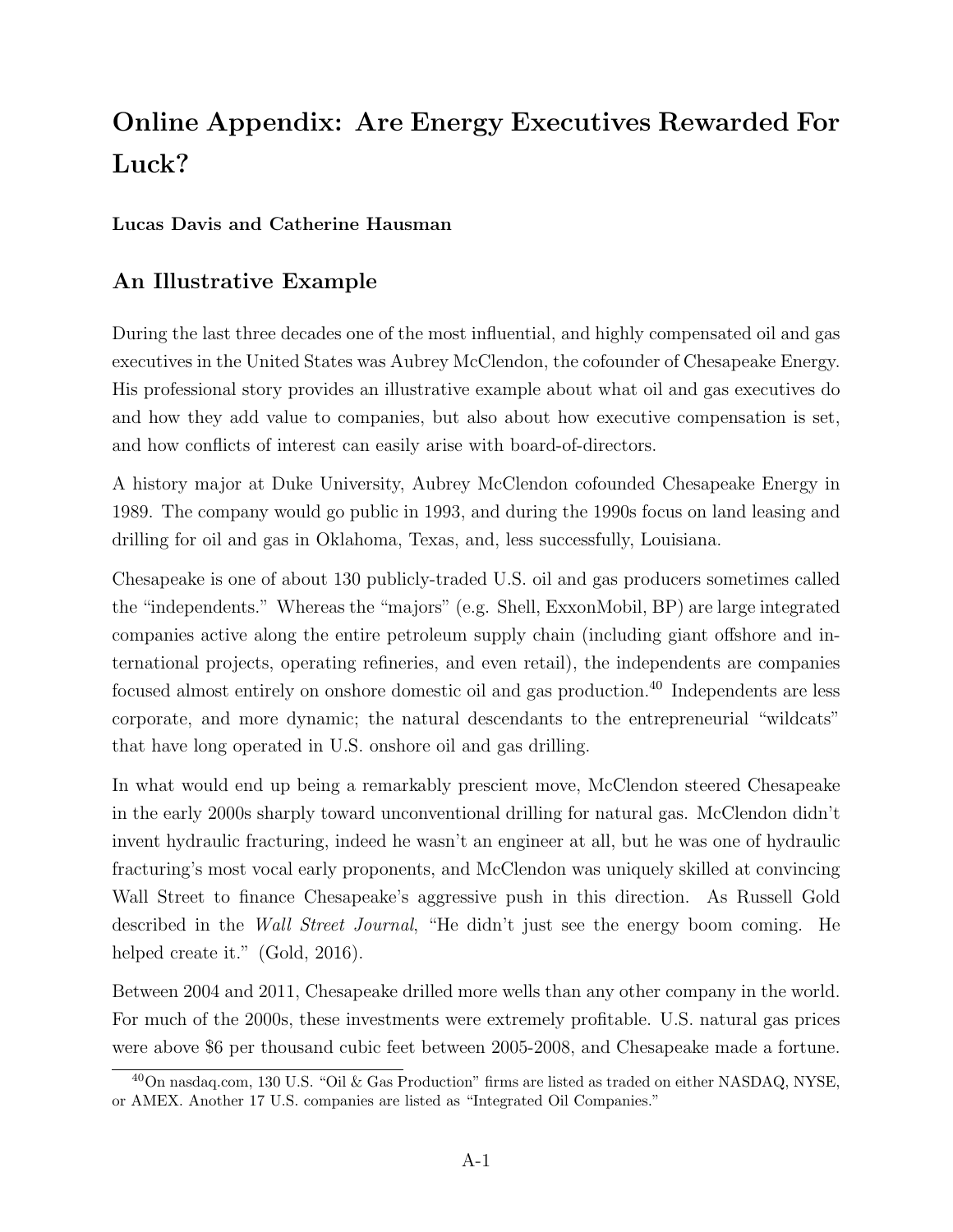In 2005, Fortune magazine named McClendon one of the best-performing U.S. executives, and Chesapeake's stock price surged from \$2 in 2000, to above \$40 in 2008.

Alas, the 2008 market crash was not good for McClendon or Chesapeake. The stock price for Chesapeake crashed back to below \$20, leading to margin calls that erased almost all of McClendon's \$2 billion personal fortune. Aware of McClendon's great personal losses, the Board of Directors chose that moment to give McClendon a new five-year contract and a \$75 million retention bonus (Gold, 2014), making McClendon in 2008 the second highest-paid U.S. executive in any industry.

McClendon appears in our data receiving \$112M total compensation in 2008. This is a strikingly high level of executive compensation; it is in the top 0.1 percent of all executivefirm-year observations in the broader dataset, including not only oil and gas but all industries. It is also striking because Chesapeake, while a major oil and gas producer, was not even in the top 200 most valuable companies for 2008.

At Chesapeake's shareholder meeting in 2008 one long-time investor put it like this, "Your greed and your ego took over, and you bet the farm that your success would continue. So, your two billion dollar fortune was not enough; you wanted more. But this time your hand got stuck in the cookie jar, and you couldn't let go until your own cookies were taken in the process. And after your embarrassing losses, but with a carefully picked and extremely wellcompensated board of directors, Chesapeake shareholder funds were partially used to cover your losses."

McClendon responded directly to the investor, "I've worked one hundred hours a week, at least since 1989 building this company So I'm sorry that you find me as egocentric and greedy. But I'll tell you there's not a harder-working guy out there who thinks every day about how to create shareholder value." Both quotes from Gold (2014).

The fallout over the 2008 compensation package was the culmination of many years of questionable arrangements between McClendon and Chesapeake's Board of Directors. Several of the members of the board were longtime friends of McClendon (Shiffman et al., 2012), and board members were rewarded with large salaries, use of corporate aircraft, and other generous perks. Financial conflicts-of-interest were common. For example, back in the 1990s, several members of the board-of-directors made personal loans to McClendon, an unusual arrangement that raises clear conflict-of-interest concerns.

McClendon would lead Chesapeake for another five years, but would never quite get past these concerns about the independence of the board. Finally, with mounting concerns about corporate governance, McClendon stepped down as chairman of Chesapeake in 2012, and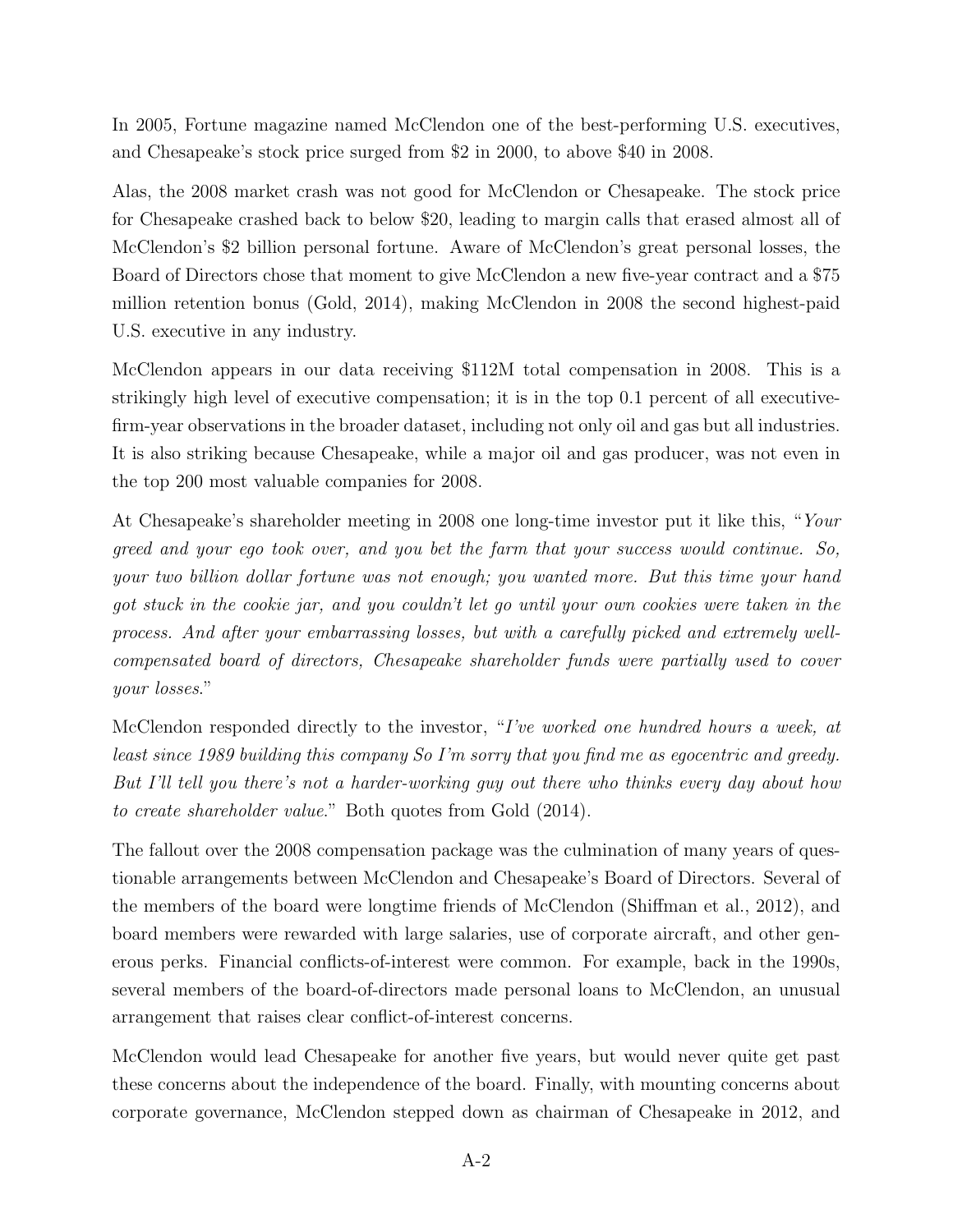was forced out of the company entirely in April 2013. Then in March 2016, McClendon was indicted, charged by a Federal grand jury with colluding with another company to manipulate prices for land leases. The following day McClendon died in a single-vehicle accident when the Chevrolet Tahoe he was driving ran straight into a bridge at 60 miles per hour, killing him instantly.

# Data

As we describe in the paper, our analyses are based on executive compensation data from Compustat. These data have been widely used and are described in detail elsewhere:

- Gine, Mireia. "WRDS E-Learning Session" [Pdf of slides]. 18 September 2009. Available at https://wrds-web.wharton.upenn.edu/wrds/E-Learning/ 000Course%20Materials/ ExecutiveCompensationChanges.pdf.cfm?.
- "ExecuComp Data Definitions in Alphabetical Order." https://wrds-web.wharton.upenn.edu/ wrds/support/Data/ 001Manuals%20and%20Overviews/ 001Compustat/ 007Execucomp/ 005ExecuComp%20Data%20Definitions.cfm. Accessed 5 June 2018.
- "RiskMetrics Directors Definitions." https://wrds-web.wharton.upenn.edu/wrds/support/ Data/ 001Manuals%20and%20Overviews/ 037ISS%20(formerly%20RiskMetrics)/ISS %20(formerly%20RiskMetrics)%20Directors%20Definitions.cfm

The Compustat data include S&P 1500 firms, as well as other firms. Some of the additional firms included were at one time on the S&P 1500; they continue to be included in Compustat as long as they are still trading.

Beginning in 2006, reporting for some of the variables changes. This was driven by regulatory requirements on what firms report in their annual proxy statements. The tdc1 variable, total compensation, has good continuity across time, albeit with some changes to its subcomponents.

The variables we use are listed and defined in Table A1.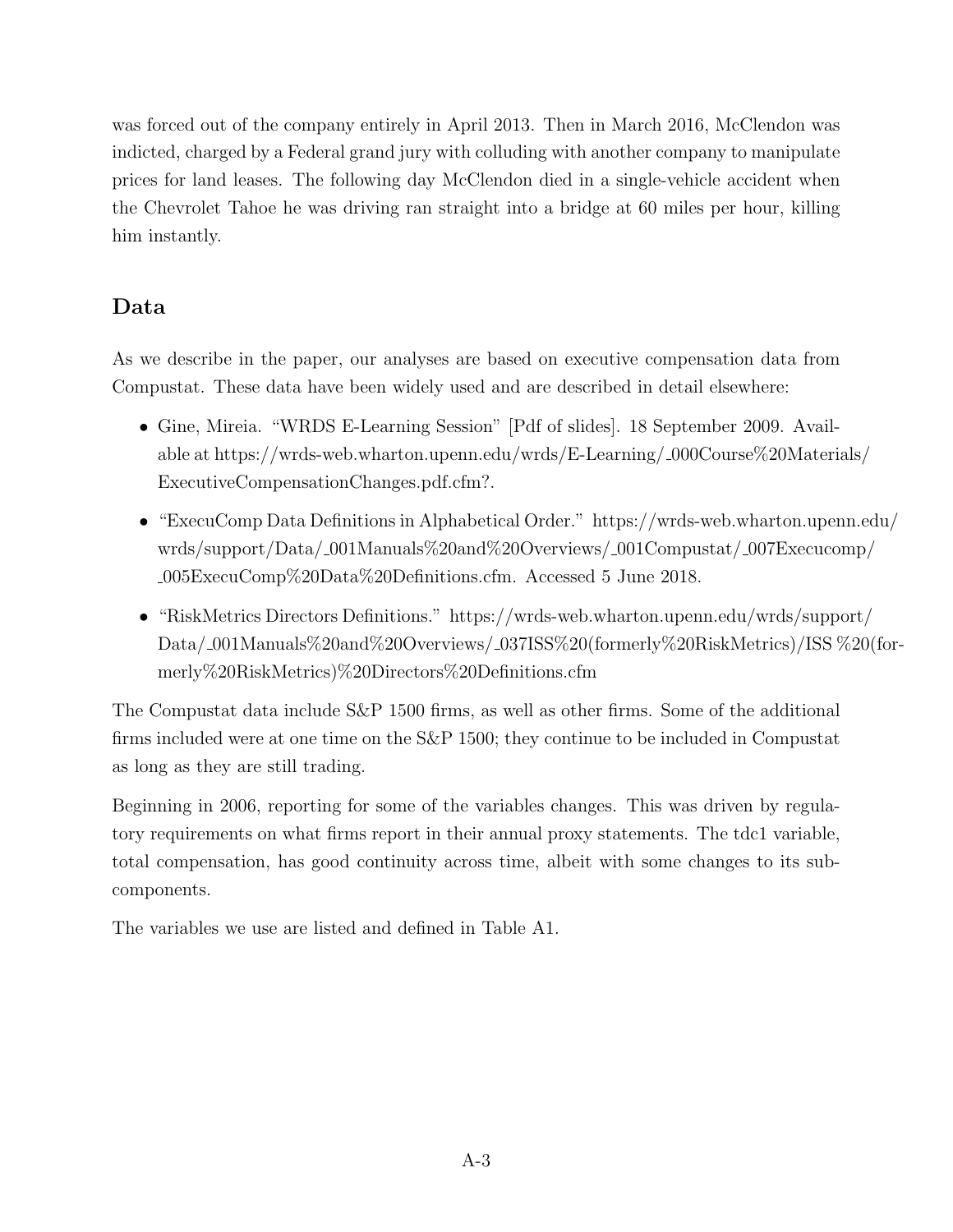

Figure A1: Impact of the \$1 Million Deduction Limit

Note: This figure shows histograms of nominal executive pay in 2016 for CEOs, CFOs, and other executives. The top row shows salary pay and the bottom row shows non-salary pay, in thousands of dollars. In the top row, a vertical red line at \$1 million (the deduction limit) is shown.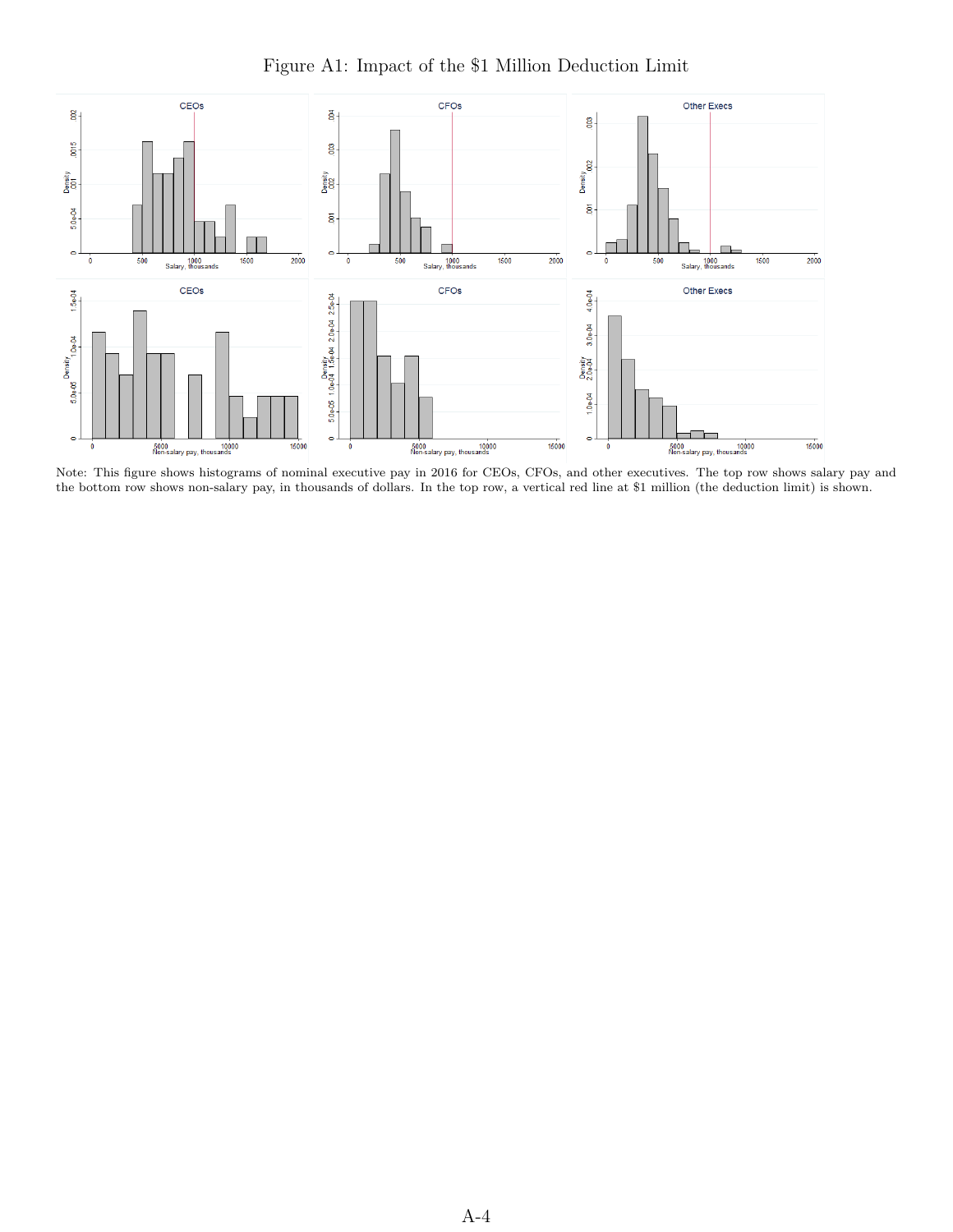## Table A1: Variables Used

| Variable       | Compustat $name(s)$                   | <b>Notes</b>                                                                                                                                                                                     |
|----------------|---------------------------------------|--------------------------------------------------------------------------------------------------------------------------------------------------------------------------------------------------|
| Total com-     | tdc1                                  | "Total Compensation."                                                                                                                                                                            |
| pensation      |                                       |                                                                                                                                                                                                  |
| Salary         | salary                                | "The dollar value of the base salary earned by the named executive officer during the fiscal year."                                                                                              |
| <b>Bonus</b>   | bonus                                 | "The dollar value of a bonus earned by the named executive officer during the fiscal year."                                                                                                      |
| Stocks and     | rstkgrnt,                             | We sum across the stock variable and the options variables in Compustat. Prior to 2006, we use                                                                                                   |
| options        | option_awards_blk_value,              | rstkgrnt ("The value of restricted stock granted during the year (determined as of the date of                                                                                                   |
|                | stock_awards_fv,                      | the grant).") + $option_awards_blk_value$ ("The aggregate value of stock options granted to                                                                                                      |
|                | option_awards_fv                      | the executive during the year as valued using Standard & Poor's Black-Scholes methodology.")                                                                                                     |
|                |                                       | After 2006 we use stock_awards_fv ("Fair value of all stock awards during the year as detailed                                                                                                   |
|                |                                       | in the Plan Based Awards table. Valuation is based upon the grant-date fair value as detailed in                                                                                                 |
|                |                                       | FAS 123R.") + option_awards_fv ("Fair value of all options awarded during the year as                                                                                                            |
|                |                                       | detailed in the Plan Based Awards table. Valuation is based upon the grant-date fair value as                                                                                                    |
|                |                                       | detailed in FAS 123R.")                                                                                                                                                                          |
| Incentives     | ltip, noneq_incent                    | Prior to 2006, we use Itip ("This is the amount paid out to the executive under the company's                                                                                                    |
|                |                                       | long-term incentive plan. These plans measure company performance over a period of more than                                                                                                     |
|                |                                       | one year (generally three years)."). After 2006 we use <b>noneq_incent</b> ("Value of amounts earned                                                                                             |
|                |                                       | during the year pursuant to non-equity incentive plans. The amount is disclosed in the year that                                                                                                 |
|                |                                       | the performance criteria was satisfied and the compensation was earned.") As described in<br>Hopkins and Lazonick (2016), some elements of "bonus" moved to "noneq_incent" in 2006. Also,        |
|                |                                       | "ltip" in some cases includes stock units, which are excluded from "noneq_incent." Since our                                                                                                     |
|                |                                       | pay-for-luck results are comparable across the various non-salary components of pay, and since we                                                                                                |
|                |                                       | include a dummy for the reporting changes, we are reassured that these changes do not explain                                                                                                    |
|                |                                       | our pay-for-luck results.                                                                                                                                                                        |
| Other          | othann, allothtot,                    | Prior to 2006, we use other ("The dollar value of other annual compensation not properly                                                                                                         |
| compensa-      | defer_rpt_as_comp_tot,                | categorized as salary or bonus. This includes items such as: Perquisites and other personal                                                                                                      |
| tion           | othcomp                               | benefits  Tax reimbursements ") $+$ allothtot ("This is the amount listed under 'All Other                                                                                                       |
|                |                                       | Compensation' in the Summary Compensation Table. This is compensation that does not belong                                                                                                       |
|                |                                       | under other columns, which includes items such as: Severance payments, Debt forgiveness,                                                                                                         |
|                |                                       | Payment for unused vacation, Tax reimbursements, Signing bonuses"). After 2006, we use                                                                                                           |
|                |                                       | defer_rpt_as_comp_tot ("Amount of deferred compensation earnings that were reported as                                                                                                           |
|                |                                       | compensation in the Summary Compensation Table.") $+$ othcomp ("Other compensation                                                                                                               |
|                |                                       | received by the executive including perquisites and other personal benefits, termination or                                                                                                      |
|                |                                       | change-in-control payments, contributions to defined contribution plans (e.g. 401K plans), life<br>insurance premiums, gross-ups and other tax reimbursements, discounted share purchases etc.") |
| Market         | mktval                                | "The Close Price for the fiscal year multiplied by the company's Common Shares Outstanding."                                                                                                     |
| value          |                                       |                                                                                                                                                                                                  |
|                | Book value   seq, txdb, itcb, pstkrv, | We use $seq +txdb + itcb-pstkrv$ : the sum of "Stockholders Equity," "Deferred Taxes," and                                                                                                       |
|                | pstkl, pstk                           | "Investment Tax Credit," subtracting "Preferred Stock." Where pstkrv is missing, we use pstkl                                                                                                    |
|                |                                       | or pstk. This constructed book value has a correlation of 0.996 with seq.                                                                                                                        |
| Net            | $\mathbf{ni}$                         | "Net Income (After EI and DO)."                                                                                                                                                                  |
| income         |                                       |                                                                                                                                                                                                  |
| Assets         | assets                                | "Total Assets"                                                                                                                                                                                   |
| Return on      | roa                                   | "Return on Assets"                                                                                                                                                                               |
| assets         |                                       |                                                                                                                                                                                                  |
| Return on      | roeper                                | "Return on Equity"                                                                                                                                                                               |
| equity         |                                       |                                                                                                                                                                                                  |
| Employees      | empl                                  | "Employees $(\#\# \text{ Thus})$ "                                                                                                                                                               |
| Capital ex-    | capx                                  | "Capital Expenditures"                                                                                                                                                                           |
| penditures     |                                       |                                                                                                                                                                                                  |
| Executives     | execdir                               | We take the average across the top five executives of one minus execdir, "Flag to indicate that                                                                                                  |
| not on the     |                                       | the executive served as director during the year."                                                                                                                                               |
| board          |                                       |                                                                                                                                                                                                  |
| Board          | classification                        | We use the portion of the board members with classification, "Independent Outsiders (I)."                                                                                                        |
| members<br>not |                                       | Thus excluded categories are "Insiders / Employees (E)" and "Affiliated Outsiders / Linked (L)."                                                                                                 |
| insiders       |                                       |                                                                                                                                                                                                  |
|                |                                       |                                                                                                                                                                                                  |

Note: All variables are from Compustat, with the exception of "Board members not insiders," which is constructed using Institutional Shareholder Services (ISS) data.  $A-5$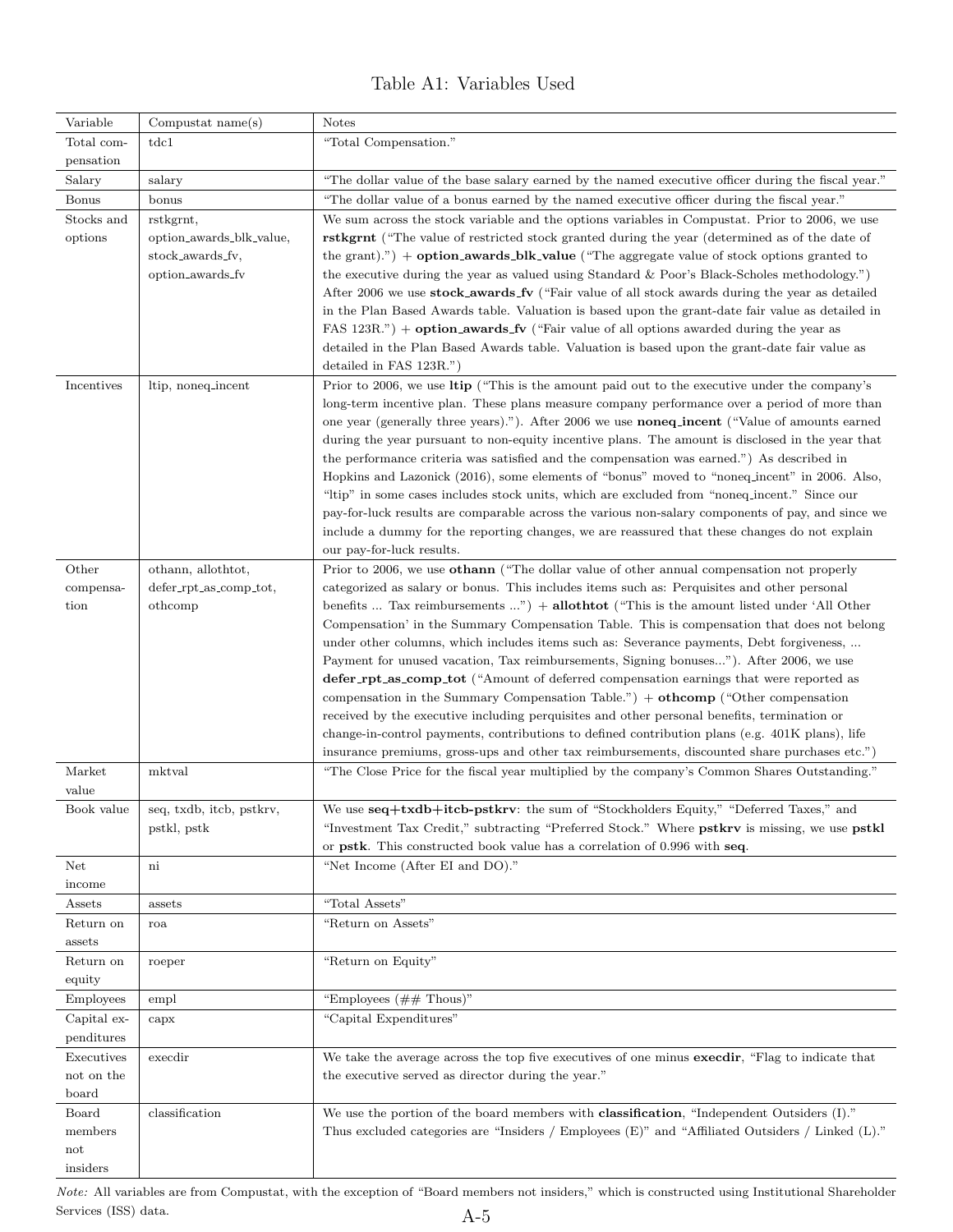|                                                  | Total executive- |                       |                  |
|--------------------------------------------------|------------------|-----------------------|------------------|
|                                                  | by-year          | Mean<br>compensation, | Market<br>value, |
| Company                                          | observations     | millions              | billions         |
| ANADARKO PETROLEUM CORP                          | 145              | 6.59                  | 21.63            |
| APACHE CORP                                      | 142              | 4.32                  | 17.47            |
| APPROACH RESOURCES INC                           | 49<br>42         | 1.60                  | 0.48             |
| BARRETT RESOURCES CORP<br>BILL BARRETT CORP      | 53               | 0.93<br>1.79          | 1.30<br>1.26     |
| BONANZA CREEK ENERGY INC                         | 44               | 1.41                  | 0.85             |
| BROWN (TOM) INC                                  | 36               | 1.44                  | 1.17             |
| BURLINGTON RESOURCES INC                         | 64               | 3.96                  | 10.94            |
| CABOT OIL & GAS CORP                             | 128              | 1.91                  | 3.81             |
| CALIFORNIA RESOURCES CORP                        | 19               | 3.88                  | 1.34             |
| CALLON PETROLEUM CO/DE<br>CARRIZO OIL & GAS INC  | 53<br>52         | 1.45<br>1.37          | 0.50<br>1.53     |
| CHESAPEAKE ENERGY CORP                           | 78               | 11.54                 | 13.66            |
| CIMAREX ENERGY CO                                | 80               | 3.39                  | 5.51             |
| COMSTOCK RESOURCES INC                           | 57               | 2.90                  | 1.13             |
| CONCHO RESOURCES INC                             | 56               | 3.74                  | 9.15             |
| CONOCOPHILLIPS                                   | 147              | 7.97                  | 62.39            |
| CONTANGO OIL & GAS CO                            | 52<br>78         | 1.30                  | 0.70             |
| DENBURY RESOURCES INC<br>DEVON ENERGY CORP       | 133              | 2.60<br>4.23          | 4.07<br>18.12    |
| ENCORE ACQUISITION CO                            | 20               | 2.00                  | 2.05             |
| ENERGEN CORP                                     | 127              | 1.45                  | 2.41             |
| EOG RESOURCES INC                                | 124              | 4.44                  | 19.54            |
| EVERGREEN RESOURCES                              | 19               | 1.46                  | 0.94             |
| FOREST OIL CORP -OLD                             | 91               | 2.08                  | 2.25             |
| FREEPORT MCMRN OIL&GAS -REDH<br>GEORESOURCES INC | 50<br>25         | 7.63<br>0.35          | 0.37             |
| GULFPORT ENERGY CORP                             | 40               | 1.66                  | 2.62             |
| HARVEST NATURAL RESOURCES                        | 130              | 1.05                  | 0.33             |
| <b>HESS CORP</b>                                 | 132              | 5.27                  | 13.84            |
| HS RESOURCES INC                                 | 44               | 0.66                  | 0.40             |
| KCS ENERGY INC                                   | 56               | 0.76                  | 0.38             |
| KERR-MCGEE CORP                                  | 71               | 2.33                  | 6.04             |
| KEY PRODUCTION CO INC                            | 22               | 0.54                  | 0.28             |
| LOUIS DREYFUS NAT GAS CORP<br>MARATHON OIL CORP  | 20<br>132        | 1.22<br>4.75          | 1.43<br>17.54    |
| MARINER ENERGY INC                               | 21               | 3.50                  | 1.70             |
| MATADOR RESOURCES CO                             | 36               | 1.50                  | 1.52             |
| MURPHY OIL CORP                                  | 132              | 2.72                  | 7.22             |
| NEWFIELD EXPLORATION CO                          | 128              | 2.47                  | 4.13             |
| NOBLE ENERGY INC                                 | 129              | 2.87                  | 8.52             |
| NORTHERN OIL & GAS INC<br>NUEVO ENERGY CO        | 42<br>32         | 2.73<br>1.63          | 0.75<br>0.44     |
| OCCIDENTAL PETROLEUM CORP                        | 133              | 11.72                 | 38.31            |
| OCEAN ENERGY INC                                 | 52               | 2.25                  | 2.17             |
| ORYX ENERGY CO                                   | 31               | 1.09                  | 2.91             |
| PATINA OIL & GAS CORP                            | 35               | 2.04                  | 1.23             |
| PDC ENERGY INC                                   | 80               | 1.76                  | 1.20             |
| PENN VIRGINIA CORP<br>PENNZENERGY CO             | 73<br>46         | 1.30<br>1.26          | 0.73<br>3.32     |
| PETROHAWK ENERGY CORP                            | 28               | 2.46                  |                  |
| PETROQUEST ENERGY INC                            | 56               | 1.48                  | 0.39             |
| PIONEER NATURAL RESOURCES CO                     | 140              | 3.00                  | 6.98             |
| PLAINS RESOURCES INC                             | 62               | 1.64                  | 0.37             |
| POGO PRODUCING CO                                | 80               | 1.54                  | 2.06             |
| PRIMA ENERGY CORP<br>QEP RESOURCES INC           | 25<br>45         | 0.64<br>3.00          | 0.38<br>5.00     |
| QUICKSILVER RESOURCES INC                        | 63               | 2.15                  | 2.10             |
| RANGE RESOURCES CORP                             | 56               | 4.82                  | 8.64             |
| RANGER OIL LTD                                   | 39               | 0.51                  | 0.98             |
| REMINGTON OIL&GAS CP -CL B                       | 68               | 0.57                  | 0.39             |
| REX ENERGY CORP                                  | 55               | 0.93                  | 0.45             |
| ROSETTA RESOURCES INC                            | 45               | 2.03                  | 1.77             |
| SANTA FE SNYDER CORP<br>SILVERBOW RESOURCES INC  | 39<br>100        | 1.34<br>1.26          | 1.50<br>0.43     |
| SM ENERGY CO                                     | 135              | 1.58                  | 1.73             |
| SNYDER OIL CORP                                  | 30               | 0.94                  | 0.68             |
| SOUTHWESTERN ENERGY CO                           | 135              | 2.28                  | 5.72             |
| SPINNAKER EXPLORATION CO                         | 12               | 1.20                  | 1.34             |
| SRC ENERGY INC                                   | 34               | 0.82                  | 0.81             |
| STONE ENERGY CORP                                | 109              | 1.27                  | 0.72             |
| UNION PACIFIC RESOURCES GRP<br>UNIT CORP         | 28<br>93         | 3.36<br>1.23          | 7.15<br>1.72     |
| UNITED MERIDIAN CORP                             | 24               | 0.83                  | 1.08             |
| UNOCAL CORP                                      | 73               | 2.30                  | 12.01            |
| VASTAR RESOURCES INC                             | 23               | 1.28                  | 5.38             |
| VINTAGE PETROLEUM INC                            | 77               | 0.79                  | 1.04             |
| WISER OIL CO                                     | 53               | 0.45                  | 0.13             |
| WPX ENERGY INC<br>XTO ENERGY INC                 | 45               | 3.14                  | 2.71             |
|                                                  | 94               | 11.34                 | 8.42             |

## Table A2: Company List

XTO ENERGY INC 94 11.34 8.42<br>Note: Compensation and market value are the mean values across all years in the sample. All variables have been normalized to reflect year 2016 dollars using the CPI-All Urban Less Energy.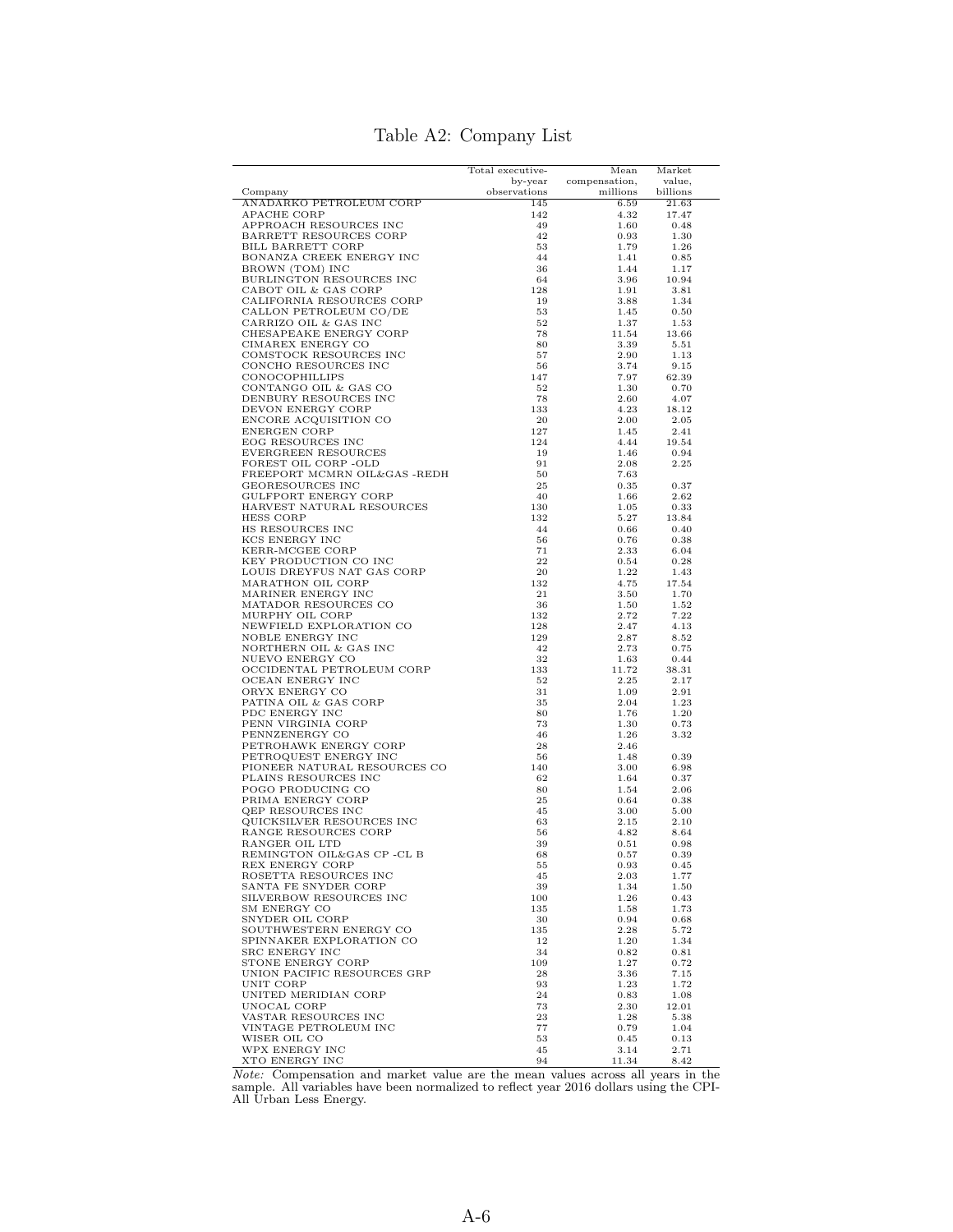|                                 | N     | Mean    | Std. Dev. | Median   |
|---------------------------------|-------|---------|-----------|----------|
| Executives:                     |       |         |           |          |
| Total compensation, \$000       | 5,045 | 3,258   | 5,959     | 1,639    |
| Salary, \$000                   | 5,045 | 497     | 330       | 396      |
| Bonuses, \$000                  | 5,045 | 402     | 1,935     | 130      |
| Stock and option awards, \$000  | 5,045 | 1,815   | 3,660     | 717      |
| Other incentives, \$000         | 5,045 | 333     | 1,190     | $\Omega$ |
| Other, \$000                    | 5,045 | 211     | 2,173     | 40       |
| CEO                             | 5,045 | 0.19    | 0.39      | 0.00     |
| Firms, financials:              |       |         |           |          |
| Market value, \$000,000         | 4,679 | 8,486   | 15,950    | 2,587    |
| Book value, \$000,000           | 4,791 | 5,785   | 12,334    | 1,449    |
| Net income, \$000,000           | 5,039 | 267     | 2,110     | 58       |
| Assets, \$000,000               | 5,039 | 10,377  | 20,986    | 2,983    |
| Return on assets                | 5,039 | $-0.54$ | 25.88     | 3.41     |
| Return on equity                | 4,888 | $-5.95$ | 138.10    | 8.44     |
| Employees, thousands            | 4,977 | 2.86    | 6.04      | 0.66     |
| Capital expenditures, \$000,000 | 4,969 | 1,608   | 2,724     | 627      |
| Firms, governance:              |       |         |           |          |
| Executives not on the board     | 5,045 | 0.64    | 0.12      | 0.67     |
| Board members not insiders      | 3,597 | 0.75    | 0.11      | 0.77     |

#### Table A3: Summary Statistics

Note: A unit of observation is an executive in a firm in a year. The sample includes the top five executives at oil and gas extraction companies (NAICS 211111) during the period 1992-2016, a total of 934 different executives at 80 different companies (unbalanced). The return on assets (equity) is the income to assets (equity) ratio, multiplied by 100. Both governance measures are time-invariant: the simple mean for a firm across years. All variables have been normalized to reflect year 2016 dollars using the CPI-All Urban Less Energy.

Table A4: Pay for Performance: Robustness to Including Variance of Returns

| Log market value                             | $0.23***$ |
|----------------------------------------------|-----------|
|                                              | (0.05)    |
| Log market value X CDF (Variance of returns) | 0.02      |
|                                              | (0.07)    |
| CDF(Variance of returns)                     | $-0.36$   |
|                                              | (0.56)    |
| Observations                                 | 3,979     |
| Within $\mathbb{R}^2$                        | 0.52      |
|                                              |           |

Note: This table recreates the results from Column 1 of Table 1, adding as explanatory variables the CDF of the variance of firm returns, and the interaction between that and log market value. \*\*\* Statistically significant at the 1% level; \*\* 5% level; \* 10% level.

#### Table A5: First Stage: The Effect of Oil Prices on Market Value

|                       | Log market value |
|-----------------------|------------------|
| Log crude oil price   | $0.99***$        |
|                       | (0.10)           |
| Observations          | 4,673            |
| Within $\mathbb{R}^2$ | 0.52             |

Note: This table reports results from a regression of log market value on log crude oil prices, i.e. the first stage regression for Column 2 of Table 1. Consistent with the main regression (Table 1), we estimate this first stage at the executive-by-year level, even though the variable of interest varies only at the firm-by-year level. The regression includes the same controls as in the main regression. Standard errors are two-way clustered by firm and by year. \*\*\* Statistically significant at the  $1\%$  level; \*\*  $5\%$  level; \* $10\%$  level.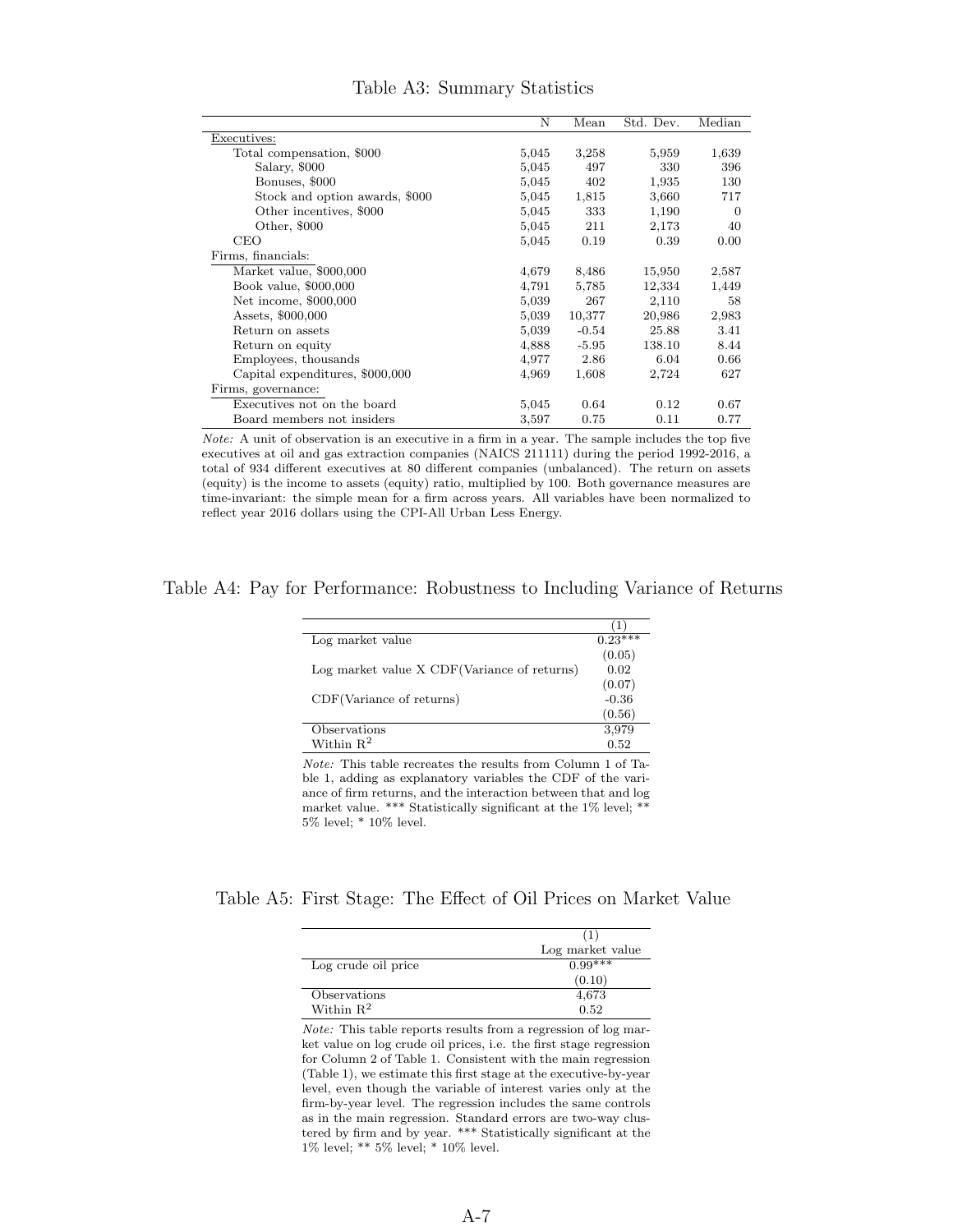|                         | $\left( 1\right)$ | (2)       | $\left( 3\right)$ | $\left(4\right)$ | $\left( 5\right)$ | $^{\rm (6)}$ | $\left( 7\right)$ | $^{(8)}$  |
|-------------------------|-------------------|-----------|-------------------|------------------|-------------------|--------------|-------------------|-----------|
| Log market value        | $0.19^{***}$      | $0.31***$ |                   |                  |                   |              |                   |           |
|                         | (0.05)            | (0.09)    |                   |                  |                   |              |                   |           |
| Log book value          |                   |           | $0.28***$         | $0.28***$        |                   |              |                   |           |
|                         |                   |           | (0.08)            | (0.05)           |                   |              |                   |           |
| ROE                     |                   |           |                   |                  | $0.39**$          | $0.52***$    |                   |           |
|                         |                   |           |                   |                  | (0.16)            | (0.18)       |                   |           |
| <b>ROA</b>              |                   |           |                   |                  |                   |              | $1.13**$          | $1.61***$ |
|                         |                   |           |                   |                  |                   |              | (0.43)            | (0.55)    |
| First-stage F-statistic | 90.61             | 15.04     | 22.71             | 55.54            | 14.33             | 17.95        | 14.11             | 14.18     |
| Observations            | 4,673             | 4,673     | 4,304             | 4,304            | 4,547             | 4,547        | 4,673             | 4,673     |
| Within $\mathbb{R}^2$   | 0.51              | 0.52      | 0.51              | 0.51             | 0.46              | 0.45         | 0.46              | 0.44      |

Table A6: Pay for Luck: Robustness to Alternative Measures of Firm Value

Note: This table reports estimates and standard errors from 8 separate IV estimates, aimed at assessing the robustness of the results across alternative specifications. Column 1 recreates the results from Column 2 of Table 1, which uses market value as the firm performance measure and the December oil price as the instrument. Columns 2-8 use alternative measures of firm performance, and either the December oil price (odd columns) or the annual average oil price (even columns). \*\*\* Statistically significant at the 1% level; \*\* 5% level;  $*10\%$  level.

#### Table A7: The Effect of Oil Prices on Executive Compensation, Other Industries

|                                            | $\left(1\right)$     | $\left( 2\right)$ | $\left(3\right)$ | (4)       |
|--------------------------------------------|----------------------|-------------------|------------------|-----------|
| Log crude oil price                        | $0.\overline{19***}$ |                   |                  |           |
|                                            | (0.06)               |                   |                  |           |
| $Log$ oil price $X$ I(oilgas extract)      |                      | $0.19***$         | $0.19***$        | $0.19***$ |
|                                            |                      | (0.06)            | (0.06)           | (0.06)    |
| $Log$ oil price $X$ I(other manufacturing) |                      | 0.01              |                  | 0.01      |
|                                            |                      | (0.04)            |                  | (0.04)    |
| $Log$ oil price $X$ I(services)            |                      |                   | 0.04             | 0.03      |
|                                            |                      |                   | (0.04)           | (0.04)    |
| $Log$ oil price $X$ I(oilgas support)      |                      |                   |                  | 0.03      |
|                                            |                      |                   |                  | (0.11)    |
| $Log$ oil price $X$ I(refining)            |                      |                   |                  | 0.15      |
|                                            |                      |                   |                  | (0.11)    |
| $Log$ oil price $X$ I(chemicals)           |                      |                   |                  | 0.05      |
|                                            |                      |                   |                  | (0.05)    |
| Log oil price $X$ I(utilities)             |                      |                   |                  | $0.13**$  |
|                                            |                      |                   |                  | (0.06)    |
| $Log$ oil price $X$ I(other industries)    |                      |                   |                  | 0.05      |
|                                            |                      |                   |                  | (0.09)    |
| Observations                               | 4,673                | 86,499            | 106,010          | 211,563   |
| Within $\mathbf{R}^2$                      | 0.46                 | 0.32              | 0.25             | 0.29      |

Note: Column 1 is identical to Column 3 of Table 1, including as controls a CEO indicator, a linear trend, the GDP growth rate, the unemployment rate, and firm fixed effects (controls not shown for space). Column 2 compares oil and gas results to nonenergy related manufacturing, by including sector-specific oil price coefficients and sector-specific macroeconomic controls (the trend, GDP growth rate, and unemployment rate). Column 3 similarly compares oil and gas to services. Column 4 similarly compares oil and gas to all industries. \*\*\* Statistically significant at the 1% level; \*\* 5% level; \* 10% level.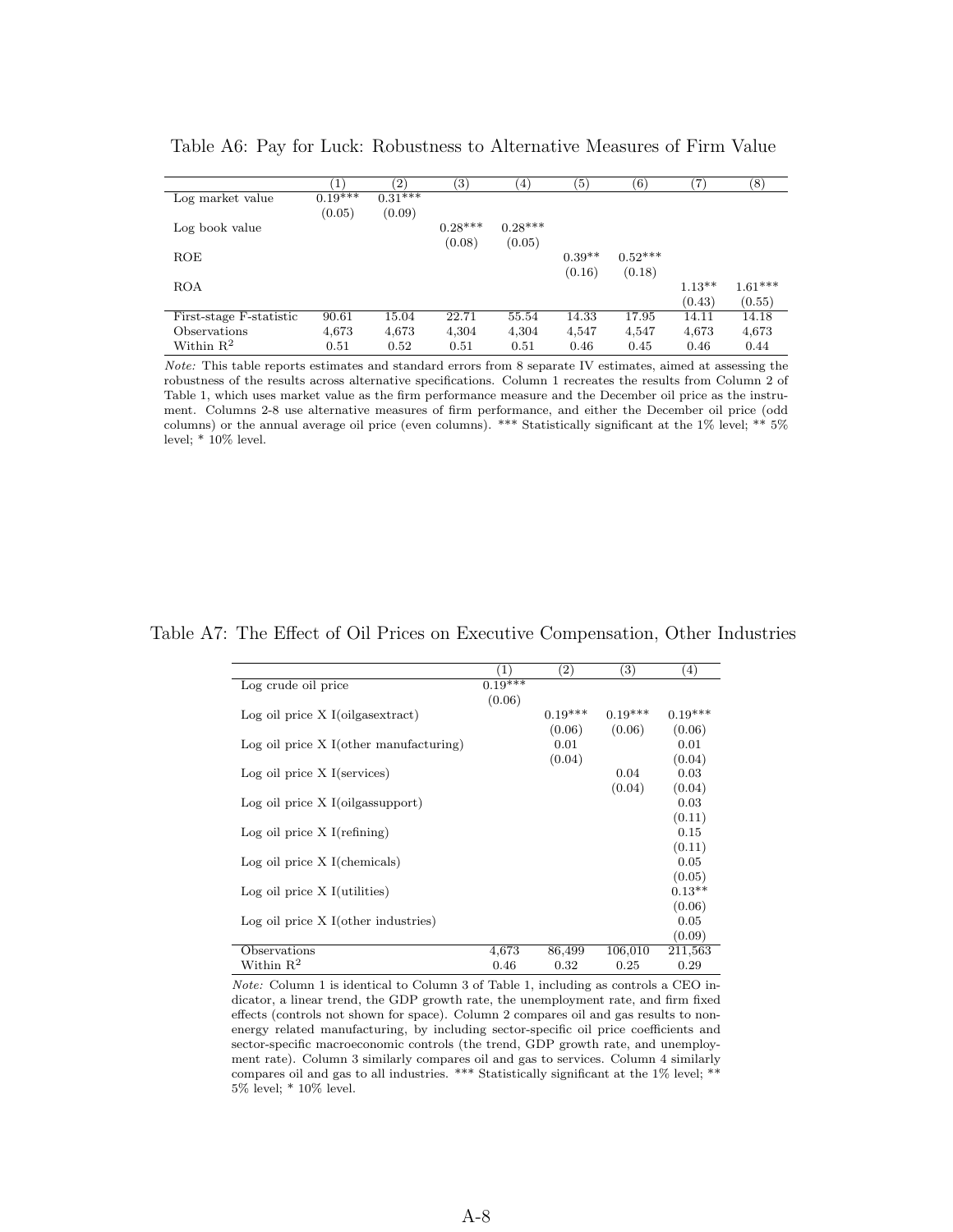|                                                                                                           |                                                                                                | $\widehat{\mathfrak{D}}$ | $\widehat{\mathfrak{B}}$                                                         |                                                                      |                                                                                                                                                                     |                                                                                    |                                                                                      |                                                          |                                                                  |                                                                                                            |                                                                                                     |                                                                                      | $\boxed{13}$                                                |
|-----------------------------------------------------------------------------------------------------------|------------------------------------------------------------------------------------------------|--------------------------|----------------------------------------------------------------------------------|----------------------------------------------------------------------|---------------------------------------------------------------------------------------------------------------------------------------------------------------------|------------------------------------------------------------------------------------|--------------------------------------------------------------------------------------|----------------------------------------------------------|------------------------------------------------------------------|------------------------------------------------------------------------------------------------------------|-----------------------------------------------------------------------------------------------------|--------------------------------------------------------------------------------------|-------------------------------------------------------------|
| Log market value                                                                                          |                                                                                                | $0.12**$                 |                                                                                  |                                                                      |                                                                                                                                                                     |                                                                                    |                                                                                      |                                                          |                                                                  |                                                                                                            |                                                                                                     |                                                                                      |                                                             |
|                                                                                                           | $\frac{13*}{13*30}$<br>$\frac{13}{16}$<br>$\frac{15}{15}$<br>$\frac{53}{15}$<br>$\frac{3}{15}$ | $\frac{(0.06)}{39.43}$   | $\frac{11*}{(0.05)}$<br>$\frac{(0.05)}{85.81}$<br>$\frac{4}{9}$<br>$\frac{4}{9}$ | $\frac{(4)}{0.10}$<br>$\frac{(0.07)}{50.64}$<br>$\frac{2702}{2,702}$ | $\begin{array}{r} (5) \\ \hline 0.27*** \\ (0.08) \\ (0.09) \\ \hline 61.91 \\ 1.912 \\ 0.65 \end{array}$                                                           | $\begin{array}{c} (6)\\ \hline 0.15^{**}\\ (0.05)\\ 75.06\\ 4,289\\ 1 \end{array}$ | $\begin{array}{c} (7) \\ 0.33^{**} \\ (0.12) \\ 157.74 \\ 4,553 \\ 0.04 \end{array}$ | $\frac{(0.08)}{15.92}$<br>$\frac{(0.08)}{15.93}$<br>0.48 | $\frac{(9)}{0.13**}$<br>$\frac{(0.06)}{75.61}$<br>3,696<br>3,690 | $\begin{array}{c}\n\begin{array}{c}\n(10) \\ \hline\n0.13** \\ (0.06) \\ 72.78\n\end{array}\\ \end{array}$ | $\begin{array}{c} (11) \\ \hline 0.48** \\ (0.09) \\ \hline 74.61 \\ 5,307 \\ 5,307 \\ \end{array}$ | $\begin{array}{c} (12) \\ 0.12^{**} \\ (0.05) \\ 56.24 \\ 4,553 \\ 0.52 \end{array}$ | $\frac{(0.05)}{(0.05)}$<br>$\frac{(0.05)}{52.45}$<br>$0.46$ |
| Tirst-stage F-statistic                                                                                   |                                                                                                |                          |                                                                                  |                                                                      |                                                                                                                                                                     |                                                                                    |                                                                                      |                                                          |                                                                  |                                                                                                            |                                                                                                     |                                                                                      |                                                             |
| <b>bservations</b>                                                                                        |                                                                                                | $4,553$<br>0.52          |                                                                                  |                                                                      |                                                                                                                                                                     |                                                                                    |                                                                                      |                                                          |                                                                  |                                                                                                            |                                                                                                     |                                                                                      |                                                             |
| Within R <sup>2</sup>                                                                                     |                                                                                                |                          |                                                                                  |                                                                      |                                                                                                                                                                     |                                                                                    |                                                                                      |                                                          |                                                                  |                                                                                                            |                                                                                                     |                                                                                      |                                                             |
| Vote: This table reports estimates and standard errors fi<br>ive specifications. Unless stated otherwise, |                                                                                                |                          |                                                                                  |                                                                      | all columns include controls for a linear trend, GDP growth, the national unemployment rate, the firm's<br>from 13 separate IV estimates, aimed at assessing the ro |                                                                                    |                                                                                      |                                                          |                                                                  |                                                                                                            | obustness of the results across alterna-                                                            |                                                                                      |                                                             |

Table A8: Additional Robustness: Pay for Luck Table A8: Additional Robustness: Pay for Luck

capital expenditures and number of employees, and a CBO dummy. Column 1 replicates Table 2, Column 4. Column 2 does not control for cyclicality.<br>Column 3 includes person effects. Column 4 limits the sample to firms on the Column 3 includes person effects. Column 4 limits the sample to firms on the S&P 1500. Column 5 limits the sample to a balanced panel. Column 6 capital expenditures and number of employees, and a CEO dummy. Column 1 replicates Table 2, Column 4. Column 2 does not control for cyclicality. uses SIC sector definitions, rather than NAICS definitions. Column 7 weights by time-invariant firm size (assets). Column 8 limits to CEOs. Column 9 limits to non-CEOs. Column 10 uses all reported executives, rather than the top 5. Column 11 uses TDC2 rather than TDC1; this alternative compensation variable from Compustat uses the value of options exercised, rather than options granted. Column 12 uses Brent rather than WTI. Column 13 adds the log of the natural gas price as a second instrument. \*\*\* Statistically significant at the 1% level; \*\* 5% level; \* 10% level.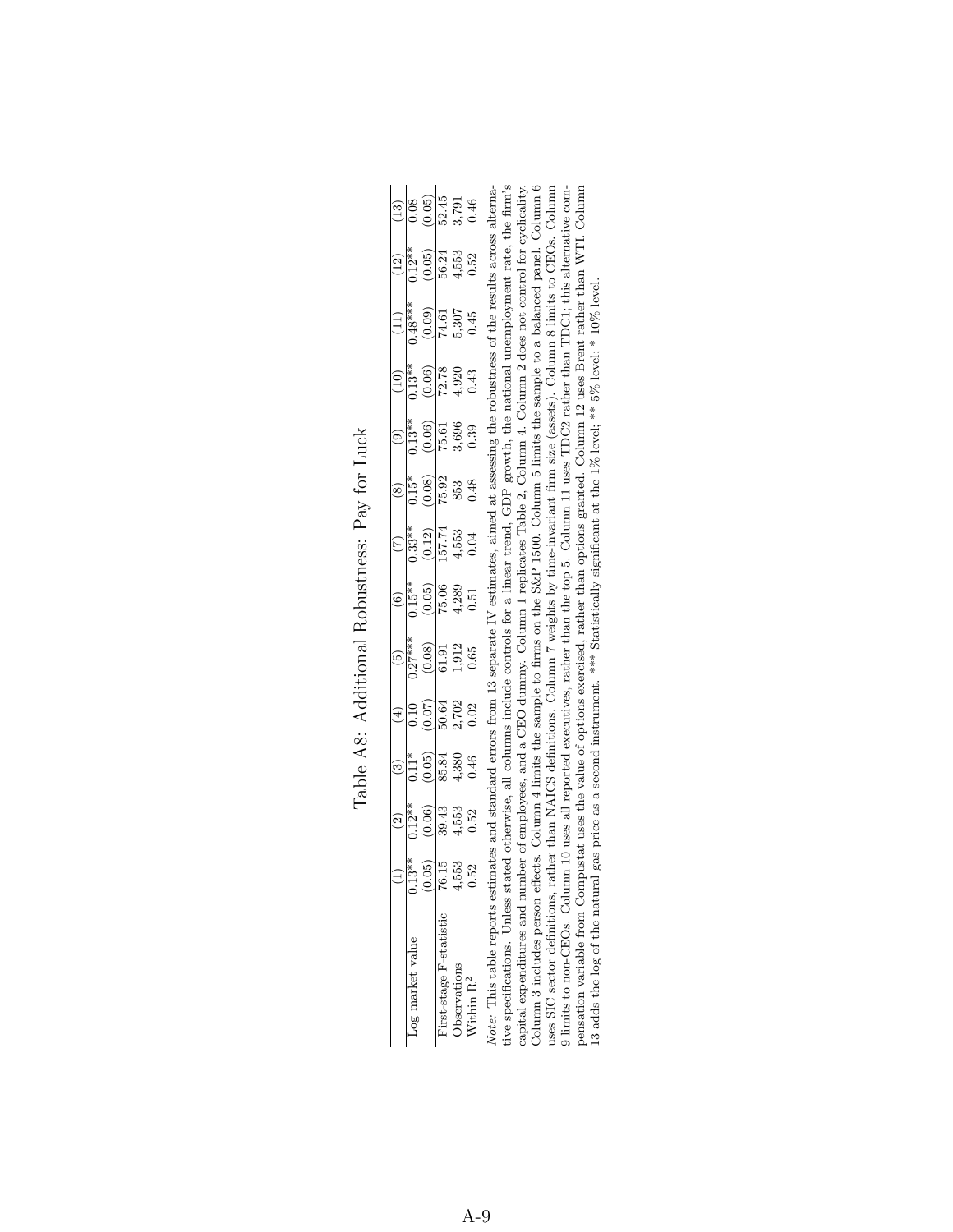|                         | $\mathbf{1}$ | $\left( 2\right)$ | (3)        | 4'               | (5)       |
|-------------------------|--------------|-------------------|------------|------------------|-----------|
|                         | Salary       | Stocks & options  | Bonuses    | Other incentives | Other pay |
| Log market value        | $-21.58$     | 394.65            | $342.38**$ | $308.34**$       | $-38.94$  |
|                         | (13.89)      | (358.45)          | (155.98)   | (141.43)         | (87.95)   |
| First-stage F-statistic | 84.75        | 84.75             | 84.75      | 84.75            | 84.75     |
| Observations            | 4,554        | 4,554             | 4,554      | 4,554            | 4,554     |
| Within $\mathbb{R}^2$   | 0.46         | 0.18              | 0.03       | 0.09             | 0.00      |

Table A9: Components of Pay, In Levels

Note: This table matches Table 3, but the left-hand side variables are in levels rather than logs, to allow for zeroes. Mean values of the dependent variables are provided in Table A3. \*\*\* Statistically significant at the 1% level; \*\*  $5\%$  level; \*  $10\%$  level.

Table A10: Components of Pay, Using Annual Average Oil Price

|                                     | $^{\prime}1$ | $^{(2)}$         | (3)            | $\left( 4\right)$ | (5)       |
|-------------------------------------|--------------|------------------|----------------|-------------------|-----------|
|                                     | Salary       | Stocks & options | <b>Bonuses</b> | Other incentives  | Other pay |
| Log crude oil price, annual average | $-0.02$      | $0.17**$         | 0.14           | $0.35**$          | 0.30      |
|                                     | (0.03)       | (0.08)           | (0.11)         | (0.13)            | (0.22)    |
| Log crude oil price, December       | $-0.03$      | $-0.02$          | $0.38***$      | $0.40***$         | 0.02      |
|                                     | (0.02)       | (0.09)           | (0.07)         | (0.11)            | (0.08)    |
| Observations                        | 4,546        | 3,934            | 3,083          | 1,729             | 4,443     |
| Within $\mathbb{R}^2$               | 0.35         | 0.47             | 0.26           | 0.35              | 0.15      |

Note: This table matches Table A11, but including both the annual average oil price and the December price. \*\*\* Statistically significant at the 1% level; \*\* 5% level; \* 10% level.

Table A11: Components of Pay, OLS

|                       |        |                  | (3)            | 4                | ΄5΄       |
|-----------------------|--------|------------------|----------------|------------------|-----------|
|                       | Salarv | Stocks & options | <b>Bonuses</b> | Other incentives | Other pay |
| Log market value      | 0.01   | $0.25***$        | $0.39***$      | $0.49***$        | 0.06      |
|                       | (0.02) | (0.07)           | (0.07)         | (0.11)           | (0.05)    |
| Observations          | 4,546  | 3,934            | 3,083          | 1,729            | 4,443     |
| Within $\mathbb{R}^2$ | 0.35   | 0.49             | 0.28           | 0.38             | 0.15      |

Note: This table matches Table 3, but with OLS specifications rather than IV. Standard errors are two-way clustered by firm and by year. \*\*\* Statistically significant at the 1% level; \*\* 5% level;  $*10\%$  level.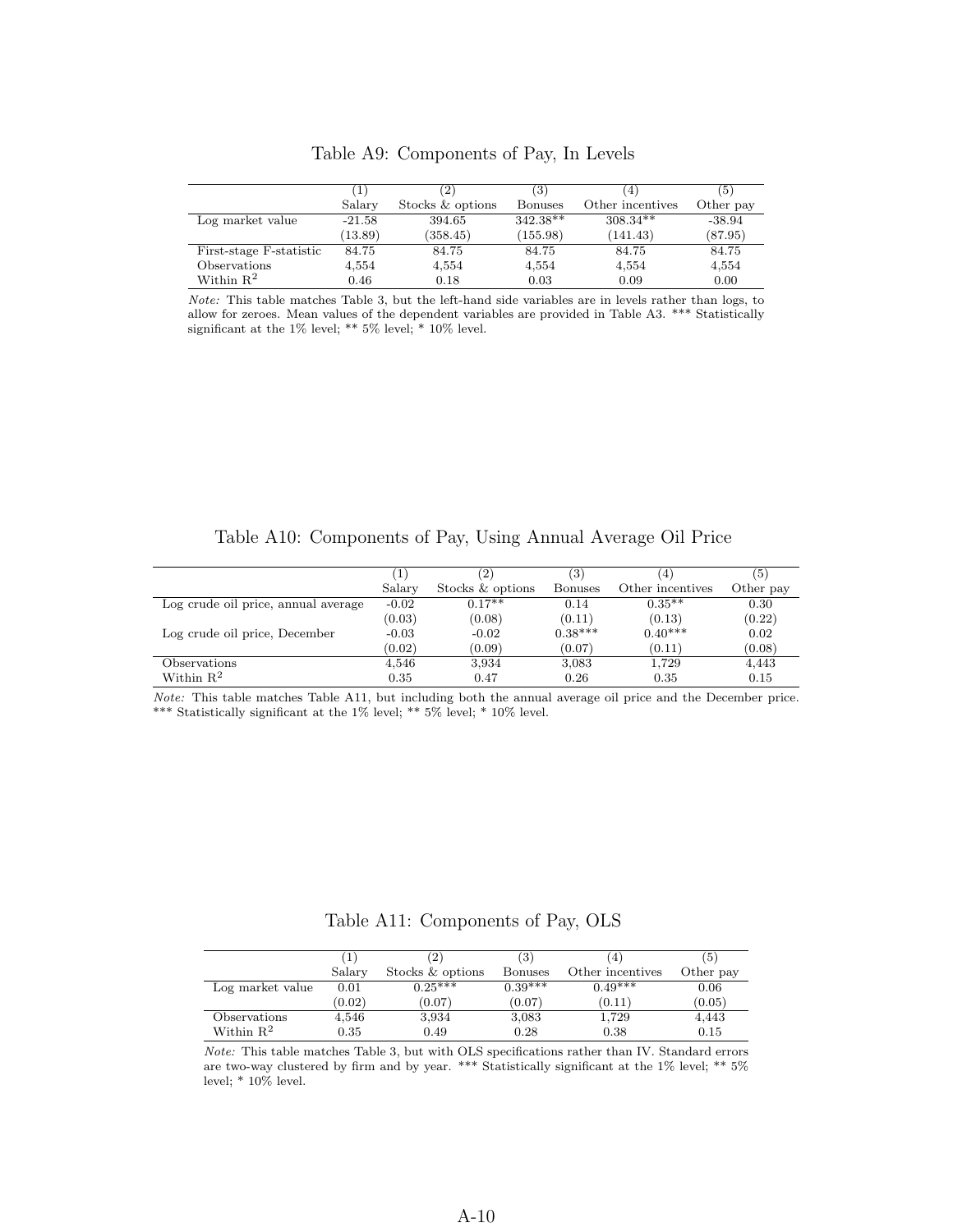|                                         |          | (2)                       | 3)         | $\left(4\right)$ | (5)        | (6)                             |
|-----------------------------------------|----------|---------------------------|------------|------------------|------------|---------------------------------|
|                                         |          | Panel A: All Compensation |            |                  |            | Panel B: Bonuses & Cash Incent. |
| Log market value                        | $0.47**$ | $0.68***$                 | $0.71***$  | $0.61***$        | $1.10***$  | $1.02***$                       |
|                                         | (0.17)   | (0.15)                    | (0.12)     | (0.21)           | (0.18)     | (0.10)                          |
| Log market value X Portion not on board | $-0.39$  |                           |            | $-0.37$          |            |                                 |
|                                         | (0.24)   |                           |            | (0.31)           |            |                                 |
| Log market value X Portion non-insiders |          | $-0.62***$                |            |                  | $-0.97***$ |                                 |
|                                         |          | (0.19)                    |            |                  | (0.23)     |                                 |
| Log market value X Index                |          |                           | $-0.70***$ |                  |            | $-0.90***$                      |
|                                         |          |                           | (0.16)     |                  |            | (0.13)                          |
| Observations                            | 4,553    | 3,406                     | 3,406      | 4,117            | 3,133      | 3,133                           |
| Within $R^2$                            | 0.52     | 0.56                      | 0.56       | 0.45             | 0.51       | 0.51                            |

Table A12: Governance, OLS

Note: This table matches Table 4 in the main text, but using OLS rather than 2SLS. Standard errors are two-way clustered by firm and by year. \*\*\* Statistically significant at the 1% level; \*\* 5% level; \* 10% level.

#### Table A13: Governance Results are Robust to Controlling for Size

|                                         | $\left\lceil 1\right\rceil$ | $\left( 2\right)$ | $\left( 3\right)$         | (4)       | 5)        | (6)                             |
|-----------------------------------------|-----------------------------|-------------------|---------------------------|-----------|-----------|---------------------------------|
|                                         |                             |                   | Panel A: All Compensation |           |           | Panel B: Bonuses & Cash Incent. |
| Log market value                        | 0.17                        | $0.45*$           | $0.46***$                 | $1.07***$ | $1.36***$ | $1.41***$                       |
|                                         | (0.21)                      | (0.22)            | (0.16)                    | (0.22)    | (0.36)    | (0.34)                          |
| Log market value X Portion not on board | $-0.07$                     |                   |                           | $-0.71**$ |           |                                 |
|                                         | (0.30)                      |                   |                           | (0.34)    |           |                                 |
| Log market value X Portion non-insiders |                             | $-0.46$           |                           |           | $-1.07**$ |                                 |
|                                         |                             | (0.28)            |                           |           | (0.44)    |                                 |
| Log market value X Index                |                             |                   | $-0.51**$                 |           |           | $-1.21**$                       |
|                                         |                             |                   | (0.21)                    |           |           | (0.44)                          |
| Log market value X Log employees        | $-0.00$                     | $-0.04$           | $-0.11$                   | $-0.46$   | 0.04      | $-0.12$                         |
|                                         | (0.20)                      | (0.17)            | (0.15)                    | (0.55)    | (0.40)    | (0.38)                          |
| First-stage F-statistic                 | 9.76                        | 25.22             | 25.03                     | 20.68     | 47.76     | 46.71                           |
| Observations                            | 4,553                       | 3,406             | 3,406                     | 4,117     | 3,133     | 3,133                           |
| Within $\mathbb{R}^2$                   | 0.52                        | 0.56              | 0.56                      | 0.43      | 0.50      | 0.50                            |

Note: This Table matches Table 4, but with an additional regressor to allow for heterogeneity by size. In addition to the governance interactions included in Table 4, interactions with a time-invariant measures of size (log employees) is included. The size variable has been re-scaled to have a standard deviation of a magnitude comparable to the governance variables. Standard errors are two-way clustered by firm and by year. \*\*\* Statistically significant at the 1% level; \*\* 5% level; \* 10% level.

|  | Table A14: Coefficients for Filtering Test |  |  |  |
|--|--------------------------------------------|--|--|--|
|--|--------------------------------------------|--|--|--|

|                       | ( L<br><b>OLS</b>     |
|-----------------------|-----------------------|
| Log market value      | $0.31***$             |
|                       | $(0.04)$<br>$-0.12**$ |
| Log crude oil price   |                       |
|                       | (0.06)                |
| Observations          | 4,673                 |
| Within $\mathbb{R}^2$ | 0.52                  |

Note: This table is identical to Columns 1 and 3 of Table 1, but including both market value and oil prices as explanatory variables in the same regression. The dependent variable is log total annual compensation. Controls include company effects, macroeconomic variables (national GDP growth rate and unemployment rate) and a linear trend, as well as an indicator for whether the executive is the CEO. Compensation, market value, and oil prices are normalized to 2016 dollars. Standard errors are two-way clustered by firm and by year. \*\*\* Statistically significant at the 1% level; \*\* 5% level; \* 10% level.